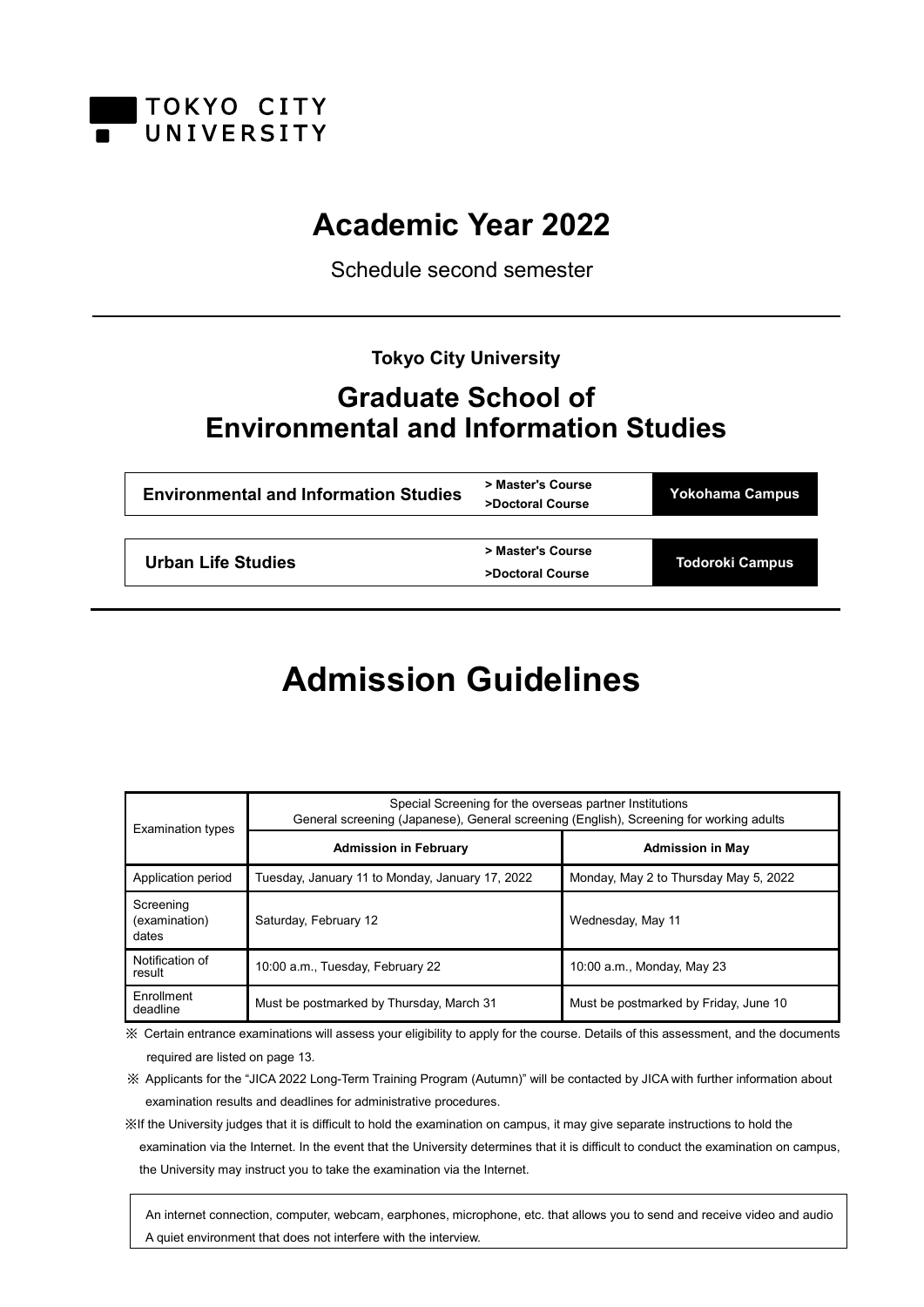### **Graduate School of Environmental and Information Studies**

Quoted from Article 3, School Regulations of the Graduate School of Tokyo City University――

**Purposes of human resource development and our educational and research activities**

The Graduate School of Environmental and Information Studies aims to nurture human resources who will explore science related to the environment, information and urban areas, and the relationship between people and technologies, as well as the essence of human activities related to these elements. In addition, the objective is to develop human resources who are capable of bringing their studies into society and those who can take part in research and educational activities.

With the total population of 7.5 billion people, 75 trillion US dollars of the world GDP, 70% of the global Internet utilization rate, ten tons of annual consumption of resources per capita, and 3.5 billion people living in urban areas, our living environment continues to expand. On the other hand, such expansion has been presented as a major distortion in various aspects of the environment, society, information, politics and culture. Temperature has risen about 0.7 degrees Celsius in the last century. Nearly four billion people experienced water shortages and 2.4 billion people are still forced to live without access to toilets. By 2030, the urban population will exceed 60% of the total population. Japan sees ten billion cyberattacks each year. While refugees around the world exceed 65 million people, disparity and poverty become more pressing issues. Such as conflicts between countries, terrorism, and a growing number of immigrants, social issues continue to worsen. Despite these situations, human beings have not discovered the best way to resolve these issues.

In 2015, the United Nations took the lead in establishing sustainable development goals. The global goals aim to combat various issues of climate change, water, ecosystem, urban cities and infrastructures. To resolve a broad variety of global issues, human beings need to make excellent use of artificial intelligence, IoT, big data, and other cutting-edge information processing technologies to bring dramatic progress to eco-innovation, such as biomass and renewal energy, and realize smart cities and ecotowns promptly. Although the government, local governments, corporations, NPOs, NGOs, consumer organizations and various organizations are required to promote these efforts, there is a critical deficiency in human resources who can lead these organizations.

The mission of the Graduate School of Environmental and Information Studies is to deepen basic research and applied research related to the environment, information, and urban life, which are new research domains for the 21<sup>st</sup> century. Concurrently, it strives to realize sustainable society by implementing research findings in society. The school offers a curriculum that places emphasis on developing the ability to see things from a higher perspective and see through the true nature of problems, as well as the power of executing research backed up by specialized knowledge and skills and communication skills to share the research findings with the international community. The school has 63 personnel who are active in each field of the environment, information, and urban life to provide highly concentrated research guidance, which is close to a one-to-one basis. Students also receive internships and research projects through cooperation with corporations and local governments. The intermediate presentations and English presentations held regularly along with research presentations at an international conference held overseas will be valuable experiences and assets in the future for students studying in the graduate school.

The graduates of the Graduate School of Environmental and Information Studies work in various research institutions, consulting firms, information industry, and local governments while playing an active part as experts to resolve global environmental and social issues. Their achievements prove the high quality of the curriculums taught in the graduate school. Through the school's curriculum, students will deepen their expertise (warp) to understand a broad range of domains in a cross-sectoral manner (woof). By improving their well-rounded comprehensive skills with proportioned warp and woof, students are expected to develop to become human resources who can contribute to the realization of a sustainable society.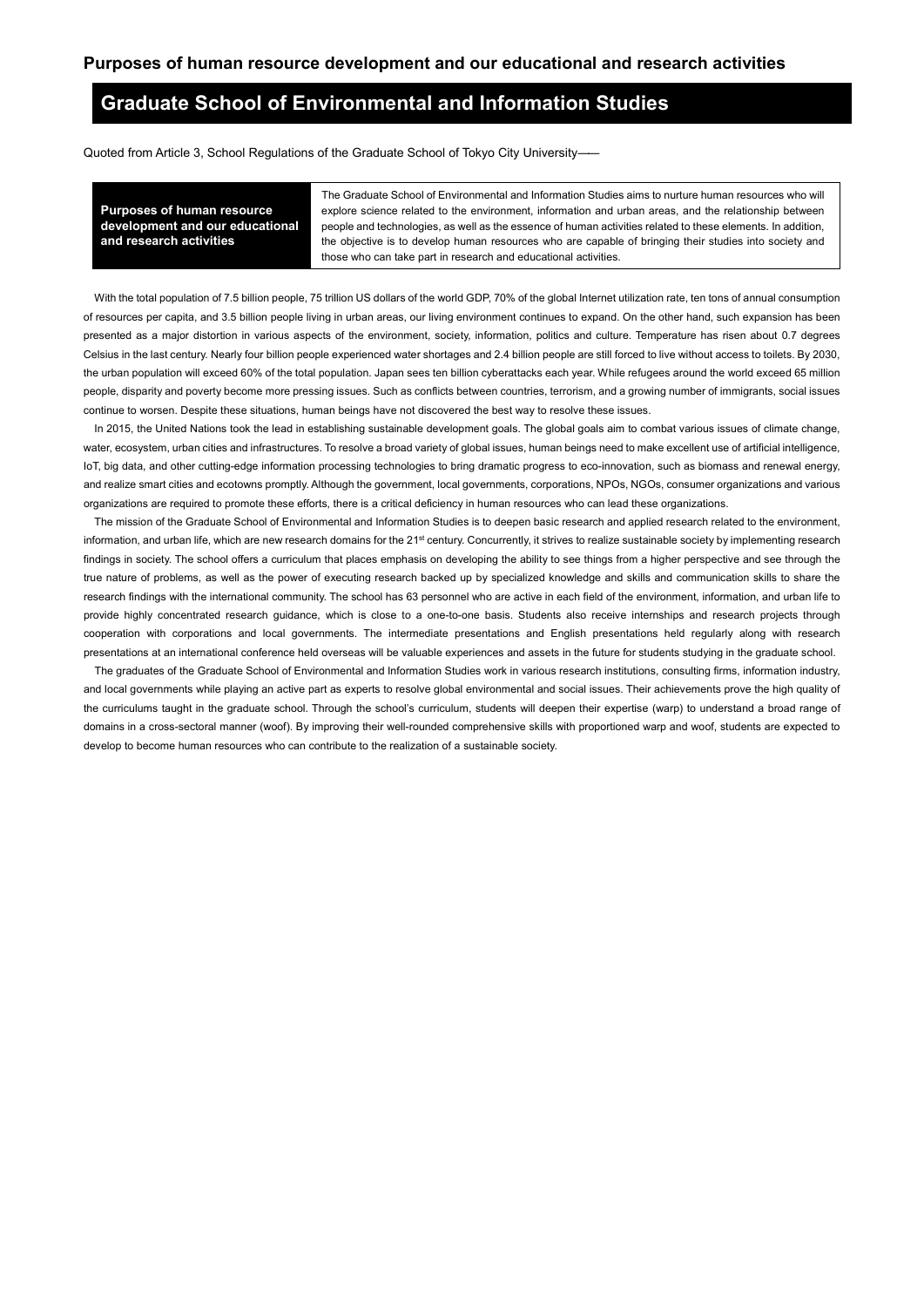## Graduate School of Environmental and Information Studies

## **Admission Policy**

| Master's        | [Purpose of Education, Research and Human Resource Development]                                                                          |  |
|-----------------|------------------------------------------------------------------------------------------------------------------------------------------|--|
| Course          | The purpose of the Master's Course is to develop human resources who have critical awareness to find out specific issues in the field of |  |
|                 | environment, information or urban life and are willing to struggle to solve these issues. For this purpose, we are inviting students who |  |
|                 | can share with us the following points of view.                                                                                          |  |
|                 | [Invited Personality]                                                                                                                    |  |
|                 | 1. Having sympathy with our philosophy of education                                                                                      |  |
|                 | 2. Critical thinking about modern society                                                                                                |  |
|                 | 3. International, future oriented and interdisciplinary points of view                                                                   |  |
|                 | 4. Practical mind for solving problems                                                                                                   |  |
|                 | 5. Communication ability with others                                                                                                     |  |
|                 | 6. Morality and ethical mind as a scientist                                                                                              |  |
| <b>Doctoral</b> | [Purpose of Education, Research and Human Resource Development]                                                                          |  |
| Course          | The purpose of the Doctoral Course is to develop human resources who have profound insight and ambition to explore new academic          |  |
|                 | areas in relation to environment, information or urban life from interdisciplinary broad perspective, and advanced research and teaching |  |
|                 | ability                                                                                                                                  |  |
|                 | [Invited Personality]                                                                                                                    |  |
|                 | We invites students who have critical mind to the issues and problems on modern human society, research mind to seek practical           |  |
|                 | resolutions in order to maintain sustainable society, and ambitious mind for exploring brand new academic field.                         |  |

### **Curriculum Policy**

| Master's        | [Required Subjects]                                                                                                                   |
|-----------------|---------------------------------------------------------------------------------------------------------------------------------------|
| Course          | Students should take required subjects in order to complete master thesis under guidance and instruction by teachers of belonging     |
|                 | laboratory.                                                                                                                           |
|                 | [Specialized Studies]                                                                                                                 |
|                 | Students should take subscribed number of "basic specialized subject" in order to acquire interdisciplinary broad knowledge, and also |
|                 | should take subscribed number of "specialized subject" in order to understand more specialized knowledge of each study field          |
|                 | [General Common Subjects]                                                                                                             |
|                 | Student should take some general common subjects in order to be a human resource with practical capability for success in the         |
|                 | international society, and are required to make presentations including by English on your research.                                  |
| <b>Doctoral</b> | [Advanced Skills for Professionals]                                                                                                   |
| Course          | In order to be a professional researcher as well as a teacher and an academic member of the society, students are required to acquire |
|                 | various advanced skills in the circumstance of easily taking advices from any teachers in the graduate school.                        |
|                 | [Research for Doctoral Dissertation]                                                                                                  |
|                 | Students are promoting and making progress of their doctoral research under consultation, guidance or instruction by professor and    |
|                 | other teachers of their laboratory. Presentations of each semester are required.                                                      |

### **Diploma Policy**

| Master's        | [Specialized Knowledge and Applicable Skills]                                                                                                    |  |
|-----------------|--------------------------------------------------------------------------------------------------------------------------------------------------|--|
| Course          | Acquired the abilities of profound consideration with specialized knowledge for seeking practical resolutions on specific issues in the          |  |
|                 | field of environment, information or urban life.                                                                                                 |  |
|                 | [Abilities for Analysis and Planning]                                                                                                            |  |
|                 | Acquired the abilities to find practical resolutions through scientific way of thinking, survey, investigation and analysis.                     |  |
|                 | [Communication Ability and Sense of Responsibility]                                                                                              |  |
|                 | Having potentialities for making more progress on research and practices with communication ability and sense of responsibility in order         |  |
|                 | to contribute to international society                                                                                                           |  |
|                 | [Research Ethics]                                                                                                                                |  |
|                 | Having morality and ethical mind as a scientific researcher.                                                                                     |  |
| <b>Doctoral</b> | [Advanced Capability for Scientific Research]                                                                                                    |  |
| Course          | Acquired the advanced and profound research capabilities in terms of to accomplish a specific research project, to integrate a consistent        |  |
|                 | output, to apply to practical resolutions as well as to make contribution by accumulation of wisdom to the society.                              |  |
|                 | [Interdisciplinary Perspective]                                                                                                                  |  |
|                 | Acquired interdisciplinary broad capabilities in terms of to contribute to create brand new value through finding various issues with bird eye's |  |
|                 | view and connecting them with advanced knowledge on environment, information or urban life.                                                      |  |
|                 | [Research Ethics]                                                                                                                                |  |
|                 | Having morality and ethical mind as a scientific researcher.                                                                                     |  |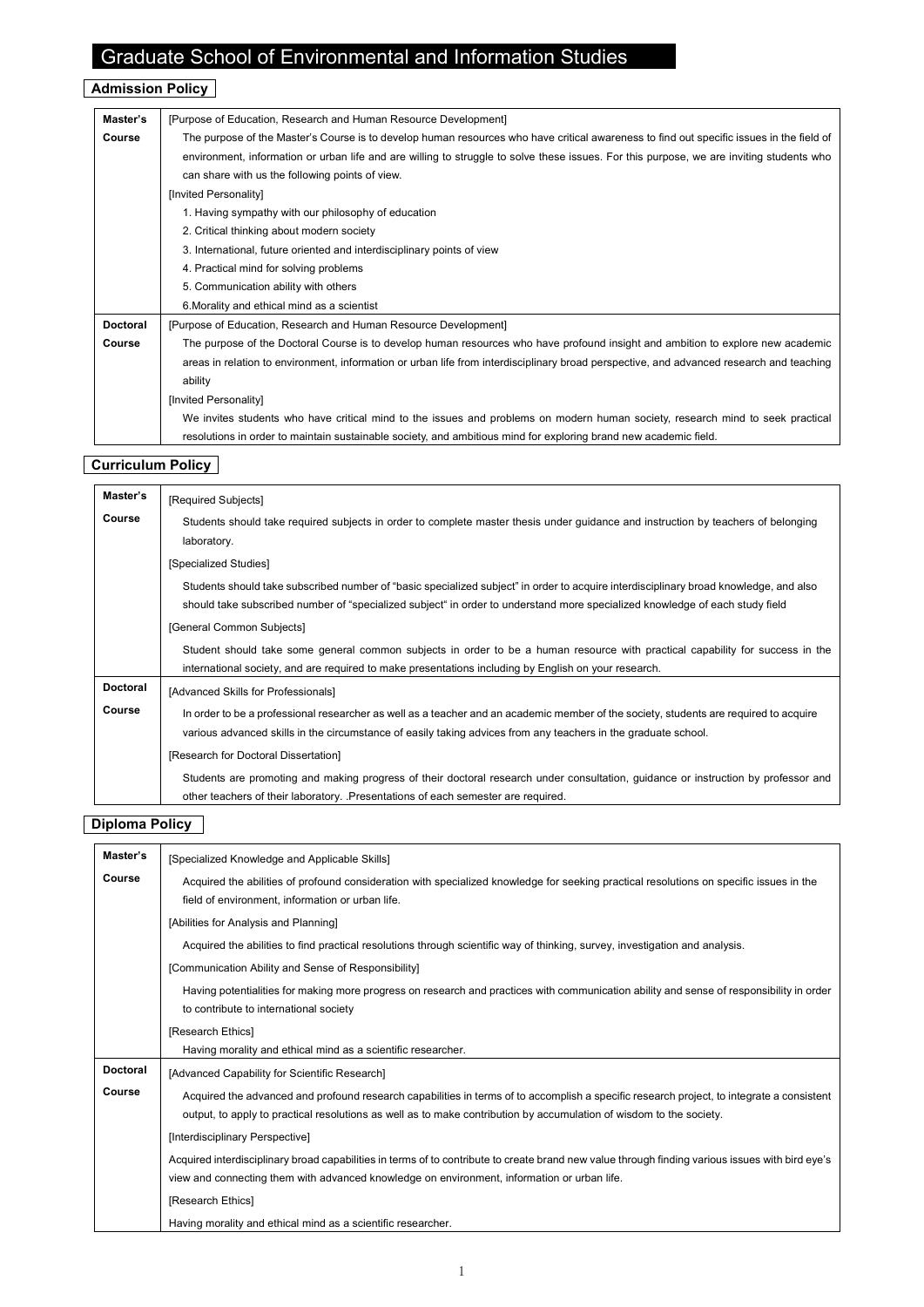## **Environmental and Information Studies**

## **Admission Policy**

| Master's        | [Invited Personality]                                                                                                                                                                                                                                                    |
|-----------------|--------------------------------------------------------------------------------------------------------------------------------------------------------------------------------------------------------------------------------------------------------------------------|
| Course          | The Master's Course of Environmental and Information division seeks students with the following skills who are interested in the four<br>fields such as "Environmental Management", "Communication Environment", "Information System", and "Regional/Urban Environment". |
|                 | 1. Basic knowledge at the level of graduation with a bachelor's degree that is required of a researcher to undertake studies in the<br>chosen field (However, it is not necessarily required to have taken environmental-and information-related classes.)               |
|                 | 2. Language skills to participate in lectures and conduct research on a global scale                                                                                                                                                                                     |
|                 | 3. Specific awareness of environmental- and information-related issues and the skill to explain the issues to others                                                                                                                                                     |
|                 | In order to recruit such students, we conduct entrance examinations such as the written test and interview in the general screening                                                                                                                                      |
|                 | (Japanese and English). In the case of the adult screening (2 years or more of work experience is required) and the general screening                                                                                                                                    |
|                 | (English), we consult with the applicants about the language used in their education before preparing the application documents.                                                                                                                                         |
| <b>Doctoral</b> | [Invited Personality]                                                                                                                                                                                                                                                    |
| Course          | The Doctoral Course of Environmental and Information division seeks students who have strong interest in either environmental field or<br>information field with the following capabilities                                                                              |
|                 | 1. Specialized knowledge at the level of graduation with a master's degree that is reguired to research on one of the selected academic                                                                                                                                  |
|                 | field from "Environmental Management", "Communication Environment", "Information System", and "Regional/Urban Environment".                                                                                                                                              |
|                 | 2. Language skills to participate in lectures and conduct research on a global scale                                                                                                                                                                                     |
|                 | 3. Specific awareness of environmental- and information-related issues and the skill to explain the issues to others.                                                                                                                                                    |
|                 | In order to recruit such students, we conduct entrance examinations such as the written test and interview in the general screening                                                                                                                                      |
|                 | (Japanese and English). In the case of the adult screening (2 years or more of work experience is required) and the general screening                                                                                                                                    |
|                 | (English), we consult with the applicants about the language used in their education before preparing the application documents.                                                                                                                                         |

### **Curriculum Policy**

| Master's                  | [Required Subjects]                                                                                                                                                                                                                                                                                                                                                                                                        |
|---------------------------|----------------------------------------------------------------------------------------------------------------------------------------------------------------------------------------------------------------------------------------------------------------------------------------------------------------------------------------------------------------------------------------------------------------------------|
| Course                    | Students should take required subjects in relation to complete master thesis under guidance and instruction by teachers of belonging<br>laboratory. Throughout these research process, students enhance their required capabilities on scientific way of thinking, survey,<br>investigation and analysis in terms of solving problems on environmental or information issues.                                              |
|                           | [Specialized Studies]<br>Students should take subscribed number of "Basic Specialized Subject" in order to obtain interdisciplinary broad knowledge, and also<br>take subscribed number of "Specialized Subject" in order to understand more specialized knowledge of each study field<br>[General Common Subjects]                                                                                                        |
|                           | Student should take some General Common Subjects in order to be a human resource who has practical capability for success in the<br>international society, and are required to make presentations on your research.                                                                                                                                                                                                        |
| <b>Doctoral</b><br>Course | [Advanced Research and Teaching Skills]<br>In order to be a professional researcher as well as teacher and academic member of the society, students should acquire various<br>advanced skills in the circumstance of easily taking advices from any teachers in the whole graduate school.                                                                                                                                 |
|                           | [Making Progress on Academic Wisdom]                                                                                                                                                                                                                                                                                                                                                                                       |
|                           | In the academic field of environmental or information studies, students promote and carry out their doctoral research with advanced<br>methodologies of investigation or analysis, integrate these findings, and complete a consistent doctoral dissertation. Throughout these<br>process, each student are expected to be an independent professional researcher who has international and interdisciplinary perspective. |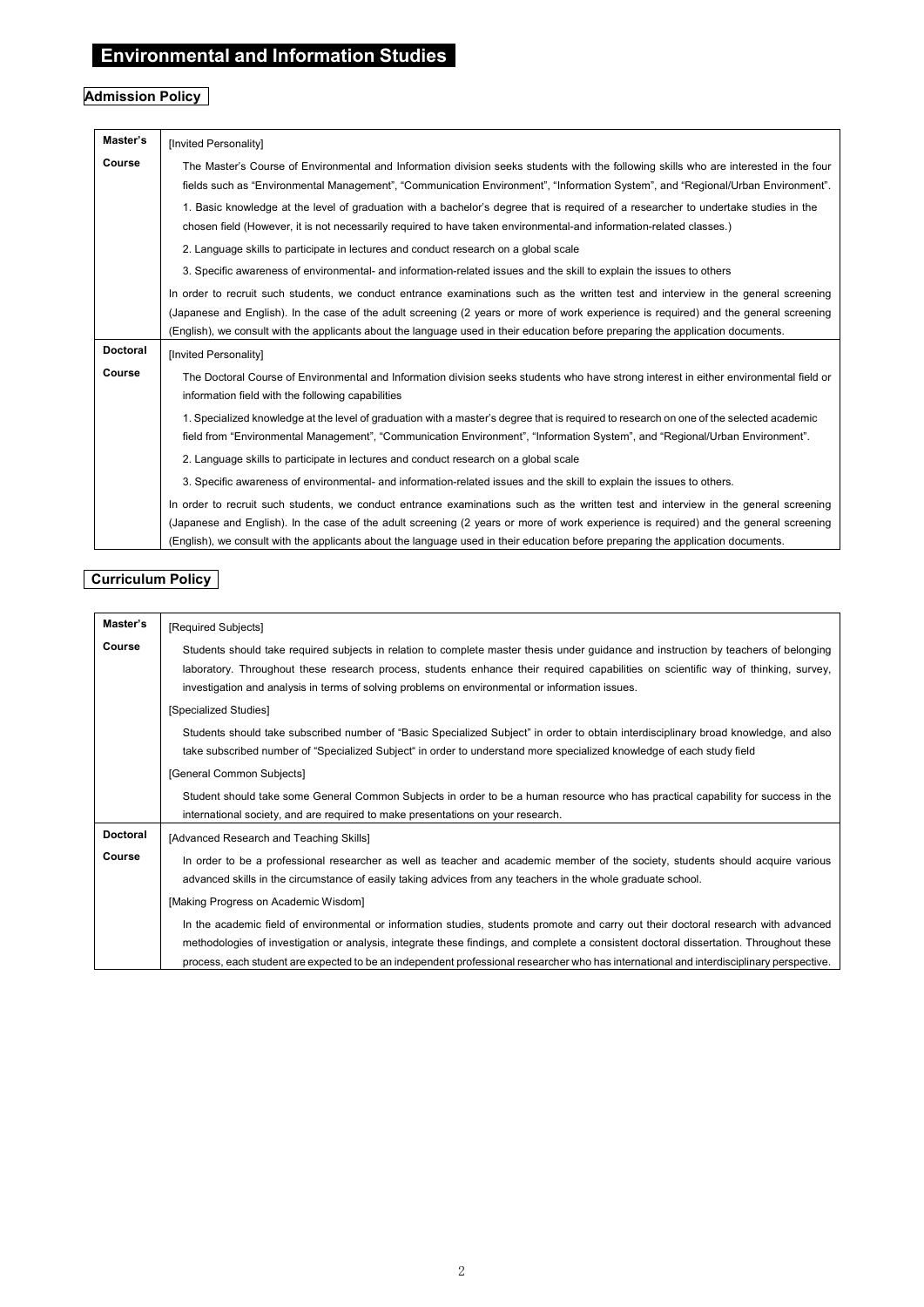## **Diploma Policy**

| Master's        | [Specialized Knowledge and Applicable Skills]                                                                                                                                                                                                                    |
|-----------------|------------------------------------------------------------------------------------------------------------------------------------------------------------------------------------------------------------------------------------------------------------------|
| Course          | Acquired the abilities of profound consideration with specialized knowledge for seeking practical resolutions on specific issues in the field<br>of environmental or information studies.                                                                        |
|                 | [Analytical Capacity and Imagination Ability]                                                                                                                                                                                                                    |
|                 | Acquired the abilities to find practical solutions through scientific way of thinking, survey, investigation and analysis in terms of modern<br>issues of environmental or information studies                                                                   |
|                 | [Communication Ability and Sense of Responsibility]                                                                                                                                                                                                              |
|                 | Having potentialities for making more progress in research and practices with excellent communication ability and sense of responsibility<br>in order to contribute for international society                                                                    |
|                 | [Research Ethics]                                                                                                                                                                                                                                                |
|                 | Having morality and ethical mind as a scientific researcher.                                                                                                                                                                                                     |
| <b>Doctoral</b> | [Advanced Capability for Scientific Research]                                                                                                                                                                                                                    |
| Course          | Acquired the advanced and profound research capability in terms of to accomplish a specific research issue in the academic field of<br>environmental or information studies in order to find practical resolutions and to contribute for accumulation of wisdom. |
|                 | [Interdisciplinary Perspective]                                                                                                                                                                                                                                  |
|                 | Acquired interdisciplinary capabilities in terms of to contribute to create brand new value by finding different issues with bird eye's view<br>and connecting them with advanced knowledge and technologies on environmental or information study fields.       |
|                 | [Research Ethics]                                                                                                                                                                                                                                                |
|                 | Having morality and ethical mind as a scientific researcher.                                                                                                                                                                                                     |

## **Urban Life Studies**

## **Admission Policy**

| Master's        | [Purpose of Education, Research and Human Resource Development]                                                                                                                                                                                                                                                                                                                    |
|-----------------|------------------------------------------------------------------------------------------------------------------------------------------------------------------------------------------------------------------------------------------------------------------------------------------------------------------------------------------------------------------------------------|
| Course          | The purpose of the Master Course of Urban Life Studies division is to develop human resources who have ability to find out specific<br>issues that deserve to research, who have ability to investigate them with specialized knowledge and analytical knowhow, and who<br>have ability to propose a practical and creative solution that leads to "quality of modern urban life". |
|                 | [Invited Personality]                                                                                                                                                                                                                                                                                                                                                              |
|                 | 1. Having interest on urban issues, and willing to contribute to the society thorough research or projects in terms of creating "quality of<br>modern urban life".                                                                                                                                                                                                                 |
|                 | 2. Basic knowledge at the level of graduation with a bachelor's degree, ability of logical thinking, motivation for new discover, inventive<br>ideas or creative works.                                                                                                                                                                                                            |
|                 | 3. Japanese language skills to participate in lectures.                                                                                                                                                                                                                                                                                                                            |
|                 | 4. Having communication ability with Japanese language                                                                                                                                                                                                                                                                                                                             |
|                 | 5. Having morality and ethical mind as a researcher                                                                                                                                                                                                                                                                                                                                |
| <b>Doctoral</b> | [Purpose of Education, Research and Human Resource Development]                                                                                                                                                                                                                                                                                                                    |
| Course          | The purpose of the Doctoral Course of Urban Life Studies division is to develop human resources who have profound insight on urban<br>issues, ambition to explore brand new areas in order to create "quality of modern urban life", interdisciplinary bread perspective, and with<br>advanced capability for research and teaching.                                               |
|                 | [Invited Personality]                                                                                                                                                                                                                                                                                                                                                              |
|                 | 1. Having interest on urban issues, and willing to contribute to the society thorough distinguished research or projects in terms of creating<br>"quality of modern urban life".                                                                                                                                                                                                   |
|                 | 2. Knowledge and capabilities for research work at the level of graduation with a master's degree, interdisciplinary perspective,<br>ambition to explore brand new areas of academic field.                                                                                                                                                                                        |
|                 | 3. Language skills to participate in lectures and conduct research on a global scale                                                                                                                                                                                                                                                                                               |
|                 | 4. Having communication ability with Japanese language                                                                                                                                                                                                                                                                                                                             |
|                 | 5. Having morality and ethical mind as a researcher.                                                                                                                                                                                                                                                                                                                               |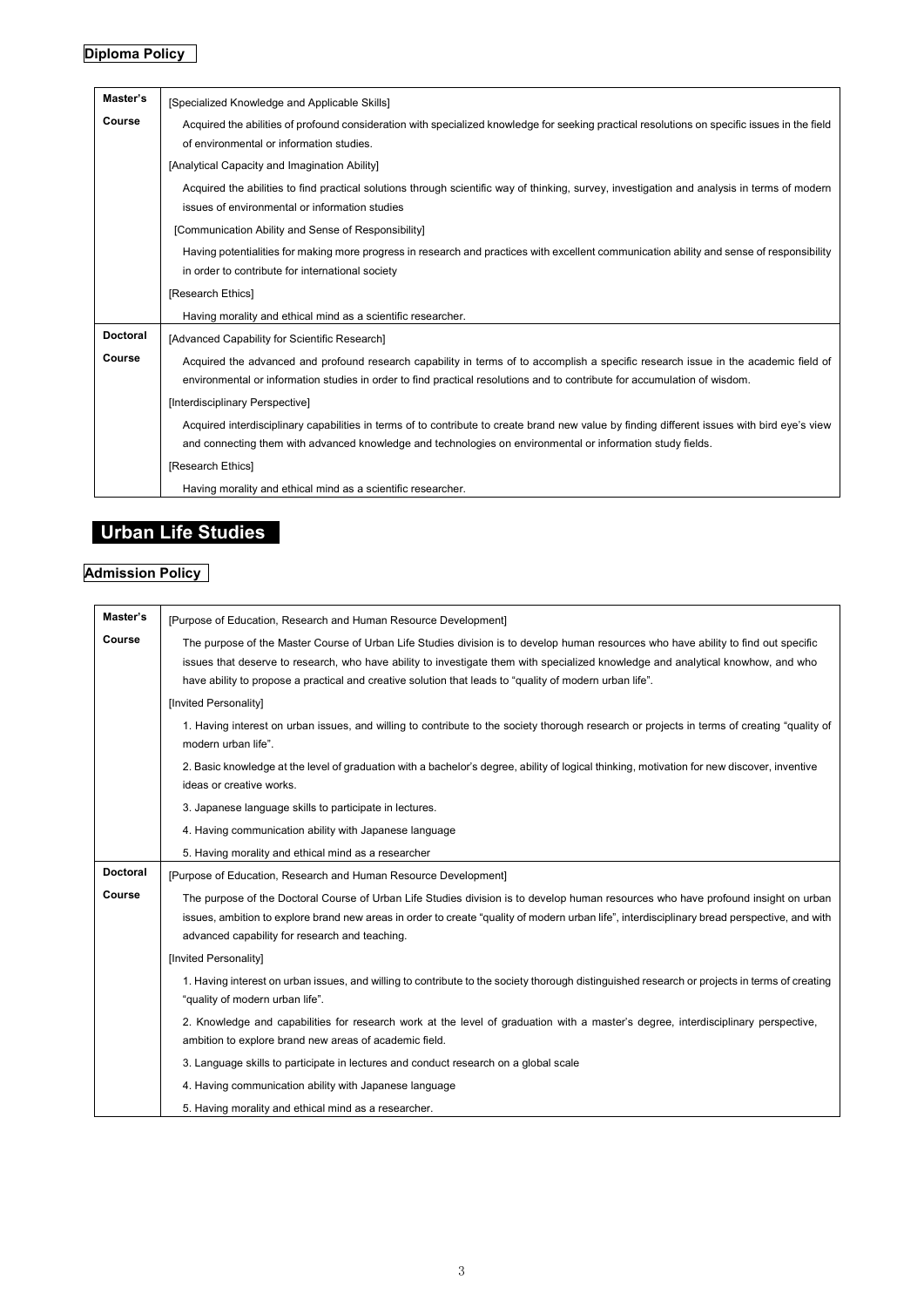## **Curriculum Policy**

| Master's        | [Required Subjects]                                                                                                                                                                                                                                                                                                                                                                                            |
|-----------------|----------------------------------------------------------------------------------------------------------------------------------------------------------------------------------------------------------------------------------------------------------------------------------------------------------------------------------------------------------------------------------------------------------------|
| Course          | Students should take required subjects in relation to complete master thesis under quidance and instruction by teachers of belonging<br>laboratory. Throughout these research process, students enhance their required capabilities on scientific way of thinking, survey,<br>investigation and analysis in terms of solving problems of modern urban society or creating attractive modern urban life.        |
|                 | [Specialized Studies]                                                                                                                                                                                                                                                                                                                                                                                          |
|                 | Students should take subscribed number of "Basic Specialized Subjects" in order to obtain interdisciplinary broad knowledge, and also<br>take subscribed number of "Specialized Subjects" which correspond to four major field of urban life studies, i.e. Urban Lifestyle, Urban<br>Design, Urban Social System and Project Management, in order to understand more specialized knowledge of each study field |
|                 | [General Common Subjects]                                                                                                                                                                                                                                                                                                                                                                                      |
|                 | Student should take some General Common Subjects in order to be a human resource who has practical capability for success in the<br>international society, and are required to make presentations on your research.                                                                                                                                                                                            |
| <b>Doctoral</b> | [Advanced Research and Teaching Skills]                                                                                                                                                                                                                                                                                                                                                                        |
| <b>COurse</b>   | In order to be a professional researcher as well as teacher and academic member of the society, students should acquire various<br>advanced skills in the circumstance of easily taking advices from any teachers in the whole graduate school.                                                                                                                                                                |
|                 | [Making Progress on Academic Wisdom]                                                                                                                                                                                                                                                                                                                                                                           |
|                 | In the academic field of urban life studies, students promote and carry out their doctoral research with advanced methodologies of                                                                                                                                                                                                                                                                             |
|                 | investigation or analysis, integrate these findings and complete a consistent doctoral dissertation. Throughout these process, each                                                                                                                                                                                                                                                                            |
|                 | student are expected to be an independent professional researcher who has international and interdisciplinary perspective, or a creative                                                                                                                                                                                                                                                                       |
|                 | professional who has distinguished imaginative ability.                                                                                                                                                                                                                                                                                                                                                        |

### **Diploma Policy**

| Master's        | [Specialized Knowledge and Applicable Skills]                                                                                                                                                                                                                                                |
|-----------------|----------------------------------------------------------------------------------------------------------------------------------------------------------------------------------------------------------------------------------------------------------------------------------------------|
| Course          | Acquired the abilities of profound consideration with specialized knowledge for seeking practical solutions on specific issues in the<br>field of such as urban lifestyle, urban design, urban social system, project management or other various issues relates to modern<br>urban society. |
|                 | [Analytical Capacity and Imagination Ability]                                                                                                                                                                                                                                                |
|                 | Acquired the abilities to find practical resolutions through scientific way of thinking, survey, investigation and analysis in terms of urban<br>lifestyle, urban design, urban social system, project management or other various modern urban issues                                       |
|                 | [Communication Ability and Sense of Responsibility]                                                                                                                                                                                                                                          |
|                 | Having potentialities for making more progress in research and practices with excellent communication ability and sense of responsibility<br>in order to contribute for international society                                                                                                |
|                 | [Research Ethics]                                                                                                                                                                                                                                                                            |
|                 | Having morality and ethical mind as a scientific researcher.                                                                                                                                                                                                                                 |
| <b>Doctoral</b> | [Advanced Capability for Scientific Research]                                                                                                                                                                                                                                                |
| Course          | Acquired the advanced and profound research capability in terms of to accomplish a specific research issue in the academic field of<br>urban and urban life issues in order to find practical resolutions and to contribute for accumulation of wisdom.                                      |
|                 | [Interdisciplinary Perspective]                                                                                                                                                                                                                                                              |
|                 | Acquired interdisciplinary capabilities in terms of to contribute to create brand new value by finding various kinds of issues with bird eye's<br>view and connecting them with advanced knowledge on urban life, urban design or issues relates to modern urban society.                    |
|                 | [Research Ethics]                                                                                                                                                                                                                                                                            |
|                 | Having morality and ethical mind as a scientific researcher.                                                                                                                                                                                                                                 |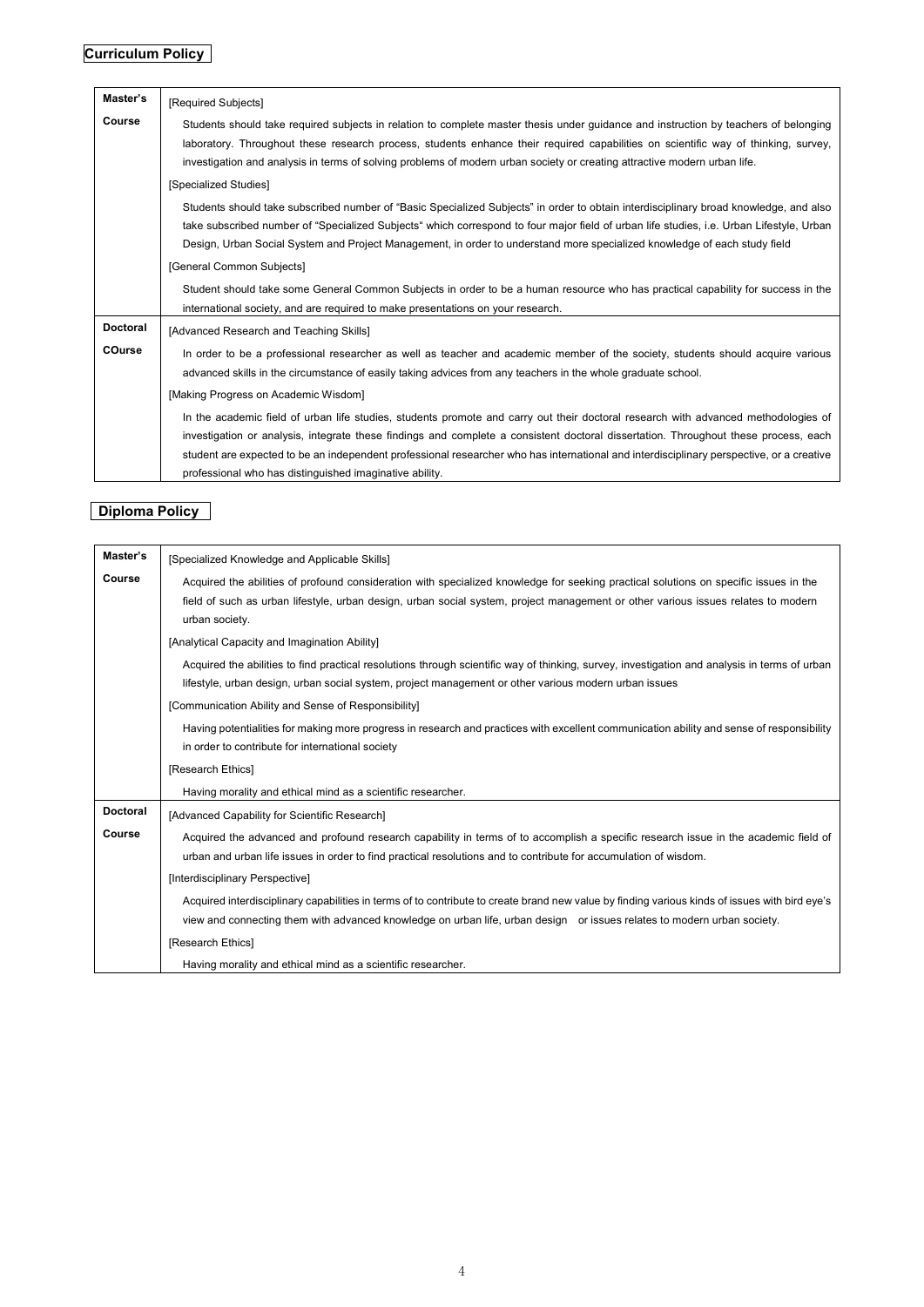## **Graduate School of Environmental and Information Studies**

Quoted from Article 3, School Regulations of the Graduate School of Tokyo City University――

|                          | The Graduate School of Environmental and Information Studies aims to        |
|--------------------------|-----------------------------------------------------------------------------|
| <b>Purposes of human</b> | develop human resources who explore science, technologies and human         |
| resource development and | nature in relation to the Environment, Information and Urban Life areas, as |
| our educational and      | well as to develop human resources who contribute to the society with       |
| research activities      | research, education and practice using expertise of these specialized       |
|                          | areas.                                                                      |

#### **1. Master's Course**

| Course                              | Domain                               | Outline of Research and Education                                                                                                                                                                                                                                                                              |  |  |  |  |  |
|-------------------------------------|--------------------------------------|----------------------------------------------------------------------------------------------------------------------------------------------------------------------------------------------------------------------------------------------------------------------------------------------------------------|--|--|--|--|--|
|                                     | Environmental<br><b>Management</b>   | Research and education in relation to policies for solving environmental<br>problems of global scale, environmental friendly style of production and<br>consumption including ecological system, sustainable management for<br>business and society, and practices and evaluation for those<br>implementation  |  |  |  |  |  |
| Environmental                       | Communication<br><b>Environment</b>  | Research and education on communication of modern society such as<br>mass media and online network, methodologies and design for better<br>way of decision making and consensus building, from the perspective of<br>social science including sociology, psychology and cognitive science.                     |  |  |  |  |  |
| and Information<br><b>Studies</b>   | <b>Information</b><br><b>System</b>  | Research and education on safe, secured and comfortable information<br>systems which designed on the basis of various requirements and<br>positions of users, from engineering points of view.                                                                                                                 |  |  |  |  |  |
|                                     | Regional/Urban<br><b>Environment</b> | Research and education about buildings, cities, regions and natural<br>environments in terms of preservation and restoration of ecological<br>systems, focusing on harmonization and regeneration with human<br>society, from ecology, built environment, landscaping and urban<br>engineering points of view. |  |  |  |  |  |
| <b>Urban Life</b><br><b>Studies</b> | <b>Urban Life</b><br><b>Studies</b>  | Research and education in relation to "Quality of Urban Life" in modern<br>urban society, with both methodologies of social science and spatial<br>design, including both business management and aesthetic points of<br>view, intending to develop practical and creative human resources                     |  |  |  |  |  |

### **2. Doctoral Course**

The Doctoral Course of the Graduate School consists of three domains such as "Environmental", "Information" and "Urban Life Studies". The doctoral Course aims to develop human resources who could explore new frontiers of advanced interdisciplinary academism, as a professional researcher, educator or leader of society in each field of environmental science, information science and urban life studies.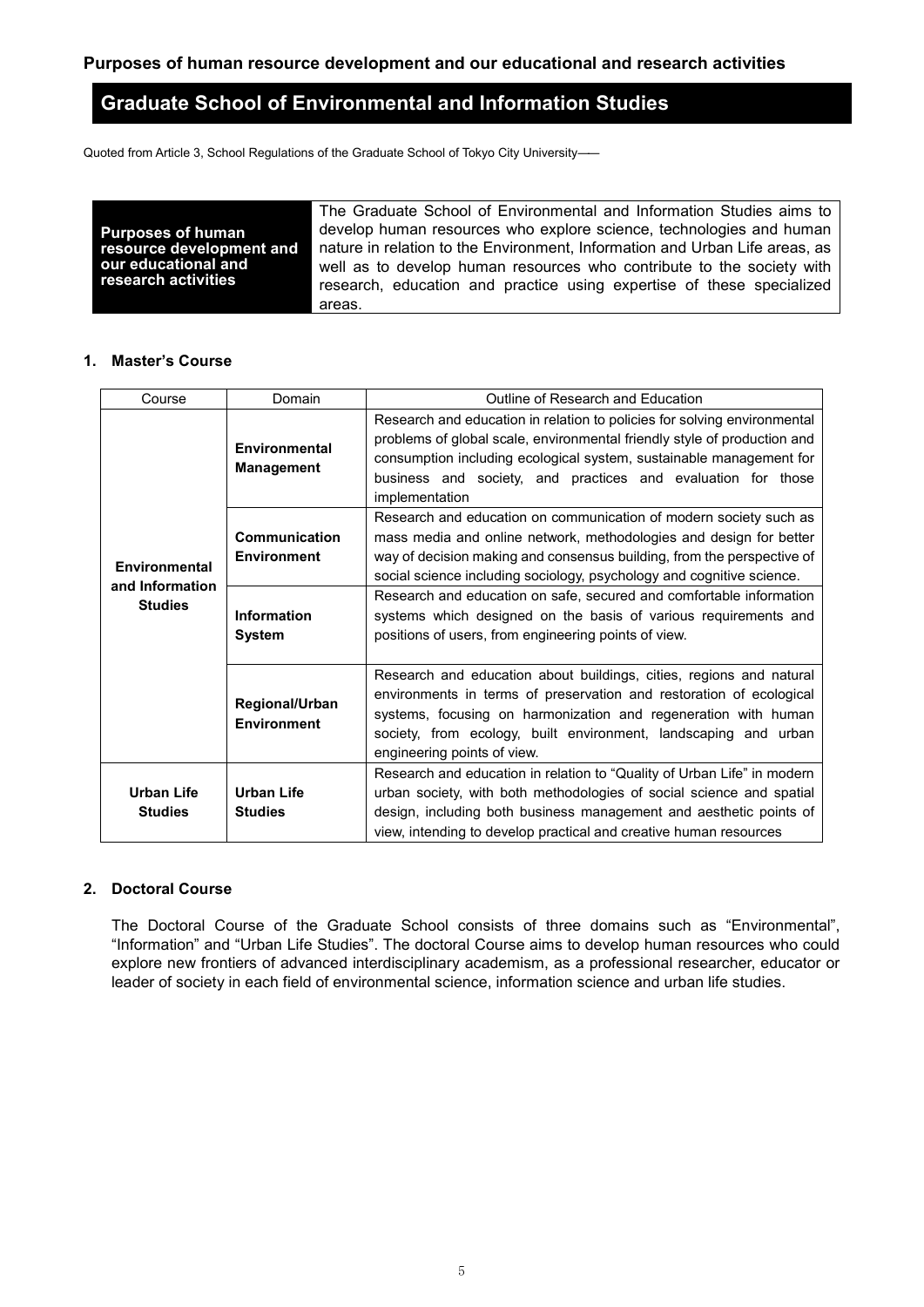## **Outline of the Establishment**

## **Graduate School of Environmental and Information Studies**

| <b>Graduate School of Environmental</b>      | <b>Master's Course</b> |          | <b>Doctoral Course</b> |          |                                                     |  |
|----------------------------------------------|------------------------|----------|------------------------|----------|-----------------------------------------------------|--|
| and Information Studies                      | Admission quota        | Capacity | Admission guota        | Capacity | Campus *                                            |  |
| <b>Environmental and Information Studies</b> | 20                     | 40       | 2                      | 6        | Yokohama<br>Campus                                  |  |
| Urban Life Studies                           | 6                      | 12       | 2                      | 6        | Todoroki Campus<br>From April, 2022 Setagaya Campus |  |

\*Campus varies depending on an area of specialization in which a student belongs.

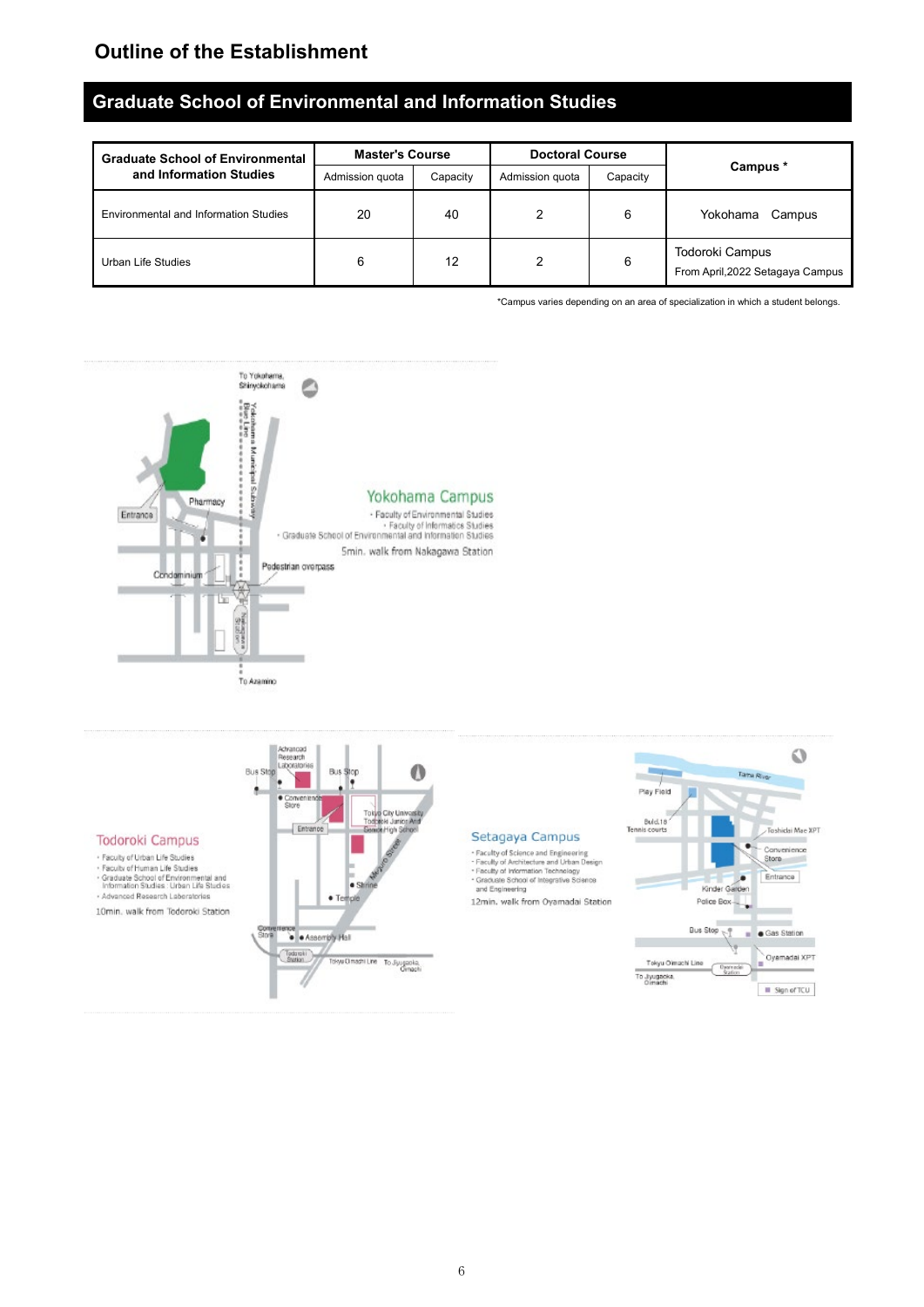## Domains and Instructors **The Structom Community Community** To be scheduled for September 2022

\*: Assistant research supervisors

|                                       | <b>Master S</b> Course        |                                                                                                                                                                                                                                                                                                                                                                                                                                                   |                                       | Doctoral Course                                      |                                                                                                                                                                                                                                                                                                                                                                                                                                                                                                                                 |
|---------------------------------------|-------------------------------|---------------------------------------------------------------------------------------------------------------------------------------------------------------------------------------------------------------------------------------------------------------------------------------------------------------------------------------------------------------------------------------------------------------------------------------------------|---------------------------------------|------------------------------------------------------|---------------------------------------------------------------------------------------------------------------------------------------------------------------------------------------------------------------------------------------------------------------------------------------------------------------------------------------------------------------------------------------------------------------------------------------------------------------------------------------------------------------------------------|
| Course                                | Domain                        | Instructor                                                                                                                                                                                                                                                                                                                                                                                                                                        | Course                                | Domain                                               | Instructor                                                                                                                                                                                                                                                                                                                                                                                                                                                                                                                      |
| Management                            | Environmenta                  | Prof.<br>Norihiro Itsubo<br>$\circ$<br>$\bullet$<br>Prof.<br>$\circ$<br>Yoshiki Otsuka<br>Prof.<br>Koji Okada<br>$\circ$<br>Prof.<br>Ikou Kaku<br>Δ<br>Prof.<br>Masahisa Sato<br>$\circ$<br>Prof.<br>Kenshi Baba<br>$\bullet$<br>$\circ$<br>Prof.<br>Ryuzo Furukawa<br>$\circ$<br>Assoc.Prof. Hiroki Okubo<br>$\circ$<br>Assoc.Prof. Akira Okada<br>$\bullet$<br>$\circ$<br>Assoc.Prof. Mami Kimura<br>$\circ$<br>Assoc.Prof.<br>Tsutomu Furukawa |                                       | Environment                                          | Kentaro lij<br>Prof.<br>⊚<br>Prof.<br>Norihiro Its<br>⊚<br>Prof.<br>Yoshiki Ot<br>⊚<br>Prof.<br>Koji Okada<br>⊚<br>Prof.<br>Ikou kaku<br>⊚<br>Prof.<br>Masahisa<br>⊚<br>Prof.<br>Zhongcha<br>⊚<br>Prof.<br>Akira Tana<br>⊚<br>Prof.<br>Kenshi Ba<br>⊚<br>Prof.<br>Ryuzo Fur<br>⊚<br>Prof.<br>MasakoM                                                                                                                                                                                                                            |
|                                       | Communicatior<br>Environment  | $\bullet$ $\circ$ Prof.<br>Daisuke Okabe<br>$\bullet$ $\circ$ Prof.<br>Michihiro Okumura<br>Prof.<br>Seita Koike<br>$\bullet$ $\circ$ Prof.<br>Noriko Sudo<br>Prof.<br>Masayuki Takada<br>$\circ$<br>$\bullet$ $\circ$ Prof.<br>Masako Nakamura<br>$\circ$ Prof.<br>Sumire Hirota<br>$\bullet$<br>Assoc.Prof. Hiroki Seki<br>$\circ$<br>Assoc.Prof. Yusuke Nagamori                                                                               | Environmental and Information Studies |                                                      | ⊚<br>Prof.<br>H.B. Rijal<br>⊚<br>Assoc.Prof. Hiroki Oku<br>⊚<br>Assoc.Prof. Akira Oka<br>⊚<br>Assoc.Prof. Genku Ka<br>⊚<br>Assoc.Prof. Wataru Kit<br>⊚<br>Assoc.Prof. Yukari Niw<br>⊚<br>Assoc.Prof. Young-Sik<br>⊚<br>Assoc.Prof. Shigehiro<br>Prof.<br>Junko Ichi<br>⊚                                                                                                                                                                                                                                                        |
| Environmental and Information Studies | nformatior<br>System          | ● ○ Assoc.Prof. Rie Yabuki<br>Assoc.Prof. Mizuki Yamazaki<br>$\bullet$<br>Prof.<br>Junko Ichino<br>Prof.<br>Koji Iwano<br>$\circ$<br>Prof.<br>Noriko Otani<br>$\circ$<br>$\bullet$<br>Prof.<br>Yoshiaki Seki<br>$\bullet$ $\circ$ Prof.<br>Satoshi Masuda<br>Prof.<br>Hideo Miyachi<br>Prof.<br>Toshiaki Yokoi<br>$\bullet$<br>$\circ$<br>Assoc.Prof. Nobuhiko Ogura<br>$\bullet$ $\circ$ Lect.<br>Kenji Fujiwara                                 |                                       | Information                                          | ⊚<br>Prof.<br>Koji Iwano<br>$^{\circ}$<br>Prof.<br>Noriko Ota<br>⊚<br>Prof.<br>Daisuke C<br>⊚<br>Prof.<br>Noriko Su<br>Yoshiaki S<br>Prof.<br>Prof.<br>Masako N<br>Prof.<br>Sumire Hi<br>⊚<br>Prof.<br>Satoshi M<br>⊚<br>Prof.<br>Hideo Miy<br>⊚<br>Assoc.Prof. Nobuhiko<br>$\circledcirc$<br>Assoc Prof.<br>Hiroki Sek<br>$^{\circ}$<br>Assoc.Prof.<br>Yusuke Na<br>⊚<br>Lect.<br>Kenji Fujiv<br>Prof.<br>Tatsuo Aka<br>$^{\circ}$                                                                                             |
|                                       | Regional/Urban<br>Environment | ○ Prof.<br>Kentaro lijima<br>Zhongchao Shi<br>Prof.<br>$\circ$<br>Prof.<br>Akira Tanaka<br>$\circ$<br>Prof.<br>Prof.<br>H.B. Rijal<br>٠<br>$\circ$<br>Assoc.Prof. Genku Kayo<br>$\circ$<br>Assoc.Prof. Wataru Kitamura<br>$\circ$<br>Assoc.Prof. Yukari Niwa<br>$\circ$<br>○ Assoc.Prof. Young-Sik Ham<br>• C Assoc.Prof. Shigehiro Yokota                                                                                                        | Urban Life Studies                    | Urban Life Studies                                   | Prof.<br>⊚<br>Fumihiko<br>⊚<br>Prof.<br>Kazuhider<br>⊚<br>Prof.<br>Aya Sakai<br>$^{\circ}$<br>Prof.<br>Hideaki Ta<br>⊚<br>Assoc.Prof<br>Hwajin Lin<br>⊚<br>Koichi Kita<br>Assoc.Prof.<br>⊚<br>Assoc.Prof.<br>Kei Saito<br>⊚<br>Assoc.Prof.<br>Kyosuke S<br>⊚<br>Yuichi Sue<br>Assoc.Prof<br>⊚<br>Assoc.Prof.<br>Shin Naka<br>⊚<br>Assoc.Prof.<br>Toshiki Nis<br>⊚<br>Lect.<br>Teruyuki Is                                                                                                                                       |
| Urban<br>Life Studies                 | Urbal<br>Life Studies         | Tatsuo Akashi<br>Prof.<br>$\bullet$<br>Prof.<br>Masaaki Uto<br>Prof.<br>Fumihiko Okiura<br>Prof.<br>Kazuhide Kawaguchi<br>Prof.<br>Aya Sakai<br>Prof.<br>Hideaki Takayanagi<br>Prof.<br>Nobuyoshi Nagae<br>Assoc.Prof Hwajin Lim<br>Assoc.Prof. Koichi Kitami<br>Assoc.Prof. Kei Saito<br>Assoc.Prof Kyosuke Sakakura<br>Assoc.Prof Yuichi Sueshige<br>Assoc Prof. Shin Nakajima<br>Assoc.Prof. Toshiki Nishiyama<br>Teruyuki Isagawa<br>Lect.    | Note3<br>Note 4:<br>[Master's Course] |                                                      | The instructors marked with a diamond only teach un<br>2022(third year in the Doctoral Course) or Academic<br>year in the Doctoral Course.) If a student wishes to ta<br>by these instructors, please discuss with the instructo<br>instructor who will subsequently take over up to the fi<br>to make arrangements prior to submitting the applica<br>The instructors marked with a black circle, circle, or a<br>the Doctoral Course for international students in Engl<br>instructors provide research guidance in English). |
| Note 1<br>Note 2:                     | Academic Year 2022.           | (The names for each domain are listed in alphabetical order of the 50<br>Japanese hiragana characters according to titles and credentials)<br>The above list of domains and instructors is that collected for                                                                                                                                                                                                                                     | [Doctoral Course]<br>Note 5:          | English (Year 2022-2024)<br>English (Year 2022-2025) | . They can provide guidance on master's thesis in<br>◯They teach classes in English (Year 2022)<br>©They can provide guidance on doctoral thesis in                                                                                                                                                                                                                                                                                                                                                                             |
|                                       |                               | The instructors marked with a triangle teach only during the Academic<br>Year 2022(first year in the Master's Course). If a student wishes to<br>take the classes taught by these instructors, please discuss with the<br>instructor about the new instructor who will subsequently take over<br>after Academic Year 2023 (second year, Master's Couuse) to make                                                                                  | Note 6:                               |                                                      | Please be sure to contact the relevant instructor to di<br>plan, etc. prior to submitting the application.<br>To find out how to contact instructors, please inqu<br>Support Center by phone or via e-mail provided in thi                                                                                                                                                                                                                                                                                                      |

arrangements prior to submitting the application.

| Course                                                                                                                                                                                                                                                                                                                                                                                                                                                          | Domain                    | Instructor                                                                                                                                                                                                                                                                                                                                                                                                                                                                                                                                                                                                                 |  |  |
|-----------------------------------------------------------------------------------------------------------------------------------------------------------------------------------------------------------------------------------------------------------------------------------------------------------------------------------------------------------------------------------------------------------------------------------------------------------------|---------------------------|----------------------------------------------------------------------------------------------------------------------------------------------------------------------------------------------------------------------------------------------------------------------------------------------------------------------------------------------------------------------------------------------------------------------------------------------------------------------------------------------------------------------------------------------------------------------------------------------------------------------------|--|--|
| Environmental and Information Struins                                                                                                                                                                                                                                                                                                                                                                                                                           | Environment               | Kentaro lijima<br>Prof.<br>⊚<br>Norihiro Itsubo<br>Prof.<br>⊚<br>Yoshiki Otsuka<br>Prof.<br>⊚<br>Prof.<br>Koji Okada<br>⊚<br>Prof.<br>Ikou kaku<br>⊚<br>Masahisa Sato<br>Prof.<br>⊚<br>Prof.<br>Zhongchao Shi<br>⊚<br>Prof.<br>Akira Tanaka<br>⊚<br>Prof.<br>Kenshi Baba<br>⊚<br>Ryuzo Furukawa<br>Prof.<br>⊚<br>MasakoMurota<br>Prof.<br>⊚<br>H.B. Rijal<br>Prof.<br>⊚<br>Assoc.Prof. Hiroki Okubo<br>⊚<br>Assoc.Prof. Akira Okada<br>⊚<br>Assoc.Prof. Genku Kayo<br>⊚<br>Assoc.Prof. Wataru Kitamura<br>⊚<br>Assoc.Prof. Yukari Niwa<br>⊚<br>Assoc.Prof. Young-Sik Ham<br>$\circledcirc$<br>Assoc.Prof. Shigehiro Yokota |  |  |
|                                                                                                                                                                                                                                                                                                                                                                                                                                                                 | nformatior                | Prof.<br>Junko Ichino<br>⊚<br>$^{\circ}$<br>Prof.<br>Koji Iwano<br>⊚<br>Noriko Otani<br>Prof.<br>⊚<br>Daisuke Okabe<br>Prof.<br>Noriko Sudo<br>⊚<br>Prof.<br>Yoshiaki Seki<br>Prof.<br>Prof.<br>Masako Nakamura<br>Prof.<br>Sumire Hirota<br>Prof.<br>Satoshi Masuda<br>⊚<br>⊚<br>Prof.<br>Hideo Miyachi<br>⊚<br>Assoc.Prof.<br>Nobuhiko Ogura<br>⊚<br>Assoc.Prof.<br>Hiroki Seki<br>⊚<br>Assoc.Prof.<br>Yusuke Nagamori<br>◎<br>Lect.<br>Kenji Fujiwara                                                                                                                                                                   |  |  |
| Urban Life Studies                                                                                                                                                                                                                                                                                                                                                                                                                                              | <b>Urban Life Studies</b> | Prof.<br>Tatsuo Akashi<br>⊚<br>⊚<br>Prof.<br>Fumihiko Okiura<br>KazuhideKawaguchi<br>⊚<br>Prof.<br>⊚<br>Prof.<br>Aya Sakai<br>Hideaki Takayanagi<br>⊚<br>Prof.<br>⊚<br>Assoc.Prof<br>Hwajin Lim<br>⊚<br>Assoc.Prof.<br>Koichi Kitami<br>⊚<br>Assoc.Prof.<br>Kei Saito<br>⊚<br>Assoc.Prof.<br>Kyosuke Sakakura<br>⊚<br>Assoc.Prof<br>Yuichi Sueshige<br>⊚<br>Assoc.Prof.<br>Shin Nakajima<br>⊚<br>Assoc.Prof.<br>Toshiki Nishiyama<br>⊚<br>Teruyuki Isagawa<br>Lect.                                                                                                                                                        |  |  |
| Note3<br>The instructors marked with a diamond only teach until Academic Year<br>2022(third year in the Doctoral Course) or Academic Year 2023(fourth<br>year in the Doctoral Course.) If a student wishes to take classes taught<br>by these instructors, please discuss with the instructor about the new<br>instructor who will subsequently take over up to the final academic year<br>to make arrangements prior to submitting the application.<br>Note 4: |                           |                                                                                                                                                                                                                                                                                                                                                                                                                                                                                                                                                                                                                            |  |  |

The instructors marked with a black circle, circle, or a double circle teach the Doctoral Course for international students in English(these instructors provide research guidance in English).

**Doctoral Course** 

Please be sure to contact the relevant instructor to discuss research plan, etc. prior to submitting the application. Note 6:

To find out how to contact instructors, please inquire the Academic Support Center by phone or via e-mail provided in this guideline.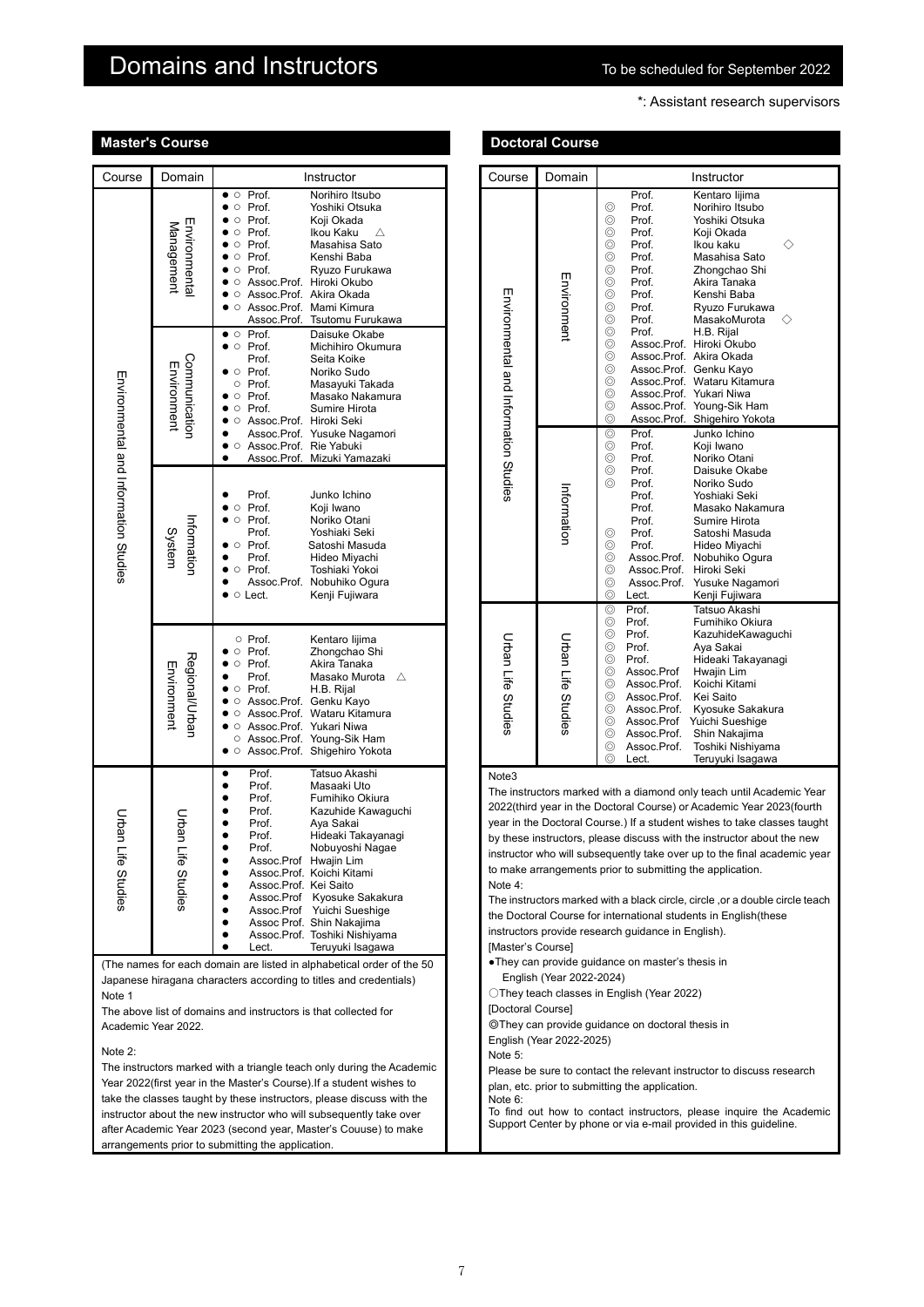## **Quota and Examination Types**

**1. Quota**

| Graduate School                       | Maior                                 | Master's Course | Doctoral Course |
|---------------------------------------|---------------------------------------|-----------------|-----------------|
|                                       | Environmental and Information Studies | 20              |                 |
| Environmental and Information Studies | Urban Life Studies                    |                 |                 |

\*The quota includes the candidates of the examination for recommended candidates (Round A) and general examination (Round B and C).

#### **2. The Outline of Entrance Examinations**

|                                                                      | <b>Schedule Second Semester</b>                                                                                                                                                                                                                                                                                                                                                                                                                                                                                                                                                                                                                                                                                                                                                                                                                                                                                               |  |                                        |  |  |
|----------------------------------------------------------------------|-------------------------------------------------------------------------------------------------------------------------------------------------------------------------------------------------------------------------------------------------------------------------------------------------------------------------------------------------------------------------------------------------------------------------------------------------------------------------------------------------------------------------------------------------------------------------------------------------------------------------------------------------------------------------------------------------------------------------------------------------------------------------------------------------------------------------------------------------------------------------------------------------------------------------------|--|----------------------------------------|--|--|
| Schedule name                                                        | <b>Admission in February</b>                                                                                                                                                                                                                                                                                                                                                                                                                                                                                                                                                                                                                                                                                                                                                                                                                                                                                                  |  | <b>Admission in May</b>                |  |  |
| <b>Special Screening</b><br>for the overseas<br>partner Institutions | Candidates who received the recommendations from both of the following are selected based on the overall performance of<br>the screening of application documents and interview examination.<br>. The president of the university or graduate school to which the applicant belongs.<br>. The chief professor of the department to which the applicant belongs.<br>Master's Course<br>(1) Document screening (2) interview examination                                                                                                                                                                                                                                                                                                                                                                                                                                                                                        |  |                                        |  |  |
|                                                                      | Doctoral Course<br>(1) Document screening (2) interview examination                                                                                                                                                                                                                                                                                                                                                                                                                                                                                                                                                                                                                                                                                                                                                                                                                                                           |  |                                        |  |  |
| General screening<br>(Japanese)<br>(English)                         | Candidates are selected based on the performance of an academic assessment, interview, and the screening of application<br>documents.<br>Master's Course<br>(1) Document screening (2) Specialized examination for each domain<br>(3) Interview<br>Doctoral Course<br>(1) Academic assessment (English)<br>(2) Specialized examination for each domain<br>*Only those who are from external entry.<br>(3) Interview (4) Document screening<br>General screening (English) *For details, please refer to the eligibility and screening method described below.<br>. Eligibility will be determined based on the candidate's preliminary application and the screening for the relevant course.<br>In principle, candidates are required to apply more than a month in advance prior to the submission of their application.<br>• In principle, international students (students who can take classes in English) are eligible. |  |                                        |  |  |
| Screening for<br>working adults                                      | Candidates with sufficient work experience related to the specialized area they are applying to major in (a minimum of two<br>years) at the time of the application are selected based on the overall performance of the screening of application documents<br>and interview, including an oral examination. Note that this selection is conducted in Japanese.<br>Master's Course<br>(1) Document screening<br>(2) Interview (including an oral examination.)<br>Doctoral Course<br>(1) Document screening<br>(2) Interview (including an oral examination.)                                                                                                                                                                                                                                                                                                                                                                 |  |                                        |  |  |
| Application period                                                   | Tuesday, January 11 to Monday, January 17, 2022                                                                                                                                                                                                                                                                                                                                                                                                                                                                                                                                                                                                                                                                                                                                                                                                                                                                               |  | Monday, May 2 to Thursday, May 5, 2022 |  |  |
| Examination dates                                                    | Saturday, February 12                                                                                                                                                                                                                                                                                                                                                                                                                                                                                                                                                                                                                                                                                                                                                                                                                                                                                                         |  | Wednesday, May 11                      |  |  |
| Notification of result                                               | 10:00 a.m., Tuesday, February 22                                                                                                                                                                                                                                                                                                                                                                                                                                                                                                                                                                                                                                                                                                                                                                                                                                                                                              |  | 10:00 a.m., Monday, May 23             |  |  |
| Enrollment deadline                                                  | Must be postmarked by Thursday, March 31                                                                                                                                                                                                                                                                                                                                                                                                                                                                                                                                                                                                                                                                                                                                                                                                                                                                                      |  | Must be postmarked by Friday, June 10  |  |  |
| <b>Examination center</b>                                            | Please note that examination centers vary by courses.<br>*Check the map of each campus on page 5.                                                                                                                                                                                                                                                                                                                                                                                                                                                                                                                                                                                                                                                                                                                                                                                                                             |  |                                        |  |  |
|                                                                      | Course<br>Location<br>Environmental and Information Studies<br>Yokohama Campus<br><b>Todoroki Campus</b><br>Urban Life Studies<br>From April, 2022 Setagaya Campus                                                                                                                                                                                                                                                                                                                                                                                                                                                                                                                                                                                                                                                                                                                                                            |  |                                        |  |  |

※ Admission in February will be held on the same schedule of 2022

※ Admission in May will be held on the same schedule of Schedule 2023

- ※ Another schedule will be instructed separately to applicants related to JICA
- ※ Different in instructions may be given to applying from outside Japan
- ※ Applicants for the government-sponsored international student program who have passed the initial screening by the embassy may, at the discretion of the Dean of the Graduate School of Environment and Information Studies, take an interview before the examination date instead of the specialized examination for each field.
- ※ If the University judges that it is difficult to hold the examination on campus, it may give separate instructions to hold the examination via the Internet. In the event that the University determines that it is difficult to conduct the examination on campus, the University may instruct you to take the examination via the Internet.

 An internet connection, computer, webcam, earphones, microphone, etc. that allows you to send and receive video and audio A quiet environment that does not interfere with the interview.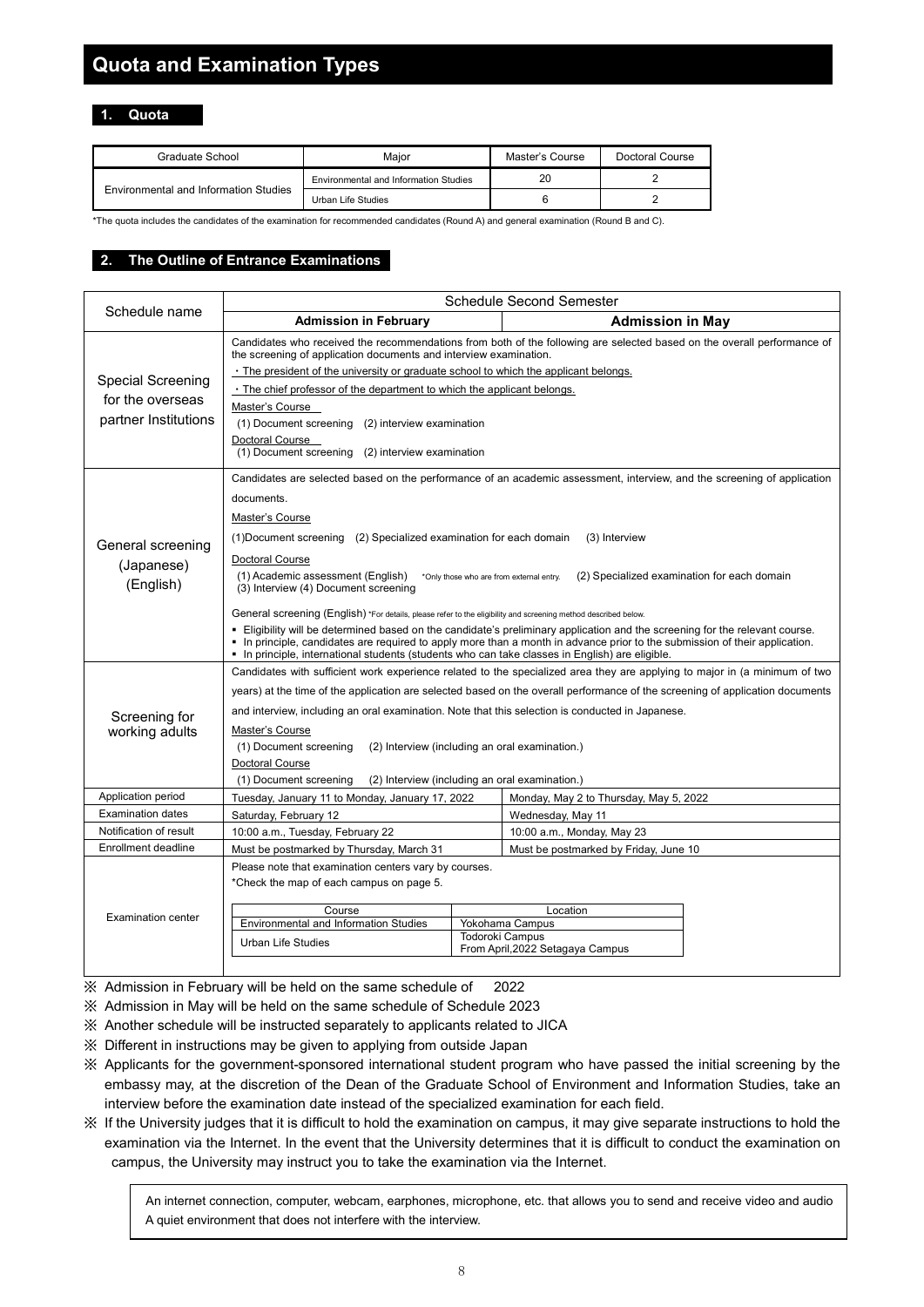## Eligibility and screening method (Recommendation of overseas partner schools)

| Examination<br>types | Special Screening for the overseas partner institutions                                                                                                                                                                                                                                                                                                                                                                                                                                                                                                                                                                                                                                                                                                                                                                                                                                                                                                                                                                                                                                                                                                                                                                                                                                                                                                                                                                                                                                                                                                                                                                                                                                                                                                                                                                                                                                                                                                                                                                                                                                                                                                                                                                                                                                                                                                                                                                                                                                                                                                                                                                                                                                                                                                                                                                                                                                                    |                                                                                                                                             |                                | Master's Course                                     | Doctoral Course                                        |  |  |
|----------------------|------------------------------------------------------------------------------------------------------------------------------------------------------------------------------------------------------------------------------------------------------------------------------------------------------------------------------------------------------------------------------------------------------------------------------------------------------------------------------------------------------------------------------------------------------------------------------------------------------------------------------------------------------------------------------------------------------------------------------------------------------------------------------------------------------------------------------------------------------------------------------------------------------------------------------------------------------------------------------------------------------------------------------------------------------------------------------------------------------------------------------------------------------------------------------------------------------------------------------------------------------------------------------------------------------------------------------------------------------------------------------------------------------------------------------------------------------------------------------------------------------------------------------------------------------------------------------------------------------------------------------------------------------------------------------------------------------------------------------------------------------------------------------------------------------------------------------------------------------------------------------------------------------------------------------------------------------------------------------------------------------------------------------------------------------------------------------------------------------------------------------------------------------------------------------------------------------------------------------------------------------------------------------------------------------------------------------------------------------------------------------------------------------------------------------------------------------------------------------------------------------------------------------------------------------------------------------------------------------------------------------------------------------------------------------------------------------------------------------------------------------------------------------------------------------------------------------------------------------------------------------------------------------------|---------------------------------------------------------------------------------------------------------------------------------------------|--------------------------------|-----------------------------------------------------|--------------------------------------------------------|--|--|
| Outline of           | application documents and interview examination.                                                                                                                                                                                                                                                                                                                                                                                                                                                                                                                                                                                                                                                                                                                                                                                                                                                                                                                                                                                                                                                                                                                                                                                                                                                                                                                                                                                                                                                                                                                                                                                                                                                                                                                                                                                                                                                                                                                                                                                                                                                                                                                                                                                                                                                                                                                                                                                                                                                                                                                                                                                                                                                                                                                                                                                                                                                           | Candidates who received the recommendations from both of the following<br>are selected based on the overall performance of the screening of |                                | (1) Document screening<br>(2) interview examination | (1) Document screening<br>(2) interview examination    |  |  |
| examinations         |                                                                                                                                                                                                                                                                                                                                                                                                                                                                                                                                                                                                                                                                                                                                                                                                                                                                                                                                                                                                                                                                                                                                                                                                                                                                                                                                                                                                                                                                                                                                                                                                                                                                                                                                                                                                                                                                                                                                                                                                                                                                                                                                                                                                                                                                                                                                                                                                                                                                                                                                                                                                                                                                                                                                                                                                                                                                                                            | · The president of the university or graduate school to which the applicant belongs.                                                        |                                |                                                     |                                                        |  |  |
|                      |                                                                                                                                                                                                                                                                                                                                                                                                                                                                                                                                                                                                                                                                                                                                                                                                                                                                                                                                                                                                                                                                                                                                                                                                                                                                                                                                                                                                                                                                                                                                                                                                                                                                                                                                                                                                                                                                                                                                                                                                                                                                                                                                                                                                                                                                                                                                                                                                                                                                                                                                                                                                                                                                                                                                                                                                                                                                                                            | . The chief professor of the department to which the applicant belongs.                                                                     |                                |                                                     |                                                        |  |  |
| Eligibility          | Applicants from overseas partner universities who meet any of the following criteria<br>(1) Applicants who have already graduated from a university (including those who are expected to graduate by the end of September 20<br>2022).<br>(2) Applicants who have been granted a bachelor's degree by the National Institution for Academic Degrees and Quality Enhancement.<br>(3) Applicants who have completed 16 years of academic schooling outside of Japan (including those who are expected to complete by<br>the end of September 20 2022).<br>(4) Applicants who have completed 16 years of international correspondence courses in Japan<br>(5) Applicants who have completed the courses by a school outside of Japan, which are specified as equivalent to university education<br>by the government<br>(6) Applicants who have completed more than four years of a specialist course at a vocational school, which meets the criteria specified<br>by the Minister of Education, Culture, Sports, Science and Technology, and designated separately by the Minister of Education, Culture,<br>Sports, Science and Technology after the date specified by the Minister of Education, Culture, Sports, Science and Technology.<br>(7) Applicants who have been appointed by the Minister of Education, Culture, Sports, Science and Technology.<br>(8) Applicants who have been recognized to have abilities equivalent to those who have completed university by the Graduate School.<br>Doctoral Course<br>Applicants from overseas partner universities who meet any of the following criteria.<br>(1) Applicants who hold a master's degree or professional degree (including those who are expected to acquire the degree by the end of<br>September 20 2022).<br>(2) Applicants who have been granted a master's degree or a degree equivalent to a professional degree outside of Japan (including<br>those who are expected to acquire the degree by the end of September 20 2022).<br>(3) Applicants who have been granted a degree or a degree equivalent to a professional degree by taking correspondence courses<br>provided by a school outside of Japan in Japan.<br>(4) Applicants who have been granted a master's degree or a degree equivalent to a professional degree by taking correspondence<br>courses provided by a school outside of Japan in Japan and specified as equivalent to a graduate school outside of Japan.<br>(5) Applicants who have completed the courses of the United Nations University and have been granted a degree equivalent to a master's<br>degree.<br>(6) Applicants who have been appointed by the Minister of Education, Culture, Sports, Science and Technology.<br>(7) Applicants who have been recognized to have abilities equivalent to those who have completed a master's degree or professional<br>degree by the Graduate School. |                                                                                                                                             |                                |                                                     |                                                        |  |  |
|                      | Master's Course                                                                                                                                                                                                                                                                                                                                                                                                                                                                                                                                                                                                                                                                                                                                                                                                                                                                                                                                                                                                                                                                                                                                                                                                                                                                                                                                                                                                                                                                                                                                                                                                                                                                                                                                                                                                                                                                                                                                                                                                                                                                                                                                                                                                                                                                                                                                                                                                                                                                                                                                                                                                                                                                                                                                                                                                                                                                                            | Doctoral Course                                                                                                                             |                                |                                                     |                                                        |  |  |
|                      |                                                                                                                                                                                                                                                                                                                                                                                                                                                                                                                                                                                                                                                                                                                                                                                                                                                                                                                                                                                                                                                                                                                                                                                                                                                                                                                                                                                                                                                                                                                                                                                                                                                                                                                                                                                                                                                                                                                                                                                                                                                                                                                                                                                                                                                                                                                                                                                                                                                                                                                                                                                                                                                                                                                                                                                                                                                                                                            | Date of Examination                                                                                                                         | Time                           |                                                     | Subject                                                |  |  |
| Screening<br>method  | Schedule February:                                                                                                                                                                                                                                                                                                                                                                                                                                                                                                                                                                                                                                                                                                                                                                                                                                                                                                                                                                                                                                                                                                                                                                                                                                                                                                                                                                                                                                                                                                                                                                                                                                                                                                                                                                                                                                                                                                                                                                                                                                                                                                                                                                                                                                                                                                                                                                                                                                                                                                                                                                                                                                                                                                                                                                                                                                                                                         | Saturday, February 12                                                                                                                       | From 1:00 p.m.<br>(Japan time) | plan.<br>(about 20 to 30 minutes per person)        | Interview including oral examination based on research |  |  |
|                      | Schedule May:                                                                                                                                                                                                                                                                                                                                                                                                                                                                                                                                                                                                                                                                                                                                                                                                                                                                                                                                                                                                                                                                                                                                                                                                                                                                                                                                                                                                                                                                                                                                                                                                                                                                                                                                                                                                                                                                                                                                                                                                                                                                                                                                                                                                                                                                                                                                                                                                                                                                                                                                                                                                                                                                                                                                                                                                                                                                                              | Wednesday, May 11                                                                                                                           | From 1:00 p.m.<br>(Japan time) | plan.<br>(about 20 to 30 minutes per person)        | Interview including oral examination based on research |  |  |
|                      |                                                                                                                                                                                                                                                                                                                                                                                                                                                                                                                                                                                                                                                                                                                                                                                                                                                                                                                                                                                                                                                                                                                                                                                                                                                                                                                                                                                                                                                                                                                                                                                                                                                                                                                                                                                                                                                                                                                                                                                                                                                                                                                                                                                                                                                                                                                                                                                                                                                                                                                                                                                                                                                                                                                                                                                                                                                                                                            | *Examination time may be changed for applicants applying from outside Japan                                                                 |                                |                                                     |                                                        |  |  |

◆If you have graduated from an overseas university with which Tokyo City University has an exchange agreement, you may be eligible for a tuition fee reduction. 75% or 50% of the annual tuition fee will be reduced or exempted.

※International students living abroad may take the examination online from abroad.

※If the University finds it difficult to administer the examination on campus, it may be possible to give separate instructions to administer the examination via the web. In that case In preparation for this instruction, please make sure that you have an environment in which you can do the following two things in advance.

Internet environment with video and audio transmission, computer, webcam, earphones, microphone, etc.

A quiet environment that does not interfere with the written test and interview.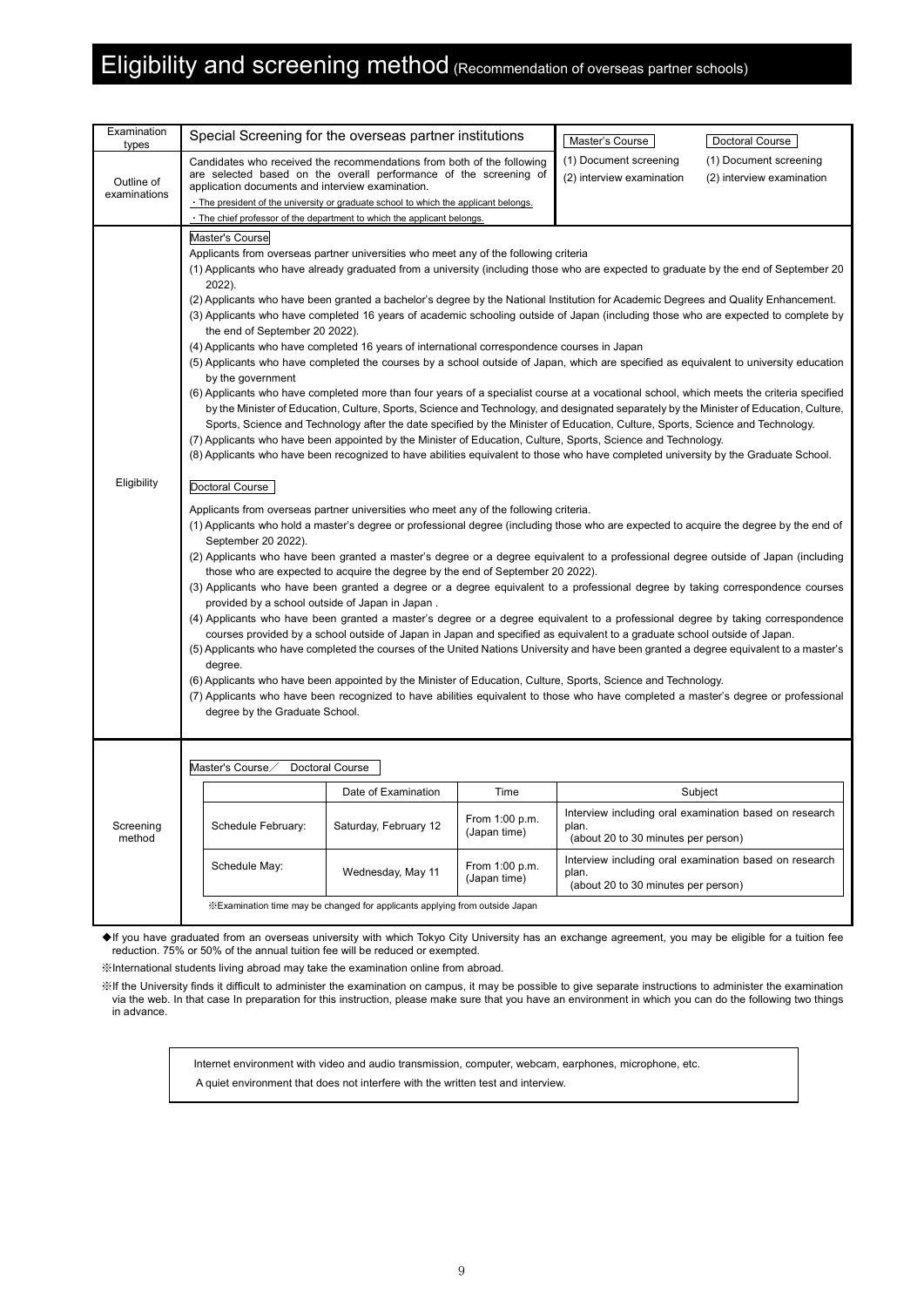## Eligibility and screening method (**General screening(Japanese))**

| Examination                |                                                                                                                                                                                                                                                                                                                                                                                                                                                                                                                                                                                                                                                                                                                                                                                                                                                                                                                                                                                                                                                                                                                                                                                                                                                                                                                                                                                                                                                                                                                                                                                                                                                                                                                                                                                                                                                                                                                                                                                                                                                                                                                                                                                                                                                                                                                                                                                                                                                                                                                                                                                                                                                                                                                                                                                                                                                                                                                                                                                                                                                                                                                                                                                                                                                                                                                                                                                                                                                                                                                                                                                                                                                                                                                                                                                                                                                                                                                                                                                                              |                                                          |                                         |                                                                                                        |  |  |  |
|----------------------------|--------------------------------------------------------------------------------------------------------------------------------------------------------------------------------------------------------------------------------------------------------------------------------------------------------------------------------------------------------------------------------------------------------------------------------------------------------------------------------------------------------------------------------------------------------------------------------------------------------------------------------------------------------------------------------------------------------------------------------------------------------------------------------------------------------------------------------------------------------------------------------------------------------------------------------------------------------------------------------------------------------------------------------------------------------------------------------------------------------------------------------------------------------------------------------------------------------------------------------------------------------------------------------------------------------------------------------------------------------------------------------------------------------------------------------------------------------------------------------------------------------------------------------------------------------------------------------------------------------------------------------------------------------------------------------------------------------------------------------------------------------------------------------------------------------------------------------------------------------------------------------------------------------------------------------------------------------------------------------------------------------------------------------------------------------------------------------------------------------------------------------------------------------------------------------------------------------------------------------------------------------------------------------------------------------------------------------------------------------------------------------------------------------------------------------------------------------------------------------------------------------------------------------------------------------------------------------------------------------------------------------------------------------------------------------------------------------------------------------------------------------------------------------------------------------------------------------------------------------------------------------------------------------------------------------------------------------------------------------------------------------------------------------------------------------------------------------------------------------------------------------------------------------------------------------------------------------------------------------------------------------------------------------------------------------------------------------------------------------------------------------------------------------------------------------------------------------------------------------------------------------------------------------------------------------------------------------------------------------------------------------------------------------------------------------------------------------------------------------------------------------------------------------------------------------------------------------------------------------------------------------------------------------------------------------------------------------------------------------------------------------------|----------------------------------------------------------|-----------------------------------------|--------------------------------------------------------------------------------------------------------|--|--|--|
| types                      | <b>General screening (Japanese)</b>                                                                                                                                                                                                                                                                                                                                                                                                                                                                                                                                                                                                                                                                                                                                                                                                                                                                                                                                                                                                                                                                                                                                                                                                                                                                                                                                                                                                                                                                                                                                                                                                                                                                                                                                                                                                                                                                                                                                                                                                                                                                                                                                                                                                                                                                                                                                                                                                                                                                                                                                                                                                                                                                                                                                                                                                                                                                                                                                                                                                                                                                                                                                                                                                                                                                                                                                                                                                                                                                                                                                                                                                                                                                                                                                                                                                                                                                                                                                                                          | Master's Course                                          |                                         | Doctoral Course                                                                                        |  |  |  |
|                            | Candidates are selected based on the performance of                                                                                                                                                                                                                                                                                                                                                                                                                                                                                                                                                                                                                                                                                                                                                                                                                                                                                                                                                                                                                                                                                                                                                                                                                                                                                                                                                                                                                                                                                                                                                                                                                                                                                                                                                                                                                                                                                                                                                                                                                                                                                                                                                                                                                                                                                                                                                                                                                                                                                                                                                                                                                                                                                                                                                                                                                                                                                                                                                                                                                                                                                                                                                                                                                                                                                                                                                                                                                                                                                                                                                                                                                                                                                                                                                                                                                                                                                                                                                          | (1) Document Screening<br>(2)Specialized examination for |                                         | (1) Document screening<br>(2) Academic assessment (English)                                            |  |  |  |
| Outline of<br>examinations | an academic assessment, interview, and the screening<br>of application documents.                                                                                                                                                                                                                                                                                                                                                                                                                                                                                                                                                                                                                                                                                                                                                                                                                                                                                                                                                                                                                                                                                                                                                                                                                                                                                                                                                                                                                                                                                                                                                                                                                                                                                                                                                                                                                                                                                                                                                                                                                                                                                                                                                                                                                                                                                                                                                                                                                                                                                                                                                                                                                                                                                                                                                                                                                                                                                                                                                                                                                                                                                                                                                                                                                                                                                                                                                                                                                                                                                                                                                                                                                                                                                                                                                                                                                                                                                                                            | each domain                                              |                                         | *Only those who are from external entry.                                                               |  |  |  |
|                            | Note that this selection is conducted in Japanese.                                                                                                                                                                                                                                                                                                                                                                                                                                                                                                                                                                                                                                                                                                                                                                                                                                                                                                                                                                                                                                                                                                                                                                                                                                                                                                                                                                                                                                                                                                                                                                                                                                                                                                                                                                                                                                                                                                                                                                                                                                                                                                                                                                                                                                                                                                                                                                                                                                                                                                                                                                                                                                                                                                                                                                                                                                                                                                                                                                                                                                                                                                                                                                                                                                                                                                                                                                                                                                                                                                                                                                                                                                                                                                                                                                                                                                                                                                                                                           | (3) Interview                                            |                                         | (3) Specialized examination for each domain                                                            |  |  |  |
| Eligibility                | (4) Interview<br>Master's Course<br>Applicants who fit one of the following criteria shall be eligible to apply.<br>(1) Applicants who have already graduated from a university (including those who are expected to graduate by the end of September 20 2022).<br>(2) Applicants who have been granted a bachelor's degree by the National Institution for Academic Degrees and Quality Enhancement.<br>(3) Applicants who have completed 16 years of academic schooling outside of Japan (including those who are expected to complete by the end<br>of September 20 2022).<br>(4) Applicants who have completed 16 years of international correspondence courses in Japan<br>(5) Applicants who have completed the courses by a school outside of Japan, which are specified as equivalent to university education by the<br>government<br>(6) Applicants who have completed more than four years of a specialist course at a vocational school, which meets the criteria specified by the<br>Minister of Education, Culture, Sports, Science and Technology, and designated separately by the Minister of Education, Culture, Sports,<br>Science and Technology after the date specified by the Minister of Education, Culture, Sports, Science and Technology.<br>(7) Applicants who have been appointed by the Minister of Education, Culture, Sports, Science and Technology.<br>(8) Applicants who have been recognized to have abilities equivalent to those who have completed university by the Graduate School.<br>Note: Of those who are 22 years old and above as of September 1, 2022, who have graduated or completed a junior college, technical<br>college, vocational school, other types of school, Japan campus of foreign university, or a school for international students, applicants who<br>have been recognized to have abilities equivalent to those who have completed university by the Graduate School are also eligible.<br>Note 1: Applicants who hold a foreign citizenship are required to submit the result of the Japanese-language examination from the Examination<br>for Japanese University Admission for International Students (held by the Japan Student Services Organization) at the time of the<br>application. (Refer to pages 13 of this document.)<br>However, applicants who have graduated from a university in Japan or are expected to graduate (by September 20 2021), or those<br>who have been recognized to have abilities equivalent by the Graduate School are excluded.<br>Note 2: Application under the eligibility categories (7) and (8) above requires separate screening of the qualification for enrollment in advance.<br>(Refer to "Screening of the qualification for enrollment" on page 13 of this document.)<br>Doctoral Course<br>Applicants who fit one of the following criteria shall be eligible to apply.<br>(1) Applicants who hold a master's degree or professional degree (including those who are expected to acquire the degree by the end of<br>September 20 2022).<br>(2) Applicants who have been granted a master's degree or a degree equivalent to a professional degree outside of Japan (including those who<br>are expected to acquire the degree by the end of September 20 2022).<br>(3) Applicants who have been granted a degree or a degree equivalent to a professional degree by taking correspondence courses provided by<br>a school outside of Japan in Japan.<br>(4) Applicants who have been granted a master's degree or a degree equivalent to a professional degree by taking correspondence courses<br>provided by a school outside of Japan in Japan and specified as equivalent to a graduate school outside of Japan.<br>(5) Applicants who have completed the courses of the United Nations University and have been granted a degree equivalent to a master's<br>degree.<br>(6) Applicants who have been appointed by the Minister of Education, Culture, Sports, Science and Technology. |                                                          |                                         |                                                                                                        |  |  |  |
|                            | Note 1: Application under the eligibility categories (6) and (7) above requires separate screening of the qualification for enrollment in advance.<br>(Refer to "Screening of the qualification for enrollment" on page 13 of this document.)                                                                                                                                                                                                                                                                                                                                                                                                                                                                                                                                                                                                                                                                                                                                                                                                                                                                                                                                                                                                                                                                                                                                                                                                                                                                                                                                                                                                                                                                                                                                                                                                                                                                                                                                                                                                                                                                                                                                                                                                                                                                                                                                                                                                                                                                                                                                                                                                                                                                                                                                                                                                                                                                                                                                                                                                                                                                                                                                                                                                                                                                                                                                                                                                                                                                                                                                                                                                                                                                                                                                                                                                                                                                                                                                                                |                                                          |                                         |                                                                                                        |  |  |  |
|                            | Master's Course                                                                                                                                                                                                                                                                                                                                                                                                                                                                                                                                                                                                                                                                                                                                                                                                                                                                                                                                                                                                                                                                                                                                                                                                                                                                                                                                                                                                                                                                                                                                                                                                                                                                                                                                                                                                                                                                                                                                                                                                                                                                                                                                                                                                                                                                                                                                                                                                                                                                                                                                                                                                                                                                                                                                                                                                                                                                                                                                                                                                                                                                                                                                                                                                                                                                                                                                                                                                                                                                                                                                                                                                                                                                                                                                                                                                                                                                                                                                                                                              |                                                          |                                         |                                                                                                        |  |  |  |
|                            | Exam schedule                                                                                                                                                                                                                                                                                                                                                                                                                                                                                                                                                                                                                                                                                                                                                                                                                                                                                                                                                                                                                                                                                                                                                                                                                                                                                                                                                                                                                                                                                                                                                                                                                                                                                                                                                                                                                                                                                                                                                                                                                                                                                                                                                                                                                                                                                                                                                                                                                                                                                                                                                                                                                                                                                                                                                                                                                                                                                                                                                                                                                                                                                                                                                                                                                                                                                                                                                                                                                                                                                                                                                                                                                                                                                                                                                                                                                                                                                                                                                                                                | Time(Japan Time)                                         |                                         | Subject                                                                                                |  |  |  |
|                            | [Schedule February] Saturday, February 12                                                                                                                                                                                                                                                                                                                                                                                                                                                                                                                                                                                                                                                                                                                                                                                                                                                                                                                                                                                                                                                                                                                                                                                                                                                                                                                                                                                                                                                                                                                                                                                                                                                                                                                                                                                                                                                                                                                                                                                                                                                                                                                                                                                                                                                                                                                                                                                                                                                                                                                                                                                                                                                                                                                                                                                                                                                                                                                                                                                                                                                                                                                                                                                                                                                                                                                                                                                                                                                                                                                                                                                                                                                                                                                                                                                                                                                                                                                                                                    | 10:00 a.m. to 12:00 p.m.                                 |                                         | In-class essay examination related to a specialized<br>domain (questions are provided for each domain) |  |  |  |
|                            | [Schedule May] Wednesday, May 11                                                                                                                                                                                                                                                                                                                                                                                                                                                                                                                                                                                                                                                                                                                                                                                                                                                                                                                                                                                                                                                                                                                                                                                                                                                                                                                                                                                                                                                                                                                                                                                                                                                                                                                                                                                                                                                                                                                                                                                                                                                                                                                                                                                                                                                                                                                                                                                                                                                                                                                                                                                                                                                                                                                                                                                                                                                                                                                                                                                                                                                                                                                                                                                                                                                                                                                                                                                                                                                                                                                                                                                                                                                                                                                                                                                                                                                                                                                                                                             | From 1:00 p.m.                                           |                                         | Interview (about 20 to 30 minutes per person)                                                          |  |  |  |
| Screening<br>method        | [Environmental and Information Studies]<br>The instructor will provide a list of several specialized books for each domain for which applicants are applying. Applicants are advised to<br>read it carefully to prepare for the examination. In addition, the previous questions (PDF format) are available to download from the official<br>website of the Graduate School of Environmental and Information Studies.<br>【Urban Life Studies】<br>Applicants are advised to discuss with the relevant instructor to select and decide next examination types in advance. The examinations<br>require reading specialized books specified by the relevant instructor in advance to create discussions on the matter within a test time<br>frame, or to create design, plans, proposals, etc., about a special assignment instructed at the time of the examination within a test time<br>frame.                                                                                                                                                                                                                                                                                                                                                                                                                                                                                                                                                                                                                                                                                                                                                                                                                                                                                                                                                                                                                                                                                                                                                                                                                                                                                                                                                                                                                                                                                                                                                                                                                                                                                                                                                                                                                                                                                                                                                                                                                                                                                                                                                                                                                                                                                                                                                                                                                                                                                                                                                                                                                                                                                                                                                                                                                                                                                                                                                                                                                                                                                                                |                                                          |                                         |                                                                                                        |  |  |  |
|                            | Doctoral Course                                                                                                                                                                                                                                                                                                                                                                                                                                                                                                                                                                                                                                                                                                                                                                                                                                                                                                                                                                                                                                                                                                                                                                                                                                                                                                                                                                                                                                                                                                                                                                                                                                                                                                                                                                                                                                                                                                                                                                                                                                                                                                                                                                                                                                                                                                                                                                                                                                                                                                                                                                                                                                                                                                                                                                                                                                                                                                                                                                                                                                                                                                                                                                                                                                                                                                                                                                                                                                                                                                                                                                                                                                                                                                                                                                                                                                                                                                                                                                                              |                                                          |                                         |                                                                                                        |  |  |  |
|                            | Exam schedule                                                                                                                                                                                                                                                                                                                                                                                                                                                                                                                                                                                                                                                                                                                                                                                                                                                                                                                                                                                                                                                                                                                                                                                                                                                                                                                                                                                                                                                                                                                                                                                                                                                                                                                                                                                                                                                                                                                                                                                                                                                                                                                                                                                                                                                                                                                                                                                                                                                                                                                                                                                                                                                                                                                                                                                                                                                                                                                                                                                                                                                                                                                                                                                                                                                                                                                                                                                                                                                                                                                                                                                                                                                                                                                                                                                                                                                                                                                                                                                                | Time(Japan Time)                                         |                                         | Subject                                                                                                |  |  |  |
|                            |                                                                                                                                                                                                                                                                                                                                                                                                                                                                                                                                                                                                                                                                                                                                                                                                                                                                                                                                                                                                                                                                                                                                                                                                                                                                                                                                                                                                                                                                                                                                                                                                                                                                                                                                                                                                                                                                                                                                                                                                                                                                                                                                                                                                                                                                                                                                                                                                                                                                                                                                                                                                                                                                                                                                                                                                                                                                                                                                                                                                                                                                                                                                                                                                                                                                                                                                                                                                                                                                                                                                                                                                                                                                                                                                                                                                                                                                                                                                                                                                              | 9:30 a.m. to 10:30 a.m.                                  | Academic assessment (English) *1        |                                                                                                        |  |  |  |
|                            | [Schedule February] Saturday, February 12<br>[Schedule May] Wednesday, May 11                                                                                                                                                                                                                                                                                                                                                                                                                                                                                                                                                                                                                                                                                                                                                                                                                                                                                                                                                                                                                                                                                                                                                                                                                                                                                                                                                                                                                                                                                                                                                                                                                                                                                                                                                                                                                                                                                                                                                                                                                                                                                                                                                                                                                                                                                                                                                                                                                                                                                                                                                                                                                                                                                                                                                                                                                                                                                                                                                                                                                                                                                                                                                                                                                                                                                                                                                                                                                                                                                                                                                                                                                                                                                                                                                                                                                                                                                                                                | 10:45 a.m. to 12:15 p.m.                                 | Specialized examination for each domain | $^*2$                                                                                                  |  |  |  |
|                            | *1: For only the applicants from outside of the school: English examination provided by the instructor of the course applying for                                                                                                                                                                                                                                                                                                                                                                                                                                                                                                                                                                                                                                                                                                                                                                                                                                                                                                                                                                                                                                                                                                                                                                                                                                                                                                                                                                                                                                                                                                                                                                                                                                                                                                                                                                                                                                                                                                                                                                                                                                                                                                                                                                                                                                                                                                                                                                                                                                                                                                                                                                                                                                                                                                                                                                                                                                                                                                                                                                                                                                                                                                                                                                                                                                                                                                                                                                                                                                                                                                                                                                                                                                                                                                                                                                                                                                                                            | From 1:00 p.m.                                           |                                         | Interview (including the verification of English proficiency)                                          |  |  |  |
|                            | *2: In-class essay examination related to a specialized domain (questions are provided for each domain).                                                                                                                                                                                                                                                                                                                                                                                                                                                                                                                                                                                                                                                                                                                                                                                                                                                                                                                                                                                                                                                                                                                                                                                                                                                                                                                                                                                                                                                                                                                                                                                                                                                                                                                                                                                                                                                                                                                                                                                                                                                                                                                                                                                                                                                                                                                                                                                                                                                                                                                                                                                                                                                                                                                                                                                                                                                                                                                                                                                                                                                                                                                                                                                                                                                                                                                                                                                                                                                                                                                                                                                                                                                                                                                                                                                                                                                                                                     |                                                          |                                         |                                                                                                        |  |  |  |
|                            | The instructor will provide a list of several specialized books for each domain for which applicants are applying. Applicants are advised to<br>read it carefully to prepare for the examination.                                                                                                                                                                                                                                                                                                                                                                                                                                                                                                                                                                                                                                                                                                                                                                                                                                                                                                                                                                                                                                                                                                                                                                                                                                                                                                                                                                                                                                                                                                                                                                                                                                                                                                                                                                                                                                                                                                                                                                                                                                                                                                                                                                                                                                                                                                                                                                                                                                                                                                                                                                                                                                                                                                                                                                                                                                                                                                                                                                                                                                                                                                                                                                                                                                                                                                                                                                                                                                                                                                                                                                                                                                                                                                                                                                                                            |                                                          |                                         |                                                                                                        |  |  |  |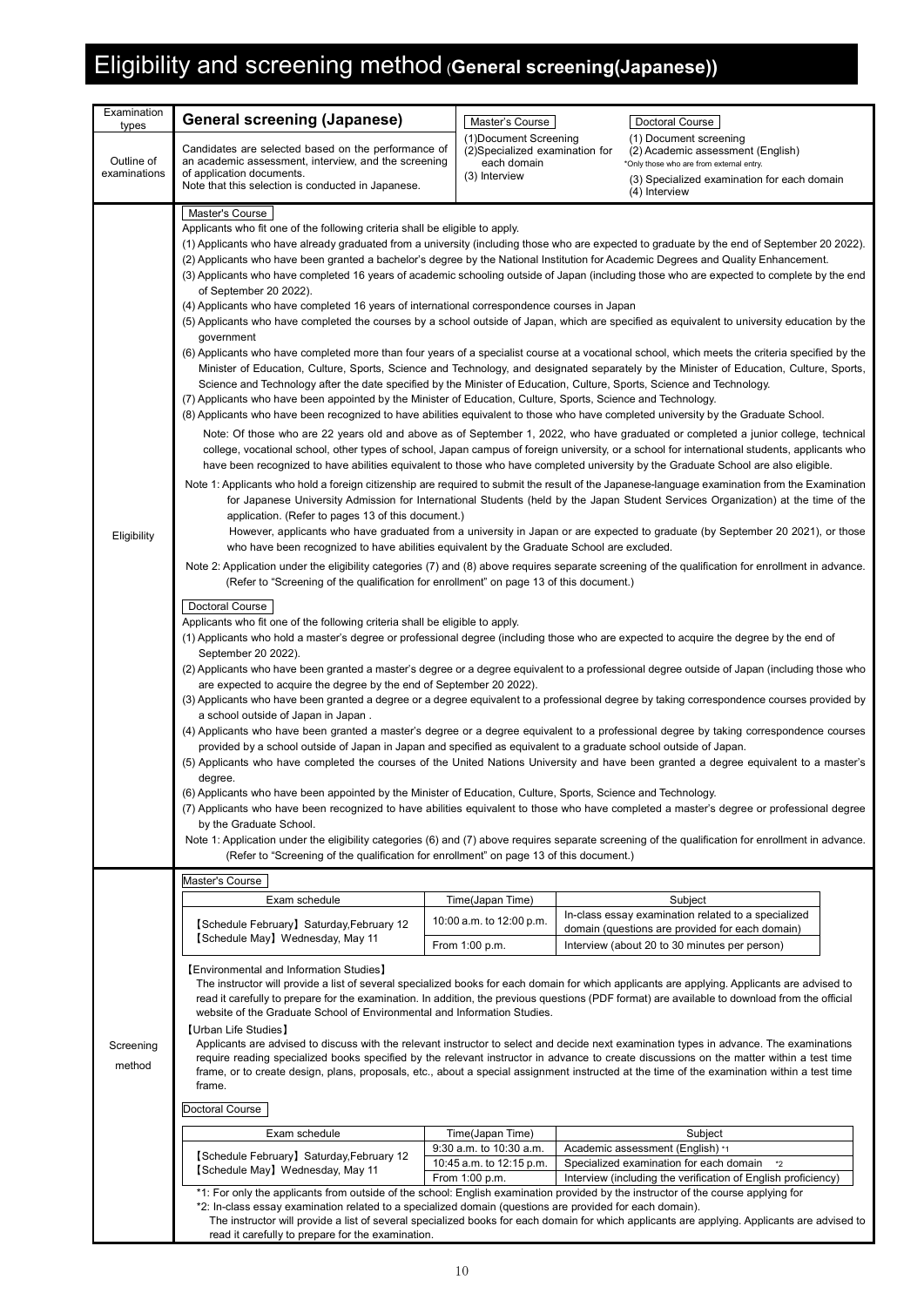## Eligibility and screening method (**General screening(English))**

| Examination<br>types | <b>General screening (English)</b>                                                                                                                                                                                                                                                                                                                                                                                                                                                                                                                                                                                                                                                                                                                                                                                                                                                                                                                                                                                                                                                                                                                                                                                                                                                                                                                                                                                                                                                                                                                                                                                                                                                                                                                                                                                                                                                                                                                                                                                                                                                                                                                                                                                                                                                                                                                                                                                                                                                                                                                                                                                                                                                                                                                                                                                                                                                                                                                                                                                                                                                                                                                                                                                                                                                                                                                                                                                                                                                                                                                                                                                                                                                                                                                                                                                                                                                                                                                                                                                                                                                                                                                                                                                                                                                                                                                                                                                   | Master's Course                                   |                                                                               | Doctoral Course                                                                                         |  |  |
|----------------------|----------------------------------------------------------------------------------------------------------------------------------------------------------------------------------------------------------------------------------------------------------------------------------------------------------------------------------------------------------------------------------------------------------------------------------------------------------------------------------------------------------------------------------------------------------------------------------------------------------------------------------------------------------------------------------------------------------------------------------------------------------------------------------------------------------------------------------------------------------------------------------------------------------------------------------------------------------------------------------------------------------------------------------------------------------------------------------------------------------------------------------------------------------------------------------------------------------------------------------------------------------------------------------------------------------------------------------------------------------------------------------------------------------------------------------------------------------------------------------------------------------------------------------------------------------------------------------------------------------------------------------------------------------------------------------------------------------------------------------------------------------------------------------------------------------------------------------------------------------------------------------------------------------------------------------------------------------------------------------------------------------------------------------------------------------------------------------------------------------------------------------------------------------------------------------------------------------------------------------------------------------------------------------------------------------------------------------------------------------------------------------------------------------------------------------------------------------------------------------------------------------------------------------------------------------------------------------------------------------------------------------------------------------------------------------------------------------------------------------------------------------------------------------------------------------------------------------------------------------------------------------------------------------------------------------------------------------------------------------------------------------------------------------------------------------------------------------------------------------------------------------------------------------------------------------------------------------------------------------------------------------------------------------------------------------------------------------------------------------------------------------------------------------------------------------------------------------------------------------------------------------------------------------------------------------------------------------------------------------------------------------------------------------------------------------------------------------------------------------------------------------------------------------------------------------------------------------------------------------------------------------------------------------------------------------------------------------------------------------------------------------------------------------------------------------------------------------------------------------------------------------------------------------------------------------------------------------------------------------------------------------------------------------------------------------------------------------------------------------------------------------------------------------------------|---------------------------------------------------|-------------------------------------------------------------------------------|---------------------------------------------------------------------------------------------------------|--|--|
| Outline of           | Candidates will be selected on the basis of their<br>performance in academic tests, interviews and document<br>screening. The examination will be conducted in English.                                                                                                                                                                                                                                                                                                                                                                                                                                                                                                                                                                                                                                                                                                                                                                                                                                                                                                                                                                                                                                                                                                                                                                                                                                                                                                                                                                                                                                                                                                                                                                                                                                                                                                                                                                                                                                                                                                                                                                                                                                                                                                                                                                                                                                                                                                                                                                                                                                                                                                                                                                                                                                                                                                                                                                                                                                                                                                                                                                                                                                                                                                                                                                                                                                                                                                                                                                                                                                                                                                                                                                                                                                                                                                                                                                                                                                                                                                                                                                                                                                                                                                                                                                                                                                              | (1) Document Screening<br>domain<br>(3) Interview | (2)Specialized examination for each                                           | (1) Document screening<br>(2) Academic assessment (English)<br>*Only those who are from external entry. |  |  |
| examinations         | Applicants are required to go through an eligibility<br>screening to apply (p. 13).                                                                                                                                                                                                                                                                                                                                                                                                                                                                                                                                                                                                                                                                                                                                                                                                                                                                                                                                                                                                                                                                                                                                                                                                                                                                                                                                                                                                                                                                                                                                                                                                                                                                                                                                                                                                                                                                                                                                                                                                                                                                                                                                                                                                                                                                                                                                                                                                                                                                                                                                                                                                                                                                                                                                                                                                                                                                                                                                                                                                                                                                                                                                                                                                                                                                                                                                                                                                                                                                                                                                                                                                                                                                                                                                                                                                                                                                                                                                                                                                                                                                                                                                                                                                                                                                                                                                  |                                                   | Only for applicants of the major in<br>Environmental and Information Studies. | (3) Specialized examination for each<br>domain<br>(4) Interview                                         |  |  |
| Eligibility          | Master's Course<br>Applicants who fit one of the following criteria shall be eligible to apply.<br>(1) Applicants who have already graduated from a university (including those who are expected to graduate by the end of September 20 2022).<br>(2) Applicants who have been granted a bachelor's degree by the National Institution for Academic Degrees and Quality Enhancement.<br>(3) Applicants who have completed 16 years of academic schooling outside of Japan (including those who are expected to complete by the end<br>of September 20 2022).<br>(4) Applicants who have completed 16 years of international correspondence courses in Japan<br>(5) Applicants who have completed the courses by a school outside of Japan, which are specified as equivalent to university education by the<br>government<br>(6) Applicants who have completed more than four years of a specialist course at a vocational school, which meets the criteria specified by the<br>Minister of Education, Culture, Sports, Science and Technology, and designated separately by the Minister of Education, Culture, Sports,<br>Science and Technology after the date specified by the Minister of Education, Culture, Sports, Science and Technology.<br>(7) Applicants who have been appointed by the Minister of Education, Culture, Sports, Science and Technology.<br>(8) Applicants who have been recognized to have abilities equivalent to those who have completed university by the Graduate School.<br>Note: Of those who are 22 years old and above as of September 1, 2022, who have graduated or completed a junior college, technical<br>college, vocational school, other types of school, Japan campus of foreign university, or a school for international students, applicants who<br>have been recognized to have abilities equivalent to those who have completed university by the Graduate School are also eligible.<br>Note 1: Applicants who hold a foreign citizenship are required to submit the result of the Japanese-language examination from the Examination<br>for Japanese University Admission for International Students (held by the Japan Student Services Organization) at the time of the<br>application. (Refer to pages 13 of this document.)<br>However, applicants who have graduated from a university in Japan or are expected to graduate (by September 20 2022), or those<br>who have been recognized to have abilities equivalent by the Graduate School are excluded.<br>Note 2: Application under the eligibility categories (7) and (8) above requires separate screening of the qualification for enrollment in advance.<br>(Refer to "Screening of the qualification for enrollment" on page 13 of this document.)<br>Doctoral Course<br>Applicants who fit one of the following criteria shall be eligible to apply.<br>(1) Applicants who hold a master's degree or professional degree (including those who are expected to acquire the degree by the end of<br>September 20 2022).<br>(2) Applicants who have been granted a master's degree or a degree equivalent to a professional degree outside of Japan (including those who<br>are expected to acquire the degree by the end of September 20 2022).<br>(3) Applicants who have been granted a degree or a degree equivalent to a professional degree by taking correspondence courses provided by<br>a school outside of Japan in Japan.<br>(4) Applicants who have been granted a master's degree or a degree equivalent to a professional degree by taking correspondence courses<br>provided by a school outside of Japan in Japan and specified as equivalent to a graduate school outside of Japan.<br>(5) Applicants who have completed the courses of the United Nations University and have been granted a degree equivalent to a master's<br>degree.<br>(6) Applicants who have been appointed by the Minister of Education, Culture, Sports, Science and Technology.<br>(7) Applicants who have been recognized to have abilities equivalent to those who have completed a master's degree or professional degree<br>by the Graduate School.<br>Note 1: Application under the eligibility categories (6) and (7) above requires separate screening of the qualification for enrollment in advance.<br>(Refer to "Screening of the qualification for enrollment" on page 13 of this document.) |                                                   |                                                                               |                                                                                                         |  |  |
|                      | Graduate School Entrance Examination Admission in February, the specialized exams and academic assessment will be done in person. The<br>interview is done online.<br>Master's Course                                                                                                                                                                                                                                                                                                                                                                                                                                                                                                                                                                                                                                                                                                                                                                                                                                                                                                                                                                                                                                                                                                                                                                                                                                                                                                                                                                                                                                                                                                                                                                                                                                                                                                                                                                                                                                                                                                                                                                                                                                                                                                                                                                                                                                                                                                                                                                                                                                                                                                                                                                                                                                                                                                                                                                                                                                                                                                                                                                                                                                                                                                                                                                                                                                                                                                                                                                                                                                                                                                                                                                                                                                                                                                                                                                                                                                                                                                                                                                                                                                                                                                                                                                                                                                |                                                   |                                                                               |                                                                                                         |  |  |
|                      | Exam schedule                                                                                                                                                                                                                                                                                                                                                                                                                                                                                                                                                                                                                                                                                                                                                                                                                                                                                                                                                                                                                                                                                                                                                                                                                                                                                                                                                                                                                                                                                                                                                                                                                                                                                                                                                                                                                                                                                                                                                                                                                                                                                                                                                                                                                                                                                                                                                                                                                                                                                                                                                                                                                                                                                                                                                                                                                                                                                                                                                                                                                                                                                                                                                                                                                                                                                                                                                                                                                                                                                                                                                                                                                                                                                                                                                                                                                                                                                                                                                                                                                                                                                                                                                                                                                                                                                                                                                                                                        | Time (Japan Time)                                 |                                                                               | Subject                                                                                                 |  |  |
|                      | [Schedule February] Saturday, February 12                                                                                                                                                                                                                                                                                                                                                                                                                                                                                                                                                                                                                                                                                                                                                                                                                                                                                                                                                                                                                                                                                                                                                                                                                                                                                                                                                                                                                                                                                                                                                                                                                                                                                                                                                                                                                                                                                                                                                                                                                                                                                                                                                                                                                                                                                                                                                                                                                                                                                                                                                                                                                                                                                                                                                                                                                                                                                                                                                                                                                                                                                                                                                                                                                                                                                                                                                                                                                                                                                                                                                                                                                                                                                                                                                                                                                                                                                                                                                                                                                                                                                                                                                                                                                                                                                                                                                                            | 10:00 a.m. to 12:00 p.m.                          |                                                                               | In-class essay examination related to a specialized                                                     |  |  |
|                      | [Schedule May] Wednesday, May 11                                                                                                                                                                                                                                                                                                                                                                                                                                                                                                                                                                                                                                                                                                                                                                                                                                                                                                                                                                                                                                                                                                                                                                                                                                                                                                                                                                                                                                                                                                                                                                                                                                                                                                                                                                                                                                                                                                                                                                                                                                                                                                                                                                                                                                                                                                                                                                                                                                                                                                                                                                                                                                                                                                                                                                                                                                                                                                                                                                                                                                                                                                                                                                                                                                                                                                                                                                                                                                                                                                                                                                                                                                                                                                                                                                                                                                                                                                                                                                                                                                                                                                                                                                                                                                                                                                                                                                                     | From 1:00 p.m.                                    | Interview (about 20 to 30 minutes per person)                                 | domain (questions are provided for each domain)                                                         |  |  |
|                      | [Environmental and Information Studies]                                                                                                                                                                                                                                                                                                                                                                                                                                                                                                                                                                                                                                                                                                                                                                                                                                                                                                                                                                                                                                                                                                                                                                                                                                                                                                                                                                                                                                                                                                                                                                                                                                                                                                                                                                                                                                                                                                                                                                                                                                                                                                                                                                                                                                                                                                                                                                                                                                                                                                                                                                                                                                                                                                                                                                                                                                                                                                                                                                                                                                                                                                                                                                                                                                                                                                                                                                                                                                                                                                                                                                                                                                                                                                                                                                                                                                                                                                                                                                                                                                                                                                                                                                                                                                                                                                                                                                              |                                                   |                                                                               |                                                                                                         |  |  |
| Screening            | The instructor will provide a list of several specialized books for each domain for which applicants are applying. Applicants are advised<br>to read it carefully to prepare for the examination. In addition, the previous questions (PDF format) are available to download from the<br>official website of the Graduate School of Environmental and Information Studies.                                                                                                                                                                                                                                                                                                                                                                                                                                                                                                                                                                                                                                                                                                                                                                                                                                                                                                                                                                                                                                                                                                                                                                                                                                                                                                                                                                                                                                                                                                                                                                                                                                                                                                                                                                                                                                                                                                                                                                                                                                                                                                                                                                                                                                                                                                                                                                                                                                                                                                                                                                                                                                                                                                                                                                                                                                                                                                                                                                                                                                                                                                                                                                                                                                                                                                                                                                                                                                                                                                                                                                                                                                                                                                                                                                                                                                                                                                                                                                                                                                           |                                                   |                                                                               |                                                                                                         |  |  |
| method               | Doctoral Course                                                                                                                                                                                                                                                                                                                                                                                                                                                                                                                                                                                                                                                                                                                                                                                                                                                                                                                                                                                                                                                                                                                                                                                                                                                                                                                                                                                                                                                                                                                                                                                                                                                                                                                                                                                                                                                                                                                                                                                                                                                                                                                                                                                                                                                                                                                                                                                                                                                                                                                                                                                                                                                                                                                                                                                                                                                                                                                                                                                                                                                                                                                                                                                                                                                                                                                                                                                                                                                                                                                                                                                                                                                                                                                                                                                                                                                                                                                                                                                                                                                                                                                                                                                                                                                                                                                                                                                                      |                                                   |                                                                               |                                                                                                         |  |  |
|                      | Exam schedule                                                                                                                                                                                                                                                                                                                                                                                                                                                                                                                                                                                                                                                                                                                                                                                                                                                                                                                                                                                                                                                                                                                                                                                                                                                                                                                                                                                                                                                                                                                                                                                                                                                                                                                                                                                                                                                                                                                                                                                                                                                                                                                                                                                                                                                                                                                                                                                                                                                                                                                                                                                                                                                                                                                                                                                                                                                                                                                                                                                                                                                                                                                                                                                                                                                                                                                                                                                                                                                                                                                                                                                                                                                                                                                                                                                                                                                                                                                                                                                                                                                                                                                                                                                                                                                                                                                                                                                                        | Time (Japan Time)                                 |                                                                               | Subject                                                                                                 |  |  |
|                      | [Schedule February] Saturday, February 12                                                                                                                                                                                                                                                                                                                                                                                                                                                                                                                                                                                                                                                                                                                                                                                                                                                                                                                                                                                                                                                                                                                                                                                                                                                                                                                                                                                                                                                                                                                                                                                                                                                                                                                                                                                                                                                                                                                                                                                                                                                                                                                                                                                                                                                                                                                                                                                                                                                                                                                                                                                                                                                                                                                                                                                                                                                                                                                                                                                                                                                                                                                                                                                                                                                                                                                                                                                                                                                                                                                                                                                                                                                                                                                                                                                                                                                                                                                                                                                                                                                                                                                                                                                                                                                                                                                                                                            | 9:30 a.m. to 10:30 a.m.                           | Academic assessment (English) *1                                              |                                                                                                         |  |  |
|                      | [Schedule May] Wednesday, May 11                                                                                                                                                                                                                                                                                                                                                                                                                                                                                                                                                                                                                                                                                                                                                                                                                                                                                                                                                                                                                                                                                                                                                                                                                                                                                                                                                                                                                                                                                                                                                                                                                                                                                                                                                                                                                                                                                                                                                                                                                                                                                                                                                                                                                                                                                                                                                                                                                                                                                                                                                                                                                                                                                                                                                                                                                                                                                                                                                                                                                                                                                                                                                                                                                                                                                                                                                                                                                                                                                                                                                                                                                                                                                                                                                                                                                                                                                                                                                                                                                                                                                                                                                                                                                                                                                                                                                                                     | 10:45 a.m. to 12:15 p.m.<br>From 1:00 p.m.        | Specialized examination for each domain                                       | $*2$<br>Interview (including the verification of English proficiency)                                   |  |  |
|                      | *1: For only the applicants from outside of the school: English examination provided by the instructor of the course applying for<br>*2: In-class essay examination related to a specialized domain (questions are provided for each domain).                                                                                                                                                                                                                                                                                                                                                                                                                                                                                                                                                                                                                                                                                                                                                                                                                                                                                                                                                                                                                                                                                                                                                                                                                                                                                                                                                                                                                                                                                                                                                                                                                                                                                                                                                                                                                                                                                                                                                                                                                                                                                                                                                                                                                                                                                                                                                                                                                                                                                                                                                                                                                                                                                                                                                                                                                                                                                                                                                                                                                                                                                                                                                                                                                                                                                                                                                                                                                                                                                                                                                                                                                                                                                                                                                                                                                                                                                                                                                                                                                                                                                                                                                                        |                                                   |                                                                               |                                                                                                         |  |  |
|                      | The instructor will provide a list of several specialized books for each domain for which applicants are applying. Applicants are advised to                                                                                                                                                                                                                                                                                                                                                                                                                                                                                                                                                                                                                                                                                                                                                                                                                                                                                                                                                                                                                                                                                                                                                                                                                                                                                                                                                                                                                                                                                                                                                                                                                                                                                                                                                                                                                                                                                                                                                                                                                                                                                                                                                                                                                                                                                                                                                                                                                                                                                                                                                                                                                                                                                                                                                                                                                                                                                                                                                                                                                                                                                                                                                                                                                                                                                                                                                                                                                                                                                                                                                                                                                                                                                                                                                                                                                                                                                                                                                                                                                                                                                                                                                                                                                                                                         |                                                   |                                                                               |                                                                                                         |  |  |
|                      | read it carefully to prepare for the examination.                                                                                                                                                                                                                                                                                                                                                                                                                                                                                                                                                                                                                                                                                                                                                                                                                                                                                                                                                                                                                                                                                                                                                                                                                                                                                                                                                                                                                                                                                                                                                                                                                                                                                                                                                                                                                                                                                                                                                                                                                                                                                                                                                                                                                                                                                                                                                                                                                                                                                                                                                                                                                                                                                                                                                                                                                                                                                                                                                                                                                                                                                                                                                                                                                                                                                                                                                                                                                                                                                                                                                                                                                                                                                                                                                                                                                                                                                                                                                                                                                                                                                                                                                                                                                                                                                                                                                                    |                                                   |                                                                               |                                                                                                         |  |  |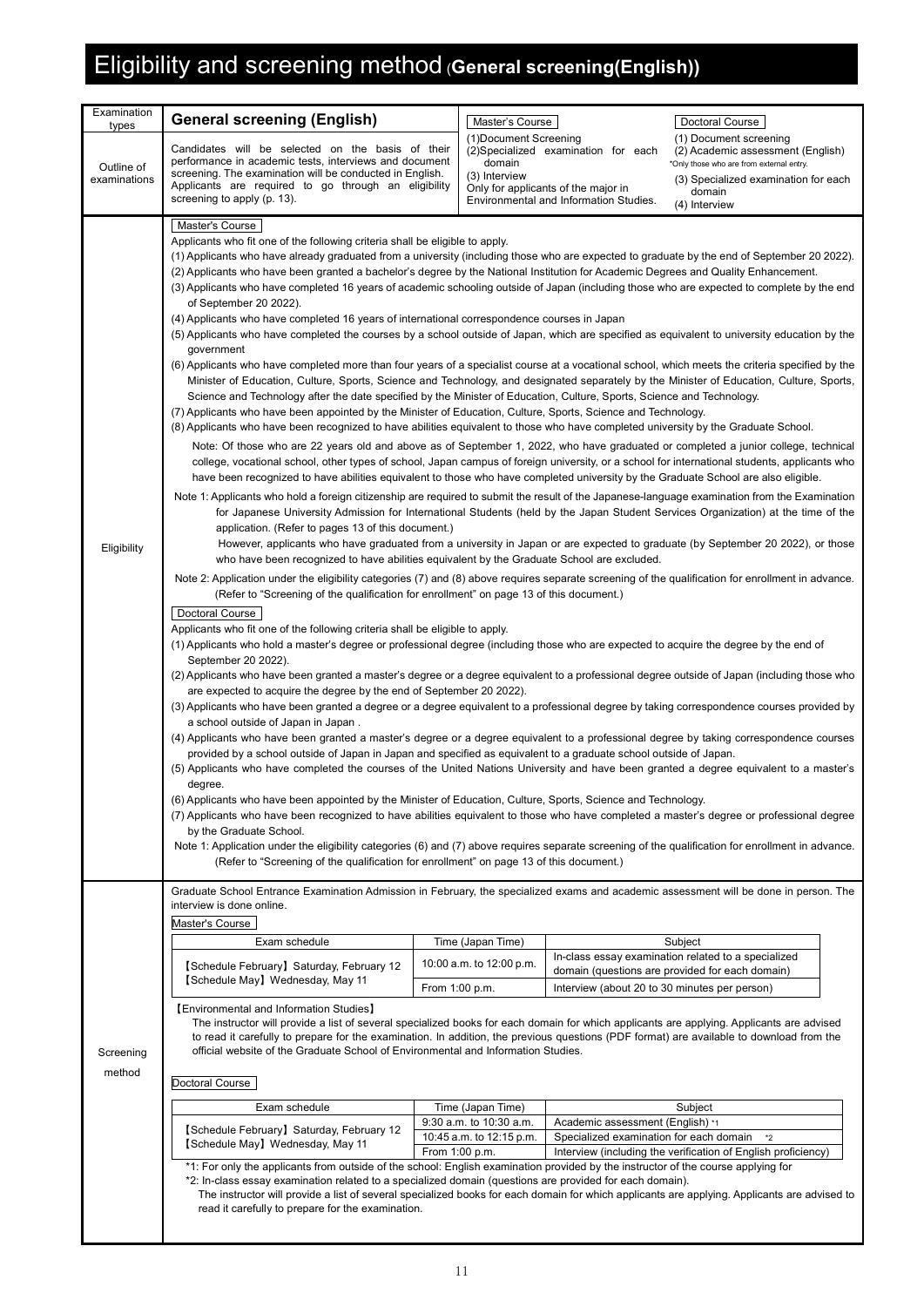## Eligibility and screening method(**Screening for working adults)**

| <b>Screening for working adults</b>                                                                                                                                                                                                                                                                                                                                                                                                                                                                                                                                                                                                                                                                                                                                                                                                                                                                                                                                                                                                                                                                                                                                                                                                                                                                                                                                                                                                                                                                                                                                                                                                                                                                                                                                                                                                                                                                                                                                                                                                                                                                                                                                                                                                                                                                                                                                                                                                                                                                                                                                                                                                                                                                                                                                                                                                                                                                                                                                                                                                                                                                                                                                                                                                                                                                                                                                                                                                                                                                                                                                                                                                                                                                                                                                                                                                                                                                                                                                                                                                                               |                                                                                                                   | Master's Course                                                                                                                                                                                                                                                                                                                                                                            | Doctoral Course<br>(1) Document screening                                                                                                                                                                                                                                                                                      |  |  |
|-------------------------------------------------------------------------------------------------------------------------------------------------------------------------------------------------------------------------------------------------------------------------------------------------------------------------------------------------------------------------------------------------------------------------------------------------------------------------------------------------------------------------------------------------------------------------------------------------------------------------------------------------------------------------------------------------------------------------------------------------------------------------------------------------------------------------------------------------------------------------------------------------------------------------------------------------------------------------------------------------------------------------------------------------------------------------------------------------------------------------------------------------------------------------------------------------------------------------------------------------------------------------------------------------------------------------------------------------------------------------------------------------------------------------------------------------------------------------------------------------------------------------------------------------------------------------------------------------------------------------------------------------------------------------------------------------------------------------------------------------------------------------------------------------------------------------------------------------------------------------------------------------------------------------------------------------------------------------------------------------------------------------------------------------------------------------------------------------------------------------------------------------------------------------------------------------------------------------------------------------------------------------------------------------------------------------------------------------------------------------------------------------------------------------------------------------------------------------------------------------------------------------------------------------------------------------------------------------------------------------------------------------------------------------------------------------------------------------------------------------------------------------------------------------------------------------------------------------------------------------------------------------------------------------------------------------------------------------------------------------------------------------------------------------------------------------------------------------------------------------------------------------------------------------------------------------------------------------------------------------------------------------------------------------------------------------------------------------------------------------------------------------------------------------------------------------------------------------------------------------------------------------------------------------------------------------------------------------------------------------------------------------------------------------------------------------------------------------------------------------------------------------------------------------------------------------------------------------------------------------------------------------------------------------------------------------------------------------------------------------------------------------------------------------------------------|-------------------------------------------------------------------------------------------------------------------|--------------------------------------------------------------------------------------------------------------------------------------------------------------------------------------------------------------------------------------------------------------------------------------------------------------------------------------------------------------------------------------------|--------------------------------------------------------------------------------------------------------------------------------------------------------------------------------------------------------------------------------------------------------------------------------------------------------------------------------|--|--|
| Outline of<br>examinations<br>that this selection is conducted in Japanese.                                                                                                                                                                                                                                                                                                                                                                                                                                                                                                                                                                                                                                                                                                                                                                                                                                                                                                                                                                                                                                                                                                                                                                                                                                                                                                                                                                                                                                                                                                                                                                                                                                                                                                                                                                                                                                                                                                                                                                                                                                                                                                                                                                                                                                                                                                                                                                                                                                                                                                                                                                                                                                                                                                                                                                                                                                                                                                                                                                                                                                                                                                                                                                                                                                                                                                                                                                                                                                                                                                                                                                                                                                                                                                                                                                                                                                                                                                                                                                                       |                                                                                                                   | (2) Interview<br>(2) Interview<br>(including an oral examination)<br>(including an oral examination)                                                                                                                                                                                                                                                                                       |                                                                                                                                                                                                                                                                                                                                |  |  |
|                                                                                                                                                                                                                                                                                                                                                                                                                                                                                                                                                                                                                                                                                                                                                                                                                                                                                                                                                                                                                                                                                                                                                                                                                                                                                                                                                                                                                                                                                                                                                                                                                                                                                                                                                                                                                                                                                                                                                                                                                                                                                                                                                                                                                                                                                                                                                                                                                                                                                                                                                                                                                                                                                                                                                                                                                                                                                                                                                                                                                                                                                                                                                                                                                                                                                                                                                                                                                                                                                                                                                                                                                                                                                                                                                                                                                                                                                                                                                                                                                                                                   |                                                                                                                   |                                                                                                                                                                                                                                                                                                                                                                                            |                                                                                                                                                                                                                                                                                                                                |  |  |
| Applicants with sufficient work experience related to a specialized area in which they are applying to major in (a minimum of two years) at<br>the time of the application, and those who fall under any of the following criteria shall be eligible to apply.<br>(1) Applicants who have already graduated from a university (including those who are expected to graduate by the end of<br>September 20, 2022).<br>(2) Applicants who have been granted a bachelor's degree by the National Institution for Academic Degrees and Quality Enhancement.<br>(3) Applicants who have completed 16 years of academic schooling outside of Japan (including those who are expected to complete by<br>the end of September 20, 2022).<br>(4) Applicants who have completed 16 years of international correspondence courses in Japan.<br>(5) Applicants who have completed the courses by a school outside of Japan, which are specified as equivalent to university education<br>by the government.<br>(6) Applicants who have completed more than four years of a specialist course at a vocational school, which meets the criteria specified<br>by the Minister of Education, Culture, Sports, Science and Technology, and designated separately by the Minister of Education,<br>Culture, Sports, Science and Technology after the date specified by the Minister of Education, Culture, Sports, Science and<br>Technology.<br>(7) Applicants who have been appointed by the Minister of Education, Culture, Sports, Science and Technology.<br>(8) Applicants who have been recognized to have abilities equivalent to those who have completed university by the Graduate School.<br>Note 1: Applicants who hold a foreign citizenship are required to submit the result of for Japanese-language examination from the<br>Examination for Japanese University Admission for International Students (held by the Japan Student Services Organization) at<br>the time of the application. (Refer to pages 13 of this document.)<br>However, applicants who have graduated from a university in Japan or are expected to graduate (by September 20,2022), or those<br>who have been recognized to have abilities equivalent by the Graduate School are excluded.<br>Note 2: Application under the eligibility categories (7) and (8) above requires separate screening of the qualification for enrollment in<br>advance. (Refer to "Screening of the qualification for enrollment" on page 13 of this document.)<br>Doctoral Course<br>Applicants with sufficient work experience related to a specialized area in which they are applying to major in (a minimum of two years) at<br>the time of the application, and those who fall under any of the following criteria shall be eligible to apply.<br>(1) Applicants who hold a master's degree or professional degree (including those who are expected to acquire the degree by the end of<br>September 20, 2022).<br>(2) Applicants who have been granted a master's degree or a degree equivalent to a professional degree outside of Japan (including those<br>who are expected to acquire the degree by the end of September 20, 2022).<br>(3) Applicants who have been granted a degree or a degree equivalent to a professional degree by taking correspondence courses<br>provided by a school outside of Japan in Japan.<br>(4) Applicants who have been granted a master's degree or a degree equivalent to a professional degree by taking correspondence<br>courses provided by a school outside of Japan in Japan and specified as equivalent to a graduate school outside of Japan.<br>(5) Applicants who have completed the courses of the United Nations University and have been granted a degree equivalent to a master's<br>degree.<br>(6) Applicants who have been appointed by the Minister of Education, Culture, Sports, Science and Technology.<br>(7) Applicants who have been recognized to have abilities equivalent to those who have completed a master's degree or professional |                                                                                                                   |                                                                                                                                                                                                                                                                                                                                                                                            |                                                                                                                                                                                                                                                                                                                                |  |  |
|                                                                                                                                                                                                                                                                                                                                                                                                                                                                                                                                                                                                                                                                                                                                                                                                                                                                                                                                                                                                                                                                                                                                                                                                                                                                                                                                                                                                                                                                                                                                                                                                                                                                                                                                                                                                                                                                                                                                                                                                                                                                                                                                                                                                                                                                                                                                                                                                                                                                                                                                                                                                                                                                                                                                                                                                                                                                                                                                                                                                                                                                                                                                                                                                                                                                                                                                                                                                                                                                                                                                                                                                                                                                                                                                                                                                                                                                                                                                                                                                                                                                   |                                                                                                                   |                                                                                                                                                                                                                                                                                                                                                                                            |                                                                                                                                                                                                                                                                                                                                |  |  |
| [Schedule February] Saturday, February 12                                                                                                                                                                                                                                                                                                                                                                                                                                                                                                                                                                                                                                                                                                                                                                                                                                                                                                                                                                                                                                                                                                                                                                                                                                                                                                                                                                                                                                                                                                                                                                                                                                                                                                                                                                                                                                                                                                                                                                                                                                                                                                                                                                                                                                                                                                                                                                                                                                                                                                                                                                                                                                                                                                                                                                                                                                                                                                                                                                                                                                                                                                                                                                                                                                                                                                                                                                                                                                                                                                                                                                                                                                                                                                                                                                                                                                                                                                                                                                                                                         | Time                                                                                                              | Subject                                                                                                                                                                                                                                                                                                                                                                                    |                                                                                                                                                                                                                                                                                                                                |  |  |
| [Schedule May] Wednesday, May 11                                                                                                                                                                                                                                                                                                                                                                                                                                                                                                                                                                                                                                                                                                                                                                                                                                                                                                                                                                                                                                                                                                                                                                                                                                                                                                                                                                                                                                                                                                                                                                                                                                                                                                                                                                                                                                                                                                                                                                                                                                                                                                                                                                                                                                                                                                                                                                                                                                                                                                                                                                                                                                                                                                                                                                                                                                                                                                                                                                                                                                                                                                                                                                                                                                                                                                                                                                                                                                                                                                                                                                                                                                                                                                                                                                                                                                                                                                                                                                                                                                  | From 1:00 p.m.<br>(Japan Time)                                                                                    | Interview including oral examination based on research plan.<br>(about 20 to 30 minutes per person)                                                                                                                                                                                                                                                                                        |                                                                                                                                                                                                                                                                                                                                |  |  |
| Doctoral Course                                                                                                                                                                                                                                                                                                                                                                                                                                                                                                                                                                                                                                                                                                                                                                                                                                                                                                                                                                                                                                                                                                                                                                                                                                                                                                                                                                                                                                                                                                                                                                                                                                                                                                                                                                                                                                                                                                                                                                                                                                                                                                                                                                                                                                                                                                                                                                                                                                                                                                                                                                                                                                                                                                                                                                                                                                                                                                                                                                                                                                                                                                                                                                                                                                                                                                                                                                                                                                                                                                                                                                                                                                                                                                                                                                                                                                                                                                                                                                                                                                                   |                                                                                                                   |                                                                                                                                                                                                                                                                                                                                                                                            |                                                                                                                                                                                                                                                                                                                                |  |  |
|                                                                                                                                                                                                                                                                                                                                                                                                                                                                                                                                                                                                                                                                                                                                                                                                                                                                                                                                                                                                                                                                                                                                                                                                                                                                                                                                                                                                                                                                                                                                                                                                                                                                                                                                                                                                                                                                                                                                                                                                                                                                                                                                                                                                                                                                                                                                                                                                                                                                                                                                                                                                                                                                                                                                                                                                                                                                                                                                                                                                                                                                                                                                                                                                                                                                                                                                                                                                                                                                                                                                                                                                                                                                                                                                                                                                                                                                                                                                                                                                                                                                   | Time                                                                                                              | Subject                                                                                                                                                                                                                                                                                                                                                                                    |                                                                                                                                                                                                                                                                                                                                |  |  |
| [Schedule May] Wednesday, May 11                                                                                                                                                                                                                                                                                                                                                                                                                                                                                                                                                                                                                                                                                                                                                                                                                                                                                                                                                                                                                                                                                                                                                                                                                                                                                                                                                                                                                                                                                                                                                                                                                                                                                                                                                                                                                                                                                                                                                                                                                                                                                                                                                                                                                                                                                                                                                                                                                                                                                                                                                                                                                                                                                                                                                                                                                                                                                                                                                                                                                                                                                                                                                                                                                                                                                                                                                                                                                                                                                                                                                                                                                                                                                                                                                                                                                                                                                                                                                                                                                                  | From 1:00 p.m.<br>(Japan Time)                                                                                    | verification of English proficiency) based on research plan.<br>(about 20 to 30 minutes per person)                                                                                                                                                                                                                                                                                        |                                                                                                                                                                                                                                                                                                                                |  |  |
|                                                                                                                                                                                                                                                                                                                                                                                                                                                                                                                                                                                                                                                                                                                                                                                                                                                                                                                                                                                                                                                                                                                                                                                                                                                                                                                                                                                                                                                                                                                                                                                                                                                                                                                                                                                                                                                                                                                                                                                                                                                                                                                                                                                                                                                                                                                                                                                                                                                                                                                                                                                                                                                                                                                                                                                                                                                                                                                                                                                                                                                                                                                                                                                                                                                                                                                                                                                                                                                                                                                                                                                                                                                                                                                                                                                                                                                                                                                                                                                                                                                                   | Master's Course<br>degree by the Graduate School.<br>Master's Course<br>[Schedule February] Saturday, February 12 | Applicants with sufficient work experience related to the specialized area<br>they are applying to major in (a minimum of two years) at the time of the<br>application are selected based on the overall performance of the screening<br>of application documents and interview, including an oral examination. Note<br>*International students must be screened for eligibility to apply. | (1) Document screening<br>Note 1: Application under the eligibility categories (6) and (7) above reguires separate screening of the qualification for enrollment in<br>advance. (Refer to "Screening of the qualification for enrollment" on page 13 of this document.)<br>Interview including oral examination (including the |  |  |

◆The school offers a tuition reduction and exemption system for students enrolled under the screening for working adults. The school conducts screening upon request from the applicants. The Master's Course may offer a 50% reduction in the annual tuition, and the Doctoral Course may offer a 90% reduction in the annual tuition.

※ Different in instructions may be given to applying from outside Japan

※ Applicants for the government-sponsored international student program who have passed the initial screening by the embassy may, at the discretion of the Dean of the Graduate School of Environment and Information Studies, take an interview before the examination date instead of the specialized examination for each field.

※ If the University judges that it is difficult to hold the examination on campus, it may give separate instructions to hold the examination via the Internet. In the event that the University determines that it is difficult to conduct the examination on campus, the University may instruct you to take the examination via the Internet.

 An internet connection, computer, webcam, earphones, microphone, etc. that allows you to send and receive video and audio A quiet environment that does not interfere with the interview.

12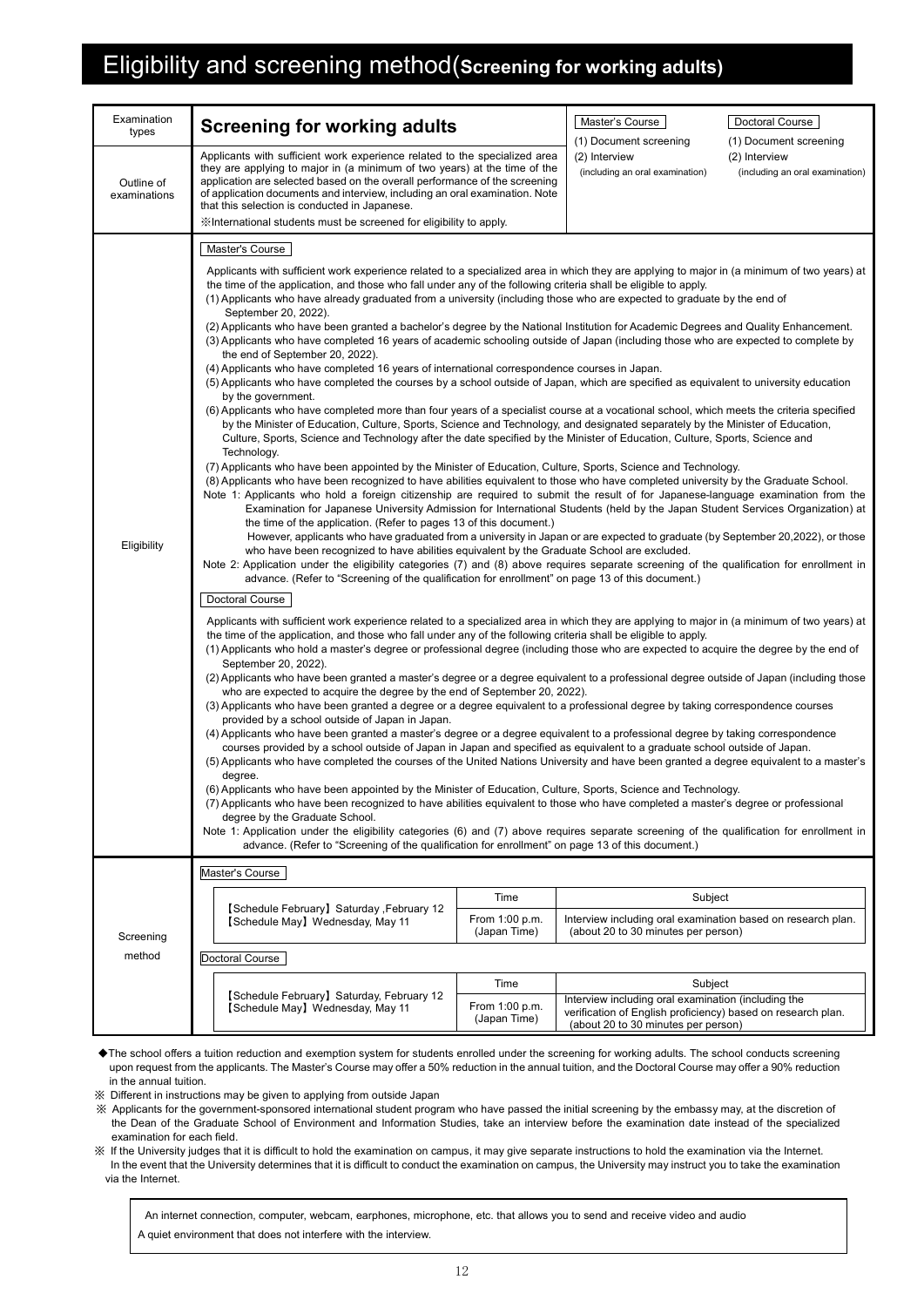## Qualification Screening

**1. Confirmation of application approval \*Refer to the "Domains and Instructors" provided on a separate list.**

#### Master's Course

Applicants are required to consult with their research supervisor in the area of their choice before submitting an application, and to obtain the supervisor's approval of the application by email or other means in advance.

If you wish to use an assistant research supervisor (marked with an asterisk) as your supervisor, you must obtain the approval of a research supervisor (unmarked) in the same field at the time of application. If you wish to apply for the position of assistant research supervisor, you must have the approval of a research supervisor in the same field (unmarked).

If your research advisor is marked with a minus sign or an asterisk (\*), you must obtain the approval of the professor who will continue to supervise you at the time of application.

#### Doctoral Course

In addition to the seal of the supervising professor, a faculty member (other than those marked with an asterisk (\*)) in the same field of study listed in the "Fields of Study and Supervising Professors" section of this guideline must also be present.

In addition to the supervising professor's seal, a faculty member (other than those marked with an asterisk (\*)) in the same field of study listed in the "Field of Study and Faculty Advisors" section of this guideline (p. 8) must be designated as a secondary advisor in advance. You must also obtain the approval of your secondary advisor.You will also need the approval of your advisor.

#### 2.**Qualification Screening**

#### **Applicants who meet any of the following criteria will be screened for admission**

#### ◆ **Screening of the qualification for enrollment**

| <b>Master's Course</b>                                                 | <b>Doctoral Course</b>                                                 |
|------------------------------------------------------------------------|------------------------------------------------------------------------|
| General screening (English)                                            | <b>General screening (English)</b>                                     |
| the eligibility categories (7) or (8) for general screening (Japanese) | the eligibility categories (6) or (7) for general screening (Japanese) |
| the eligibility categories (7) or (8) for screening for working adults | the eligibility categories (6) or (7) for screening for working adults |

#### **Necessary documents for the screening of the qualification for enrollment**

**Please submit the documents marked with** ● **for the course you are applying for.**

| Documents to submit                                                                                                                                                                              | Remarks                          | Master's Course                    | <b>Doctoral Course</b>             |
|--------------------------------------------------------------------------------------------------------------------------------------------------------------------------------------------------|----------------------------------|------------------------------------|------------------------------------|
| (1) Application form for the screening of the qualification for enrollment                                                                                                                       | Form I                           |                                    |                                    |
| (2) Statement of purpose and research plan                                                                                                                                                       | Form C                           |                                    |                                    |
| (3) Transcripts from the school the applicant completed.<br>*Please be sure to submit an original copy. (Photocopies are not accepted.)                                                          |                                  |                                    |                                    |
| (4) Graduation Certificate or Certificate of Expected Graduation from the<br>last school the applicant completed.<br>*Please be sure to submit an original copy. (Photocopies are not accepted.) |                                  |                                    |                                    |
| (5) A copy of application form                                                                                                                                                                   | A copy of the<br>separate Form A |                                    |                                    |
| (6) Application Form for General Selection (English)                                                                                                                                             | Form G                           | General<br>screening(English) only | General<br>screening(English) only |
| (7) Research achievements. (If you have any qualifications related to the<br>field you are applying to, please include the name and description of the<br>qualification)                         | Any format                       |                                    |                                    |
| (8) Letter of recommendation (written by a person acquainted with the<br>applicant)                                                                                                              | Form E                           |                                    |                                    |
| (9) The summary of research the applicant conducted in the past (about<br>2,000 characters)                                                                                                      | Any format                       |                                    |                                    |
| (10) A copy of academic papers (if the applicant has published academic<br>papers)                                                                                                               |                                  |                                    |                                    |

#### **Schedule (Japan Time)**

|                                                          | Admission in February            | Admission in May                |
|----------------------------------------------------------|----------------------------------|---------------------------------|
| Deadline for submission of examination documents         | Monday, November 29 until 5 p.m. | Wednesday, April 6 until 5 p.m. |
| Result notification shipping schedule                    | Tuesday, December 21             | Monday, April 24                |
| Confirmation deadline for arrival of result notification | Tuesday, January 11 until 5 p.m. | Monday, May 2 until 5 p.m.      |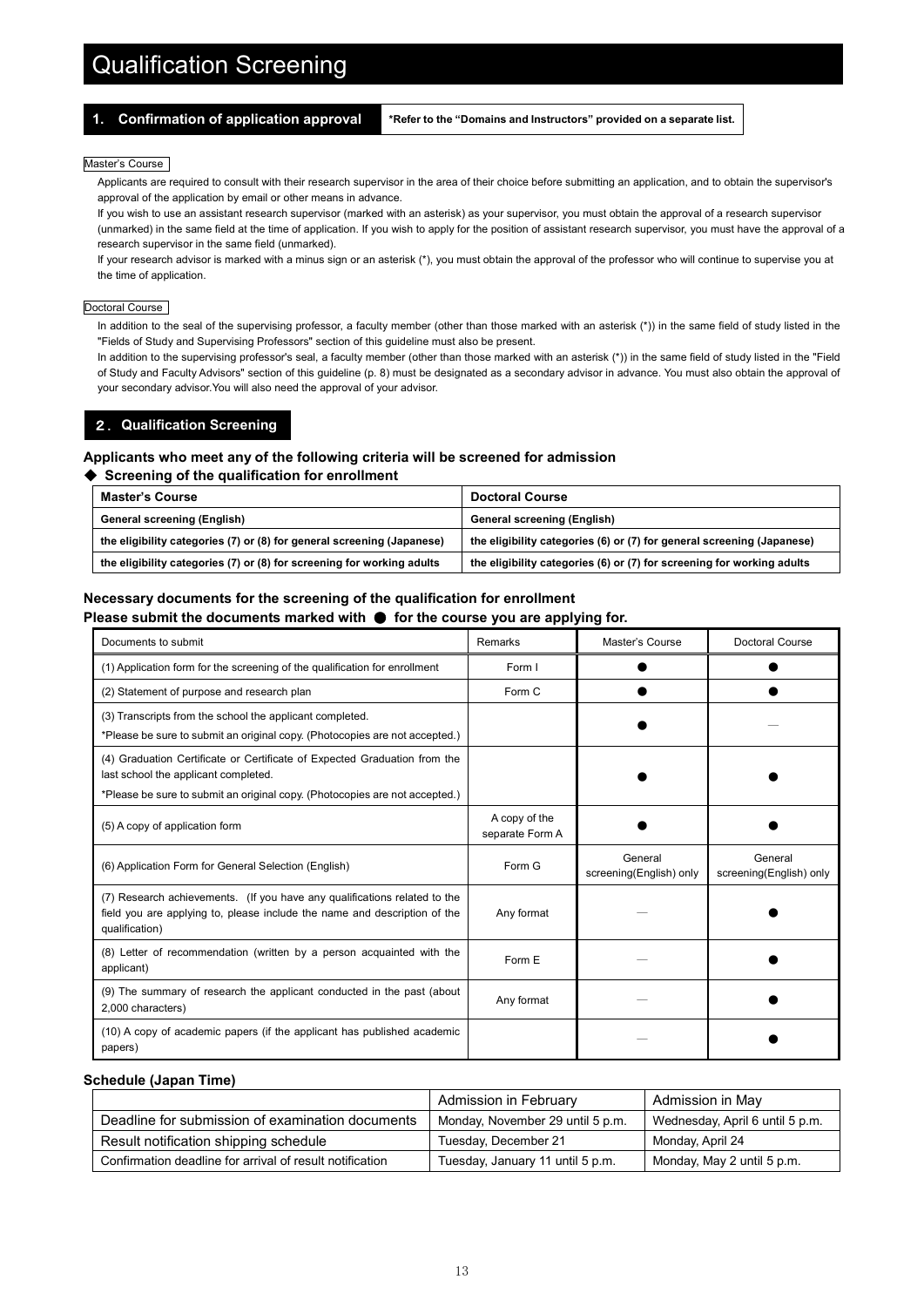### **Application procedures**

### **(examination fee and application documents (recommendation test))**

#### 3.**Application Fee**

JPY 35,000 ―― Please pay the application fee using the application fee payment system.

<http://www.guide.52school.com/guidance/pay-tcu-g/>

Note 1: To pay for the application fee, access the website on the right (http://www.quide.52school.com/quidance/pay-tcu-q/). Upon registration, visit your nearest convenience store (7-Eleven, Lawson, Family Mart, Mini Stop, and Dairy Yamazaki) or Pay-Easy (ATMs of Japan Post Bank and banks in Japan with a Pay-Easy sign). You may also pay with a credit card. An additional payment fee of JPY 990 will be required at the time of the payment of the application fee.

\*The application fee payment period is the same as the application period for each entrance examination. \*The application fee cannot be paid via the teller at bank institutions.

- 
- 

\*Please note that the application fee, once paid, shall not be refunded under any circumstances.<br>\*If the applicant's family member or acquaintance completes the application procedures on behalf of the applicant, the applic the applicant.

#### 4.**List of application documents**

Applicants must submit the documents marked with ● in the space provided under "Intended for" in the following table. Please be careful because the documents may differ depending on the course and examination types.

#### 【Special Screening for the overseas partner institutions】

|                |                    | Intended for       |                     |                                                                                  |                                                                                                                                                                                                                                                                                                                                                                                                                                                                                                        |
|----------------|--------------------|--------------------|---------------------|----------------------------------------------------------------------------------|--------------------------------------------------------------------------------------------------------------------------------------------------------------------------------------------------------------------------------------------------------------------------------------------------------------------------------------------------------------------------------------------------------------------------------------------------------------------------------------------------------|
|                | Master's<br>Course | Doctoral<br>Course | Prescribed<br>Forms | <b>Application Documents</b>                                                     | <b>Notes</b>                                                                                                                                                                                                                                                                                                                                                                                                                                                                                           |
| 1              |                    |                    | Form A              | <b>Application Form</b>                                                          | Specify the name of the course applying for and get the permission for<br>application from the academic supervisor by e-mail.                                                                                                                                                                                                                                                                                                                                                                          |
|                |                    |                    |                     | Permission e-mail                                                                | Enclose a copy of the e-mail by which the permission for application is got<br>from the academic supervisor.                                                                                                                                                                                                                                                                                                                                                                                           |
|                |                    |                    |                     | <b>Application Fee</b>                                                           | JPY 35.000<br>Please pay the application fee using the application fee payment system,<br>and affix a receipt in the prescribed section on the Form B.                                                                                                                                                                                                                                                                                                                                                 |
| $\overline{2}$ |                    |                    | Form B              | Secondary Form<br>(Photograph Ticket)                                            | Affix a photograph taken within three months of submission of the<br>application. The photograph must be taken from the waist up, directly facing<br>the camera, and bareheaded. (width x height = $3 \times 4$ cm). Affix the<br>photograph in the prescribed section of Form B.                                                                                                                                                                                                                      |
| 3              |                    |                    | Form C              | Statement of purpose<br>and research plan                                        | Please discuss with an instructor of the domain you are applying for before<br>preparation.                                                                                                                                                                                                                                                                                                                                                                                                            |
| Δ              |                    |                    |                     | Transcripts                                                                      | Applicants for the Master's Course<br>Applicant's transcripts from the last school graduated (or the applicant is<br>currently attending.)<br>Applicants for the Doctoral Course<br>Applicant's transcripts from the last graduate school graduated (or the<br>applicant is currently attending.)                                                                                                                                                                                                      |
| 5              |                    |                    |                     | <b>Graduation Certificate</b><br>or Certificate of<br><b>Expected Graduation</b> | Applicants for the Master's Course<br>Submit a graduation certificate (graduation and degree certificate) or a<br>certificate of expected graduation obtained from undergraduate studies of a<br>university.<br>Applicants for the Doctoral Course<br>Submit a completion certificate for a graduate school or Master's Course, or<br>a certificate of expected graduation.<br><for "notes="" for="" in="" international="" next="" refer="" section.="" students"="" students,="" the="" to=""></for> |
| 6              |                    |                    | Form E              | Letter of<br>Recommendation                                                      | When the applicants wish to apply under Special Screening for the overseas<br>partner Institutions submit the recommendation letter jointly named by<br>• The president of the university or graduate school to which the applicant<br>belongs.<br>. The chief professor of the department to which the applicant belongs.                                                                                                                                                                             |
| 7              |                    |                    | Form H              | <b>Applicant Survey Form</b>                                                     | Applicants must attach copies of the relevant pages (pages showing their<br>name, photograph, signature, etc.) of their passport or copies of both sides<br>of their residence card to confirm their nationality, resident status, etc.                                                                                                                                                                                                                                                                |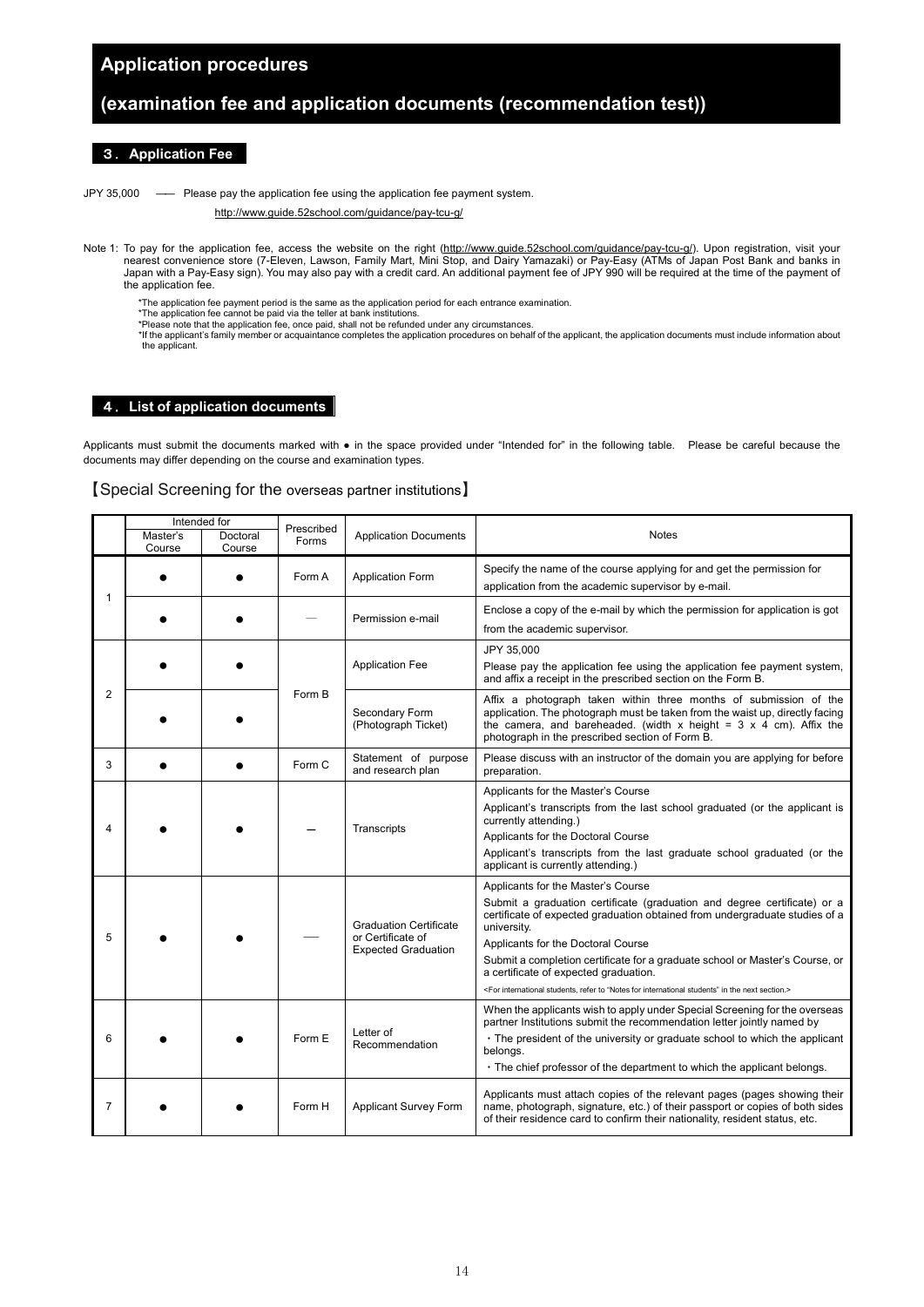## **Application Documents (General Screening)**

Applicants must submit the documents marked with • in the space provided under "Intended for" in the following table. Please be careful because the documents may differ depending on the course and examination types.

|    |                                                                                                                                                        | Intended for                                                                                                                              | Prescribed |                                                                                                                  |                                                                                                                                                                                                                                                                                                                                                                                                                                                                                                        |  |
|----|--------------------------------------------------------------------------------------------------------------------------------------------------------|-------------------------------------------------------------------------------------------------------------------------------------------|------------|------------------------------------------------------------------------------------------------------------------|--------------------------------------------------------------------------------------------------------------------------------------------------------------------------------------------------------------------------------------------------------------------------------------------------------------------------------------------------------------------------------------------------------------------------------------------------------------------------------------------------------|--|
|    | Master's<br>Course                                                                                                                                     | Doctoral<br>Course                                                                                                                        | Forms      | <b>Application Documents</b>                                                                                     | Notes                                                                                                                                                                                                                                                                                                                                                                                                                                                                                                  |  |
| 1  |                                                                                                                                                        |                                                                                                                                           | Form A     | <b>Application Form</b>                                                                                          | Specify the name of the course applying for and get the permission for<br>application from the academic supervisor by e-mail.                                                                                                                                                                                                                                                                                                                                                                          |  |
|    |                                                                                                                                                        |                                                                                                                                           |            | Permission e-mail                                                                                                | Enclose a copy of the e-mail by which the permission for application is got<br>from the academic supervisor.                                                                                                                                                                                                                                                                                                                                                                                           |  |
|    |                                                                                                                                                        |                                                                                                                                           |            |                                                                                                                  | JPY 35,000                                                                                                                                                                                                                                                                                                                                                                                                                                                                                             |  |
| 2  |                                                                                                                                                        |                                                                                                                                           |            | <b>Application Fee</b>                                                                                           | Please pay the application fee using the application fee payment system,<br>and affix a receipt in the prescribed section on the Form B.                                                                                                                                                                                                                                                                                                                                                               |  |
| 3  |                                                                                                                                                        |                                                                                                                                           | Form B     | Secondary Form<br>(Photograph Ticket)                                                                            | Affix a photograph taken within three months of submission of the<br>application. The photograph must be taken from the waist up, directly<br>facing the camera, and bareheaded. (width x height = $3 \times 4$ cm). Affix the<br>photograph in the prescribed section of Form B.                                                                                                                                                                                                                      |  |
| 4  |                                                                                                                                                        |                                                                                                                                           | Form C     | Statement of purpose<br>and research plan                                                                        | Please discuss with an instructor of the domain you are applying for before<br>preparation.                                                                                                                                                                                                                                                                                                                                                                                                            |  |
| 5  |                                                                                                                                                        |                                                                                                                                           |            | Transcripts                                                                                                      | Applicants for the Master's Course<br>Applicant's transcripts from the last school graduated (or the applicant is<br>currently attending.)<br>Applicants for the Doctoral Course<br>Applicant's transcripts from the last graduate school graduated (or the<br>applicant is currently attending.)<br><for "notes="" for="" in="" international="" next="" refer="" section.="" students"="" students,="" the="" to=""></for>                                                                           |  |
| 6  | Intended for the<br>applicants of the<br><b>IGeneral</b><br>screening]                                                                                 |                                                                                                                                           |            | Score for the TOEIC test<br>or other external English<br>tests                                                   | For TOEIC scores, the Secure Program Test and IP Test [TOEIC<br>Institutional Program] are accepted. The scores shall be, in principle,<br>issued within two years from the date of submission.<br><refer "submission="" a="" english="" external="" for="" in="" next="" of="" or="" other="" score="" section.<br="" test="" tests"="" the="" to="" toeic=""><for "notes="" for="" in="" international="" next="" refer="" section.="" students"="" students,="" the="" to=""></for></refer>         |  |
| 7  |                                                                                                                                                        |                                                                                                                                           |            | <b>Graduation Certificate</b><br>or Certificate of<br><b>Expected Graduation</b>                                 | Applicants for the Master's Course<br>Submit a graduation certificate (graduation and degree certificate) or a<br>certificate of expected graduation obtained from undergraduate studies of<br>a university.<br>Applicants for the Doctoral Course<br>Submit a completion certificate for a graduate school or Master's Course,<br>or a certificate of expected graduation.<br><for "notes="" for="" in="" international="" next="" refer="" section.="" students"="" students,="" the="" to=""></for> |  |
| 8  | Intended for the<br>applicants of the<br>Screening for<br>working adults]                                                                              | Intended for the<br>applicants of the<br>[Screening for<br>working adults]                                                                | Form D     | Curriculum Vitae                                                                                                 | Submit either a Form D (filled out by the applicant) or a Form E (filled out<br>by a person acquainted with the applicant.)<br>In addition, other types of forms are also accepted if the forms include all                                                                                                                                                                                                                                                                                            |  |
| 9  | Intended for the<br>applicants of the<br>Screening for<br>working adults]                                                                              | Intended for the<br>applicants of the<br>[Screening for<br>working adults]                                                                | Form E     | Letter of<br>Recommendation                                                                                      | items on the prescribed forms.<br>* Applicants applying under screening for working adults who wish to apply for the tuition reduction and<br>exemption system must check the box for "Yes."                                                                                                                                                                                                                                                                                                           |  |
| 10 |                                                                                                                                                        |                                                                                                                                           | Form F     | The Summary of<br>Research in the<br>Doctoral Course (First<br>Semester), Etc.                                   |                                                                                                                                                                                                                                                                                                                                                                                                                                                                                                        |  |
| 11 | Intended for the<br>applicants of the<br>[General screening<br>(English)]                                                                              | $\bullet$<br>Intended for the<br>applicants of the<br>[General screening<br>(English)]                                                    | Form G     | Special screening<br>application form                                                                            | If the applicants wish to apply under special screening, they must, in<br>principle, ask an instructor for the domain they are applying for a month<br>prior to the submission of their application. The applicants must arrange<br>to submit a special screening application form at the time of submitting<br>their application.                                                                                                                                                                     |  |
| 12 | Intended for<br>international<br>students                                                                                                              | Intended for<br>international<br>students                                                                                                 | Form H     | <b>Applicant Survey Form</b>                                                                                     | Applicants must attach copies of the relevant pages (pages showing their<br>name, photograph, signature, etc.) of their passport or copies of both sides<br>of their residence card to confirm their nationality, resident status, etc.                                                                                                                                                                                                                                                                |  |
| 13 | Intended for<br>international<br>students                                                                                                              |                                                                                                                                           |            | Result of the<br><b>Examination for</b><br>Japanese University<br>Admission for<br><b>International Students</b> | The examination results must be from 2020 and 2021. Applicants who<br>have graduated from a Japanese university or are expected to graduate<br>(September 20, 2022) are excluded.<br><for "notes="" for="" in<br="" international="" refer="" students"="" students,="" to="">the next section.&gt;</for>                                                                                                                                                                                              |  |
| 14 | $\bullet$<br>Intended for applicants<br>who are applying under<br>the eligibility categories<br>$(7)$ or $(8)$ , and [General<br>screening (English)]. | ٠<br>Intended for applicants<br>who are applying under<br>the eligibility categories<br>(7) or (8), and [General<br>screening (English)]. | Form I     | Application for<br>individual screening of<br>the qualification for<br>enrollment                                | Only applicants who are applying under the eligibility categories (7) or (8)<br>for the Master's Course, or those applying under the eligibility categories<br>(6) or (7), for the Doctoral Course and general screening (English).                                                                                                                                                                                                                                                                    |  |
| 15 |                                                                                                                                                        |                                                                                                                                           | Form J     | Address stickers for an<br>examination ticket                                                                    | Clearly state the address for sending an examination ticket, acceptance<br>letter, and other documents related to admission.                                                                                                                                                                                                                                                                                                                                                                           |  |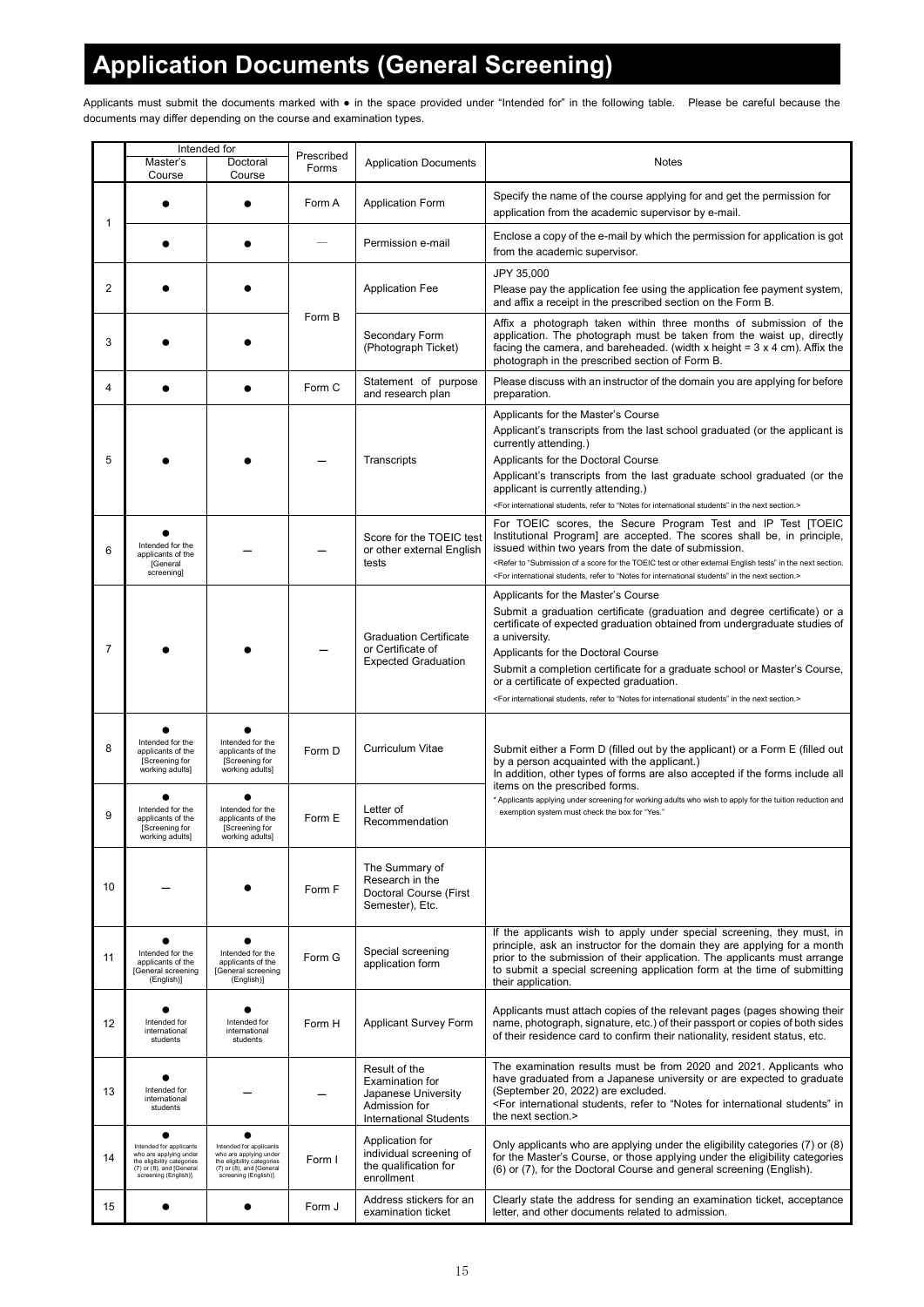## **Application documents** (**TOEIC and points to note for foreign students)**

#### 5. **Submission of a score for the TOEIC test or other external English tests**

#### **■ TOEIC**

#### **The Secure Program Test**

The Institute for International Business Communication, a nonprofit organization, administers the TOEIC tests ten times a year (January, March, April, May, June, July, September, October, November, and December) in 80 cities across the nation. The application may be submitted on the Internet and at convenience stores. For details, please refer to the website of the TOEIC Steering Committee below.

**The IP Test** The TOEIC Institutional Program

As with the above, the organizers, which are organizations (corporations, schools, etc.) with a corporate entity, administer the test (limited to a group test of 10 people or more) to their members. In addition, the validity of the test result is considered equivalent to the regular Secure Program Test. Tokyo City University administers the test on each campus several times a year. For details on the administration and how to apply, please individually check the information posted separately

#### **■ External English tests (besides TOEIC)**

For details, please contact the organization of external English test.

#### 6**. List of application documents Notes for international students**

| Application documents: 5 | Transcripts                                                  | The following items are not intended for applicants who have graduated (completed) |
|--------------------------|--------------------------------------------------------------|------------------------------------------------------------------------------------|
| Application documents: 7 | Graduation Certificate/Certificate of<br>Expected Graduation | universities in Japan or are expected to graduate (complete.)                      |

Please submit the original or a certified true copy (a copy certified by the school from which the applicant graduated [completed], an embassy, or other public institution that the copy was properly duplicated from the original). For Chinese applicants, please submit it as official documents.

Please be sure to submit the documents in the applicants' native language.

- ∇ If the documents are in other languages than Japanese, English, and Chinese, please attach a translated document in Japanese or English. Please receive a certification for the translation at embassy or other public institutions.
- ∇ Please be sure to submit transcripts and a graduation (completion) certificate issued by the final school in the relevant country.
- ∇ Applicants who graduated from Tokyo City University are not required to submit a graduation (completion) certificate for both the Master's Course and the Doctoral Course.
- ∇ Besides a graduation (completion) certificate, submit copies of diplomas if possible.
- If the name and date of birth shown on a certificate differ from the passport, provide proof that the applicant is the same person at the embassy or other public institutions.
- ∇ The certificates must be issued within three months from the date of the application. However, this shall not apply if there is only one original.

Application document:  $6 \mid$  Score for the TOEIC test or other external English tests

∇ International students who have graduated from university abroad or are expected to graduate or complete are not required to submit the score.

Application document: 13 | Result of the Examination for Japanese University Admission for International Students

∇ Students applying under the special screening for international students are not required to submit the result.

∇ The Examination for Japanese University Admission for International Students is an examination held twice a year (June and November) by the Japan Student Services Organization for international students who wish to enroll in a Japanese university (department) as international students. The examination aims to evaluate Japanese language proficiency and basic academic skills necessary to study in a Japanese university, etc.

∇ Please pay careful attention that it is different from the Japanese Language Proficiency Test offered by the Japan Educational Exchanges and Services.

Note 1: Even if the applicants graduated from a university overseas and have part of the original of submission documents, the school will always check the original. In this case, please contact the Academic Support Center prior to the submission of the application.

Note 2: Once submitted, the documents will not be returned, in principle. However, students who wish to request the return of documents may ask beforehand.

Note 3: If you have any questions, please contact the department you are interested in.

Note 4: Those who do not have a status of residence in Japan may delay your entry into Japan because of the necessity to apply for a new visa.

| 7. General Test (General Selection (English)) | <b>Environmental and Information Studies</b> |  |  |
|-----------------------------------------------|----------------------------------------------|--|--|
|                                               | Urban Life Studies (Doctoral Course)         |  |  |

Amid calls for the internationalization of graduate school education today, the International Students Special Screening program proactively accepts international students from around the world to teach classes in English and holds a series of discussions based on mutual understanding of different cultures for in-depth international exchanges on a daily basis. The aim of the program is to develop young leaders who are equipped with the mindset to succeed on a worldwide scale in terms of environmental and information studies. In the International Students Special Screening Program, students in the **Master's Course take classes and receive research guidance in English. Students in the Doctoral Course engage in specialized research while receiving research guidance in the relevant domain in English.** This program enables students to obtain a degree in each program by taking class subjects, exercises, special studies (only in the Master's Course) in English, as well as by engaging in special research in each domain in English (only in the Doctoral Course). Students also receive guidance on writing thesis in each domain.

For the class subjects offered in the graduate school, students can take classes and receive research guidance entirely in English if international students admitted to the Graduate School of Environmental and Information Studies wish to do so.

After admission to the graduate school, students must complete a poster presentation, research presentation, intermediate presentation and the presentation for master's thesis entirely in English.

(1) Dates for starting classes will be determined upon consultation between applicants who wish to take the class and staff teaching class subjects.

(2) In principle, literature research, exercise and special research in English are provided within class hours.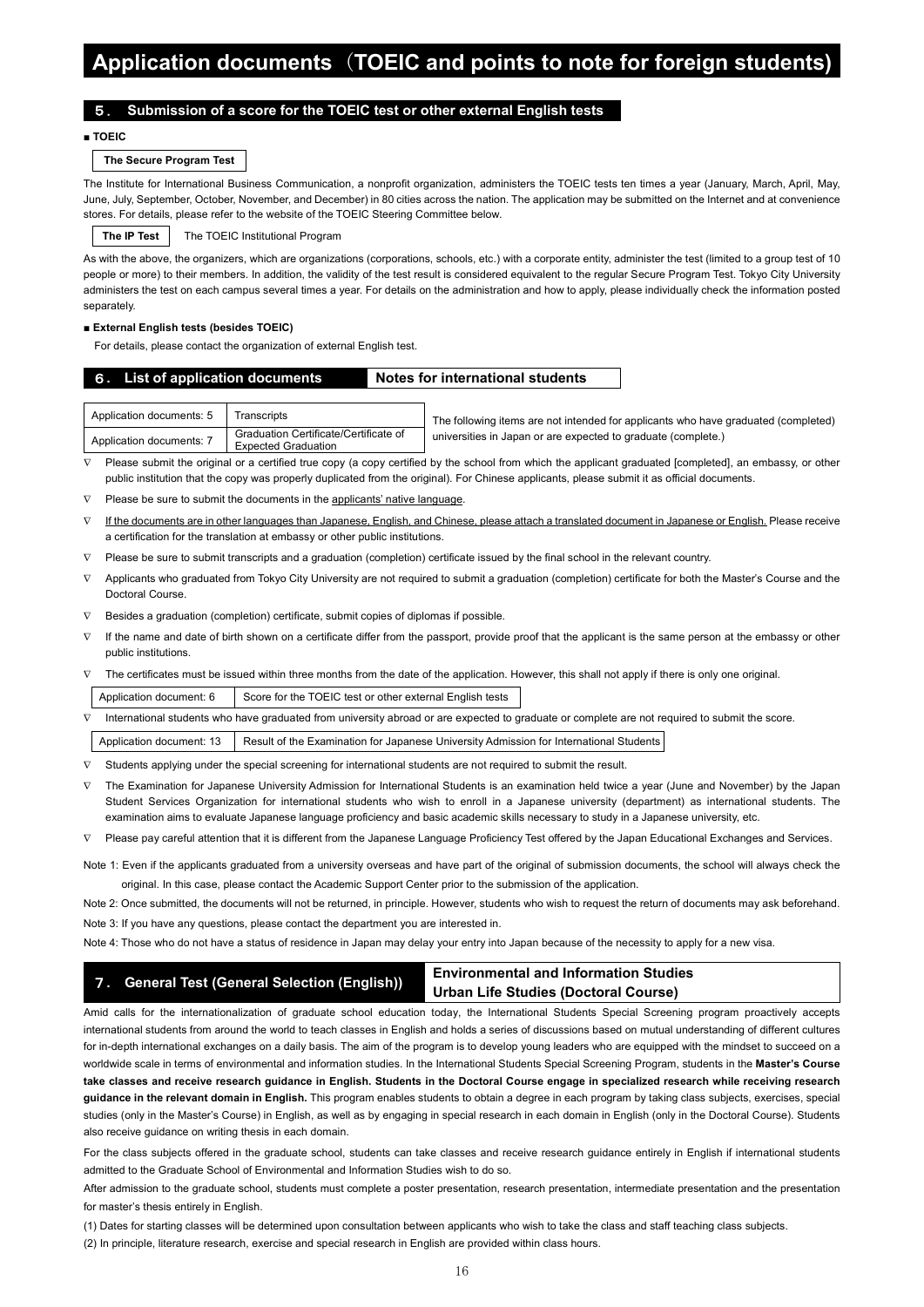## **Application period Screening date**

#### 8.**Application period**

| Admission in February                                                                                                                                                                                                                                                                                                                                                                                                                                                                                                                                                                                                                                                                                                                                                            | Admission in May                                                                                                                                                                                                                                                                                                                                                                                                                                                                                                                                                                                                                                                                                                                                                             |  |  |
|----------------------------------------------------------------------------------------------------------------------------------------------------------------------------------------------------------------------------------------------------------------------------------------------------------------------------------------------------------------------------------------------------------------------------------------------------------------------------------------------------------------------------------------------------------------------------------------------------------------------------------------------------------------------------------------------------------------------------------------------------------------------------------|------------------------------------------------------------------------------------------------------------------------------------------------------------------------------------------------------------------------------------------------------------------------------------------------------------------------------------------------------------------------------------------------------------------------------------------------------------------------------------------------------------------------------------------------------------------------------------------------------------------------------------------------------------------------------------------------------------------------------------------------------------------------------|--|--|
| ▽Application period(by E-Mail)<br>Tuesday, January 11 to Monday, January 17, 2022<br>*Complete and send all the required documents (Word files) to the address below<br>by E-Mail.<br>*When applying please write [your name] and [the course you are applying for] in<br>the subject line.<br>*We also need your original application documents. When finishing the E-Mail<br>Application please post them to us by the deadline as below.<br>▽Application Materials Receipt Deadline<br>Friday, January 21, 2022.<br>*Print out the required documents sent by E-Mail, affix a receipt on the Form B and<br>send them to the address below.<br>*You must submit your documents both by E-Mail and physical mail. If either is missing<br>your application may not be accepted. | $\nabla$ Application period(by E-Mail)<br>Monday, May 2 to Thursday, May 5, 2022.<br>*Complete and send all the required documents (Word files) to the address below by<br>E-Mail.<br>*When applying please write [your name] and [the course you are applying for] in<br>the subject line.<br>*We also need your original application documents. When finishing the E-Mail<br>Application please post them to us by the deadline as below.<br>▽ Application Materials Receipt Deadline<br>Friday, May 10, 2022<br>*Print out the required documents sent by E-Mail, affix a receipt on the Form B and<br>send them to the address below.<br>*You must submit your documents both by E-Mail and physical mail. If either is missing<br>your application may not be accepted. |  |  |
| * Please mail by EMS (Express Mail Services), DHL, FedEx or other courier service.<br><b>Environmental and Information Studies</b><br>Send E-Mail to: yckyoumu@tcu.ac.jp<br>Send application materials to: Tokyo City University, Yokohama Campus Academic Support Center<br>3-3-1 Ushikubonishi, Tsuzuki, Yokohama, Kanagawa Prefecture 224-8551<br><b>Urban Life Studies</b><br>Send E-Mail to: tckyoumu@tcu.ac.jp<br>(Admission in February)<br>Send application materials to: Tokyo City University, Todoroki Campus Academic Support Center 8-9-18 Todoroki, Setagaya, Tokyo 158-8586                                                                                                                                                                                       |                                                                                                                                                                                                                                                                                                                                                                                                                                                                                                                                                                                                                                                                                                                                                                              |  |  |

(Admission in May)

Send application materials to: Tokyo City University, Setagaya Campus Academic Support Center 1-28-1 Tamazutsumi, Setagaya-ku,Tokyo 158-8557,

After the application documents are submitted, the content of submitted documents cannot be changed or the return of submitted documents is not permitted The refund of the application fee is not accepted. After submission, contact the Academic Support Center immediately if an examination ticket has not arrived.

### 9.**Examination date, start time, and location**

| Graduate School            | Maior                                           | Date and time                                                              | Location        |
|----------------------------|-------------------------------------------------|----------------------------------------------------------------------------|-----------------|
| Environmental and          | Environmental and<br><b>Information Studies</b> | Admission in February<br>Saturday, February 12                             | Yokohama Campus |
| <b>Information Studies</b> | Urban Life Studies                              | Admission in May Wednesday, May 11<br>For details, refer to pages 6 to 11. | Todoroki Campus |

Note 1: Please note that examination centers vary by courses.

\*Check the map of each campus on page 6.

Note 2: Please check the examination ticket and information display posted on the day of the examination to find information about a waiting room for applicants and assembly time.

Note 3: Although the submission of medical examination reports is not required at the time of the submission of the application, please contact the Academic Support Center prior to the submission if special consideration is required for taking the examination or schooling due to physical disabilities.

※If the University judges that it is difficult to hold the examination on campus, it may give separate instructions to hold the examination via the Internet. In the event that the University determines that it is difficult to conduct the examination on campus, the University may instruct you to take the examination via the Internet.

 An internet connection, computer, webcam, earphones, microphone, etc. that allows you to send and receive video and audio A quiet environment that does not interfere with the interview.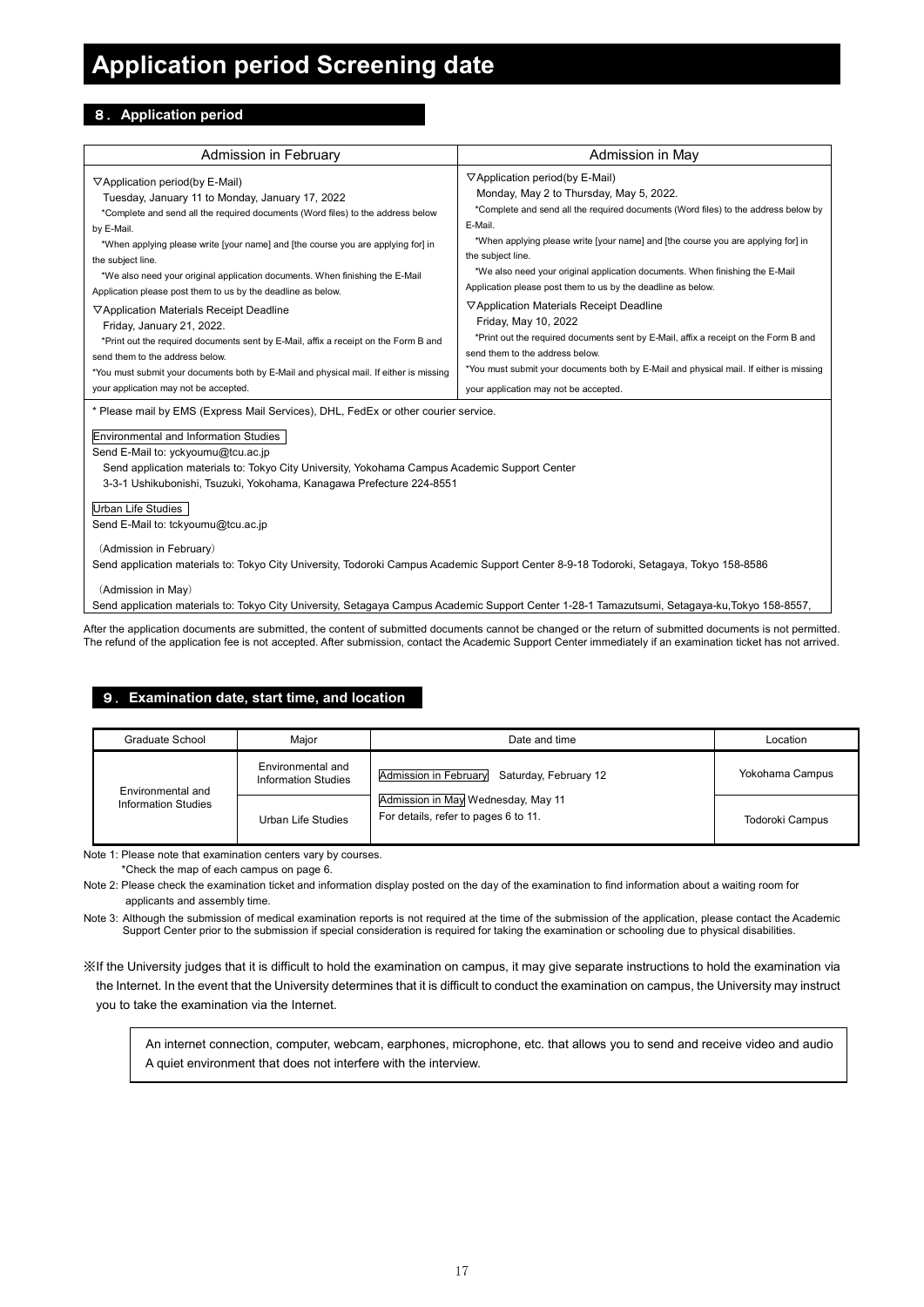#### **1. Notification of result and Enrollment Procedure, etc.**

| Schedule name          | Admission in February           | Admission in May         |
|------------------------|---------------------------------|--------------------------|
| Notification of result | 10:00 a.m. Tuesday, February 22 | 10:00 a.m. Monday May 23 |
| Enrollment deadline    | Thursday, March 31              | Friday, June 10 $\%$     |

The identification numbers of successful applicants will be posted at each campus. Successful applicants will be sent a letter of acceptance and admission procedure documents by express mail.

Applicants for the "JICA 2022 Long-term Training Program (Autumn)" will be contacted by JICA with details of the examination results and deadline for procedures.

#### **2. Enrollment procedures**

(1) To enroll in the graduate school, successful applicants will must submit enrollment procedure documents and pay enrollment fees before the prescribed deadline.

(2) The deadlines for enrollment procedure are shown in the table above. However, because of unavoidable circumstances, the payment deadline of enrollment fees except for the entrance fee shall be extended up to Friday, August 19, 2022.

- (3) The submission of enrollment procedure documents and the payment of enrollment fees must be completed by mail and wire transfer. For details, please refer to the guidelines for enrollment procedure to graduate school, which is included with the letter of acceptance.
- (4) Please note that the tuition, once paid, shall not be refunded. However, the payment amount except for the entrance fee may be refunded after completion of the enrollment procedures. (Refer to "(7) The declination of enrollment" provided below.)
- (5) About payment amount (Reference: Payment amount for students for Academic 2022)
- (6) Separate instructions may be given for procedures from outside the country.

(Unit: JPY)

| Category<br>Payment amount | Year enrolled<br>(Tuition for the<br>second semester) | Year following the year of<br>enrollment                                                      | Expected year of completion<br>(Tuition for the semester) |  |
|----------------------------|-------------------------------------------------------|-----------------------------------------------------------------------------------------------|-----------------------------------------------------------|--|
| Entrance fee               | 240,000                                               |                                                                                               |                                                           |  |
| Tuition                    | 550,000                                               | 1,100,000<br>When paying in Installments<br>First semester 550,000<br>Second semester 550,000 | 550,000                                                   |  |
| Total<br>790,000           |                                                       | 1,100,000                                                                                     | 550,000                                                   |  |

① If you wish to pay your tuition fees in installments, you may do so between the time you apply for admission and October 20 of the following year. Details will be announced at the beginning of the academic year.

- ② Students from Tokyo City University (who are expected to graduate from Tokyo City University in September 2022) can receive an entrance fee of 240,000 yen based on the "Tokyo City University Graduate School Scholarship Regulations". In addition, the tuition fee is also exempted. In addition, tuition fees may also be exempted in accordance with the same regulations.
- ③ Please note that the entrance fee and tuition fee once paid will not be refunded regardless of the reason.
- ④ For privately financed international students (those who have or will obtain the status of residence of "College Student"), we are planning to provide special financial support by offering exemptions. If you wish to apply for the reduction or exemption, please follow the prescribed procedure after enrollment. For the first year, tuition fees for the second semester will be reduced. If you wish to be exempted from paying tuition fees for the first year, please follow the above procedure.
- ⑤ The purpose of this program is to reduce the financial burden on students who have been admitted through the Special Screening for overseas partner institutions and who meet certain conditions.In order to reduce the financial burden on students who have been admitted through the Special Screening for Overseas Partner Schools and to nurture outstanding human resources, tuition fees may be reduced or exempted. If you wish to apply for this exemption, please follow the prescribed procedure after admission.

 If you wish to apply for the reduction, please follow the prescribed procedure after enrollment. For the first year, the tuition fee will be reduced for the second semester. Even if you wish to apply for the reduction, you must pay.If you wish to be exempted from paying the tuition fee, you must still pay the above amount in installments.

- ⑥ The tuition fee reduction system is available for students who are selected from among working adults. Based on the applicant's request, the University may reduce or exempt 50% of the annual tuition fee for the Master's Course and 90% of the annual tuition fee for the Doctoral Course.
- (7) The declination of enrollment

After completion of the enrollment procedures, the school will refund the tuition payment, except for the entrance fee, if students wish to decline enrollment for unavoidable reasons and they submit an enrollment declination request by 17:00 p.m., Friday, September 16, 2022, in principle. For details, please refer to the guidelines for enrollment procedure to graduate school, which is included with the letter of acceptance.

#### **3. Handling of personal information of applicants**

Personal information, including address and name, collected through procedure documents will be used by the university to contact, send handouts, and for statistical purposes. The university will not use personal information outside of these operations. The university also places strict controls on personal information.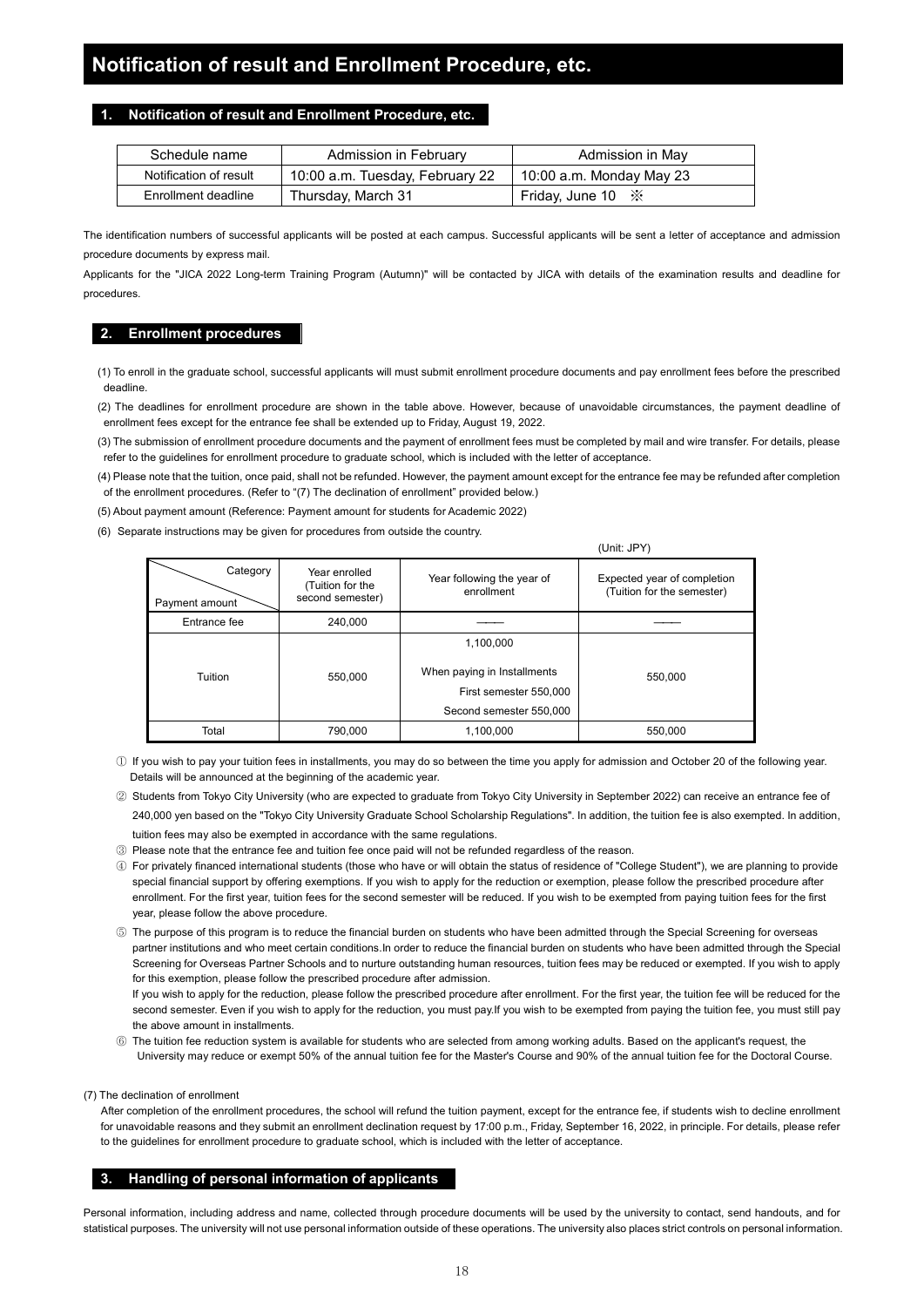4. Courses after enrollment

#### Master's Course

To complete the Master's Course of the Graduate School of Environmental and Information Studies, students are required study for a minimum of two years in the graduate school and acquire 30 credits. In addition, they must pass the screening for the doctoral thesis and exam provided by the graduate school after receiving the necessary research guidance. The breakdown of the number of required credits (30 credits) is shown on the right. Additionally, the Literature Research/Exercise, and Special Research are taught outside the class hours under the guidance of research supervisors.

#### Doctoral Course

To complete the Doctoral Course of the Graduate School of Environmental and Information Studies, students are required study for a minimum of three years in the graduate school and pass the screening for the master's thesis and exam provided by the graduate school after receiving the necessary research guidance. The breakdown of the number of required credits (24 credits) from compulsory subjects (research guidance) is shown on the right.

| Literature Research/ Exercise | 4 credits          |
|-------------------------------|--------------------|
| Special Research              | 6 credits          |
| Subtotal                      | 10 credits         |
| Class subjects                | 20 credits or more |
| Total                         | 30 credits or more |

| Lecture and Investigation | 8 credits  |  |
|---------------------------|------------|--|
| Research                  | 16 credits |  |
| Total                     | 24 credits |  |

#### Principal schedule Plan

| First year in the Master's Course |                                                                         |                                    |                | Third year in the Doctoral Course        |
|-----------------------------------|-------------------------------------------------------------------------|------------------------------------|----------------|------------------------------------------|
| Last September                    | Deadline for the submission of course registration<br>(first semester)  |                                    | Late September | Submission of a c<br>structure for thesi |
| Early December                    | Graduate School Research Presentation in English<br>(December)          |                                    | Early December | Graduate School<br>(December)            |
| Late January                      | Guidance for the tentative submission of primary<br>theme for thesis    |                                    | Mid-April      | Tentative submiss<br>thesis              |
| Early April                       | Tentative submission of primary theme for thesis                        |                                    | Mid-July       | Graduate School<br>(July)                |
| Mid-April                         | Deadline for the submission of course registration<br>(second semester) |                                    |                |                                          |
| Mid-July                          | Graduate School Research Presentation in English<br>(July)              | Fourth year in the Doctoral Course |                |                                          |

**Second year in the Master's Course** 

| First year in the Master's Course |                                                                        |                | Third year in the Doctoral Course                                                                             |
|-----------------------------------|------------------------------------------------------------------------|----------------|---------------------------------------------------------------------------------------------------------------|
| Last September                    | Deadline for the submission of course registration<br>(first semester) | Late September | Submission of a confirmation letter for the quidance<br>structure for thesis. Determination of research plan. |
| Early December                    | Graduate School Research Presentation in English<br>(December)         | Early December | Graduate School Research Presentation in English<br>(December)                                                |
| Late January                      | Guidance for the tentative submission of primary<br>theme for thesis   | Mid-April      | Tentative submission of primary theme for doctoral<br>thesis                                                  |
| Early April                       | Tentative submission of primary theme for thesis                       | Mid-July       | Graduate School Research Presentation in English<br>(July)                                                    |
|                                   |                                                                        |                |                                                                                                               |

| Fourth year in the Doctoral Course    |                                           |  |  |  |
|---------------------------------------|-------------------------------------------|--|--|--|
| Late September<br>Poster presentation |                                           |  |  |  |
| Mid-February                          | Intermediate presentation (First session) |  |  |  |

| Late September  | Poster presentation                                                                  |                                   |                                                               |
|-----------------|--------------------------------------------------------------------------------------|-----------------------------------|---------------------------------------------------------------|
| Early October   | Deadline for the submission of course registration<br>(first semester/all year)      | Fifth year in the Doctoral Course |                                                               |
| r               | Deadline for the submission of primary theme, etc.<br>for thesis                     | Mid-October                       | Deadline for the submission of<br>for thesis                  |
| Mid-February    | Intermediate presentation                                                            | Mid-November                      | Intermediate presentation (Se                                 |
| Mid-April       | Deadline for the submission of course registration<br>(second semester)              | Early May                         | Deadline for the submission of                                |
| Late June       | Deadline for the submission of degree request<br>form and thesis, etc.               | June                              | Presentation of doctoral thesis                               |
| July            | Master's thesis presentation                                                         | Late June                         | Deadline for the submission of<br>and thesis, etc.            |
| Early September | Announcement of certified students for the<br>conferment of degree (master's degree) | Early September                   | Announcement of certified stu<br>conferment of degree (Doctor |
| Mid-September   | Degree conferment ceremony                                                           | Mid-September                     | Degree conferment ceremony                                    |

| Early October   | Deadline for the submission of course registration<br>(first semester/all year)      | Fifth year in the Doctoral Course |                                                                                      |
|-----------------|--------------------------------------------------------------------------------------|-----------------------------------|--------------------------------------------------------------------------------------|
|                 | Deadline for the submission of primary theme, etc.<br>for thesis                     | Mid-October                       | Deadline for the submission of primary theme, etc.<br>for thesis                     |
| Mid-February    | Intermediate presentation                                                            | Mid-November                      | Intermediate presentation (Second session)                                           |
| Mid-April       | Deadline for the submission of course registration<br>(second semester)              | Early May                         | Deadline for the submission of thesis                                                |
| Late June       | Deadline for the submission of degree request<br>form and thesis, etc.               | June                              | Presentation of doctoral thesis                                                      |
| July            | Master's thesis presentation                                                         | Late June                         | Deadline for the submission of degree request form<br>and thesis, etc.               |
| Early September | Announcement of certified students for the<br>conferment of degree (master's degree) | Early September                   | Announcement of certified students for the<br>conferment of degree (Doctoral degree) |
| Mid-September   | Degree conferment ceremony                                                           | Mid-September                     | Degree conferment ceremony                                                           |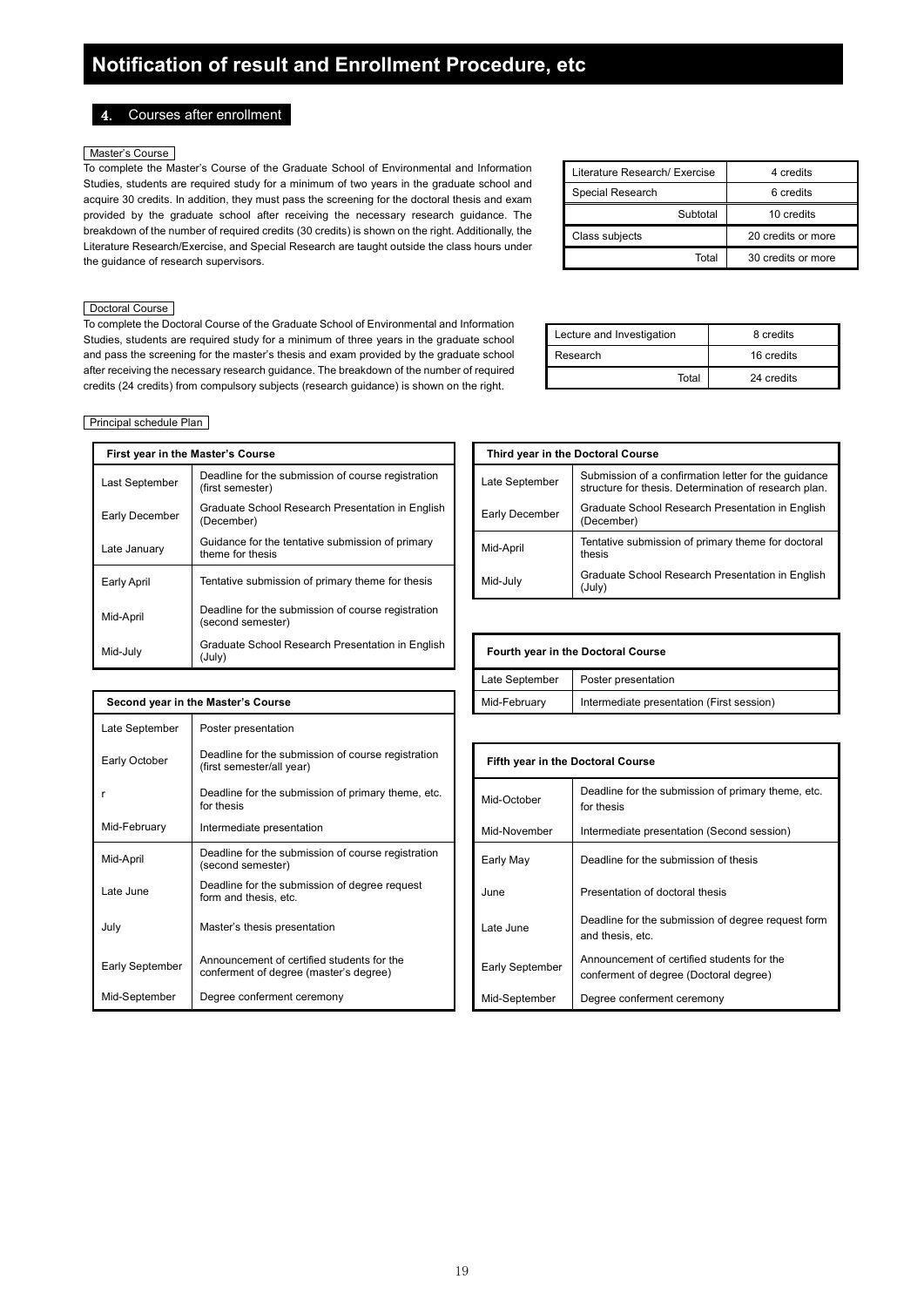## **Notification of result and Enrollment Procedure, etc.**

#### **5. Scholarship programs**

- The examination fee for all applicants who will graduate from Tokyo City University (those who are expected to graduate or complete in September 2022) is exempted from the entrance fee.
- For students in the Doctoral Course and Master's Course, the school offers scholarship programs that exempts students from paying tuition for students who demonstrate excellent academics and personalities (see (1) below). For the screening of these scholarship students, only students advanced internally and those who are specially recommended from four universities of science and technology in Tokyo are eligible for the screening. There are also grant-type scholarship programs from (2) to (3) shown in the tables below.
- A representative example of a scholarship loan is the scholarship by the Japan Student Services Organization, which are two types including the interestfree loan (Type One Scholarship) and the interest-bearing loan (Type Two Scholarship.) In addition, there is a program for students using the Type One Scholarship who especially demonstrate excellent academics, which exempts them from repaying their student loans (see (4) below).

(1) Scholarship for graduate school student (unique to TCU)

| Course          | School year    | Amount of reduction and exemption                    | Remarks                                                                                                                                           |  |
|-----------------|----------------|------------------------------------------------------|---------------------------------------------------------------------------------------------------------------------------------------------------|--|
|                 | D <sub>5</sub> |                                                      | Only for students advanced internally<br>and those who are specially<br>recommended from four universities of<br>science and technology in Tokyo. |  |
| Doctoral Course | D4             |                                                      |                                                                                                                                                   |  |
|                 | D <sub>3</sub> | Total amount of tuition or half amount of<br>tuition |                                                                                                                                                   |  |
| Master's Course | M <sub>2</sub> |                                                      |                                                                                                                                                   |  |
|                 | M <sub>1</sub> |                                                      |                                                                                                                                                   |  |

#### (2) The reduction and exemption of tuition for students who enrolled in the screening for working adults (unique to TCU)

| Course          | School year    | Amount of reduction and exemption | Remarks                                                                                                                                 |  |
|-----------------|----------------|-----------------------------------|-----------------------------------------------------------------------------------------------------------------------------------------|--|
|                 | D <sub>5</sub> |                                   |                                                                                                                                         |  |
| Doctoral Course | D4             | 90% of tuition                    | Only for students who enrolled in the<br>screening for working adults and wish<br>to receive the reduction and exemption<br>of tuition. |  |
|                 | D <sub>3</sub> |                                   |                                                                                                                                         |  |
| Master's Course | M <sub>2</sub> | 50% of tuition                    |                                                                                                                                         |  |
|                 | M <sub>1</sub> |                                   |                                                                                                                                         |  |

#### (3)Tuition Reduction and Exemption for Privately Financed International Students (Unique to TCU)

| Eligibility                                                                                                                                                                                                                                                                                                            | Amount of reduction<br>and exemption | Remarks                                                                                                                        |
|------------------------------------------------------------------------------------------------------------------------------------------------------------------------------------------------------------------------------------------------------------------------------------------------------------------------|--------------------------------------|--------------------------------------------------------------------------------------------------------------------------------|
| Those who meet all of the following requirements<br>(a) Have graduated from an overseas university with which the university has an<br>exchange agreement.<br>(b) Those who have a final GPA of 3.0 or higher at the partner university.<br>(c) Those who are enrolled in the graduate school of the university.       | 75% of tuition                       | The university's Tuition Reduction                                                                                             |
| Those who meet all of the following requirements<br>(a) Have graduated from an overseas university with which the university has an<br>exchange agreement.<br>(b) Those who have a final GPA of between 2.5 and 3.0 at the partner university.<br>(c) Those who are enrolled in the graduate school of the university. | 50% of tuition                       | and Exemption Committee for<br>Privately Financed International<br>Students selects the students and<br>the president decides. |
| Those who are enrolled in the graduate school of the university.                                                                                                                                                                                                                                                       | 30% of tuition                       |                                                                                                                                |

#### (4) Other scholarships (Below is some of the grant-type scholarship programs)

| Monthly/annual<br>Organization name<br>amount                                                                                          |                                        | Condition                                                                                                                                                                                                                                                                 |  |  |
|----------------------------------------------------------------------------------------------------------------------------------------|----------------------------------------|---------------------------------------------------------------------------------------------------------------------------------------------------------------------------------------------------------------------------------------------------------------------------|--|--|
| The Moritani Scholarship<br>Foundation                                                                                                 | JPY 120,000<br>(monthly)               | Students who are enrolled in universities in Tokyo or reside in Tokyo and<br>recognized as both academically and personally outstanding, and those who have<br>difficulty paying their tuition.                                                                           |  |  |
| <b>HASEGAWA</b> International<br>Scholarship Foundation                                                                                | JPY 110,000<br>(monthly)               | A student from Asia who lives in Tokyo and attends a university in Tokyo.                                                                                                                                                                                                 |  |  |
| The Kubota Fund                                                                                                                        | JPY 80,000 $\sim$ 100,000<br>(monthly) | Open to applicants whose research or training covers technologies (Priority is given<br>to civil engineering, electricity, machinery, agriculture, environment, energy,<br>development economy, etc.) of a particular subject for development in developing<br>countries. |  |  |
| Ministry of Education,<br>Culture, Sports, Science and<br>Technology's Scholarship for<br>Privately-Financed<br>International Students | JPY 48,000<br>(monthly)                | Students recognized as both academically and personally outstanding who are<br>acknowledged to be in need of financial support to study abroad.                                                                                                                           |  |  |

#### (5) Japan Student Services Organization

(This program exempts students who especially demonstrate excellent academics from repaying their student loans)

| Course          | School vear    | Acknowledgement | Remarks                                                                                                                                                  |  |
|-----------------|----------------|-----------------|----------------------------------------------------------------------------------------------------------------------------------------------------------|--|
| Doctoral Course | D5             | All or some     | If the organization acknowledges that students who receive the<br>Type One Scholarship in graduate school and especially                                 |  |
| Master's Course | M <sub>2</sub> |                 | demonstrate excellent academics in school, this program exempts<br>them from repaying their student loans in whole or in part at the<br>end of the loan. |  |